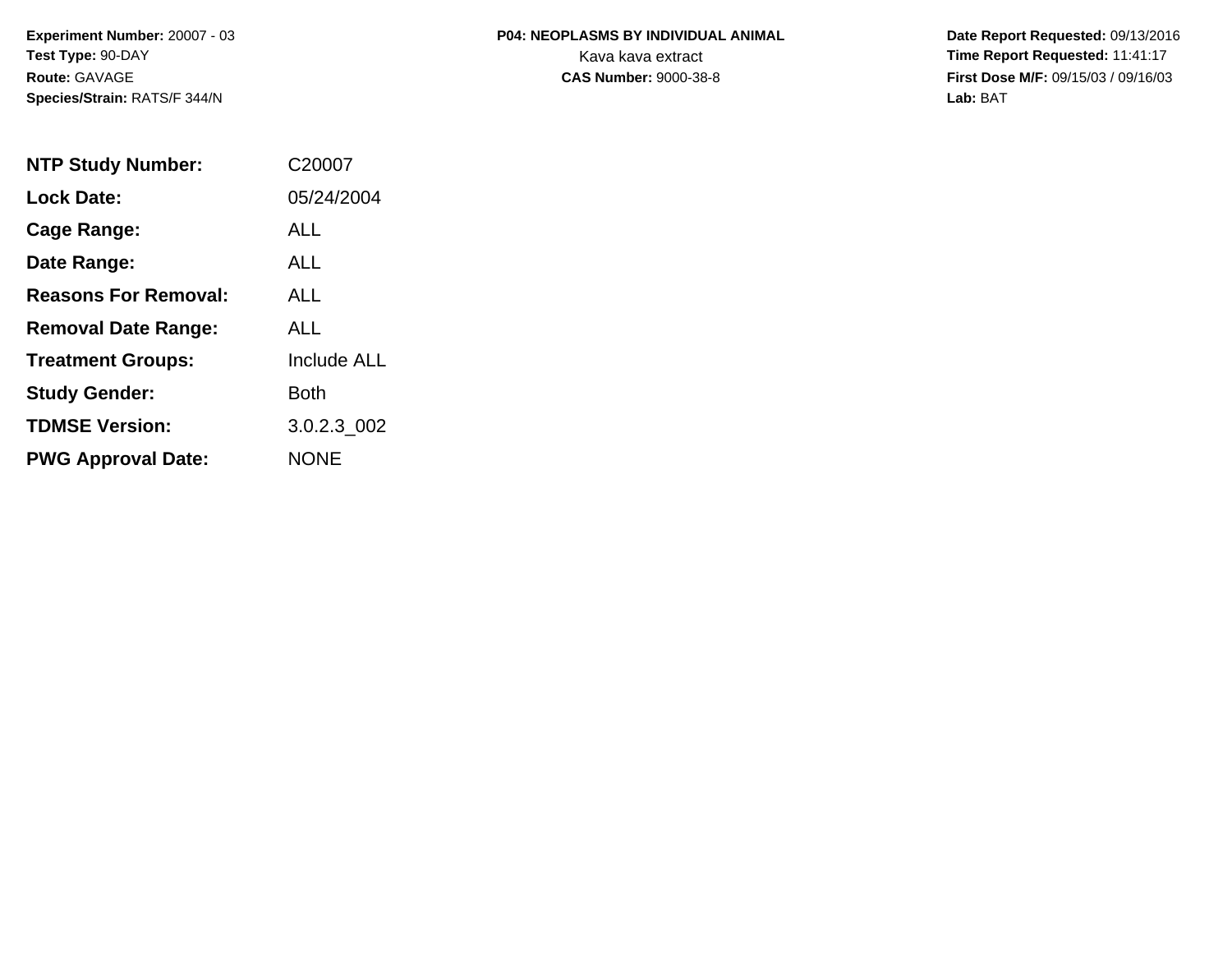| DAY ON TEST<br><b>FISCHER 344 RATS MALE</b>                                                                                                                         | 0<br>0<br>$\boldsymbol{9}$<br>3                 | $\boldsymbol{0}$<br>$\overline{0}$<br>$\boldsymbol{9}$<br>$\mathbf{3}$ | 0<br>0<br>9<br>$\mathbf{3}$                        | $\mathsf{O}\xspace$<br>0<br>$\boldsymbol{9}$<br>$\mathbf{3}$ | $\pmb{0}$<br>$\overline{0}$<br>$\boldsymbol{9}$<br>$\mathbf{3}$ | $\mathbf 0$<br>$\mathbf 0$<br>$\boldsymbol{9}$<br>$\mathbf{3}$              | $\mathbf 0$<br>$\mathbf 0$<br>$\boldsymbol{9}$<br>$\mathbf{3}$              | $\pmb{0}$<br>$\mathbf 0$<br>$\boldsymbol{9}$<br>$\sqrt{3}$    | $\pmb{0}$<br>$\mathbf 0$<br>$\boldsymbol{9}$<br>$\mathbf{3}$           | $\mathbf 0$<br>$\mathbf 0$<br>9<br>$\mathbf{3}$                |                                                                                               |
|---------------------------------------------------------------------------------------------------------------------------------------------------------------------|-------------------------------------------------|------------------------------------------------------------------------|----------------------------------------------------|--------------------------------------------------------------|-----------------------------------------------------------------|-----------------------------------------------------------------------------|-----------------------------------------------------------------------------|---------------------------------------------------------------|------------------------------------------------------------------------|----------------------------------------------------------------|-----------------------------------------------------------------------------------------------|
| 0 G/KG<br><b>ANIMAL ID</b>                                                                                                                                          | $\pmb{0}$<br>$\overline{0}$<br>$\mathsf 0$<br>1 | $\pmb{0}$<br>$\overline{0}$<br>$\pmb{0}$<br>$\overline{2}$             | $\mathbf 0$<br>0<br>0<br>$\pmb{0}$<br>$\mathbf{3}$ | $\mathbf 0$<br>$\mathbf 0$<br>$\mathbf 0$<br>$\pmb{0}$<br>4  | $\mathsf 0$<br>$\pmb{0}$<br>$\pmb{0}$<br>$\pmb{0}$<br>5         | $\mathbf 0$<br>$\mathbf 0$<br>$\mathbf 0$<br>$\mathbf 0$<br>$6\phantom{1}6$ | $\pmb{0}$<br>$\pmb{0}$<br>$\boldsymbol{0}$<br>$\mathbf 0$<br>$\overline{7}$ | $\mathbf 0$<br>$\mathbf 0$<br>$\mathbf 0$<br>$\mathbf 0$<br>8 | $\pmb{0}$<br>$\pmb{0}$<br>$\mathbf 0$<br>$\pmb{0}$<br>$\boldsymbol{9}$ | $\mathbf 0$<br>0<br>$\mathbf 0$<br>$\mathbf{1}$<br>$\mathbf 0$ | * TOTALS                                                                                      |
| <b>ALIMENTARY SYSTEM</b>                                                                                                                                            |                                                 |                                                                        |                                                    |                                                              |                                                                 |                                                                             |                                                                             |                                                               |                                                                        |                                                                |                                                                                               |
| Esophagus                                                                                                                                                           |                                                 |                                                                        |                                                    |                                                              |                                                                 |                                                                             |                                                                             |                                                               |                                                                        | $\ddot{}$                                                      | 10                                                                                            |
| Intestine Large, Cecum                                                                                                                                              |                                                 |                                                                        |                                                    |                                                              |                                                                 |                                                                             |                                                                             |                                                               |                                                                        |                                                                | 10                                                                                            |
| Intestine Large, Colon                                                                                                                                              |                                                 |                                                                        |                                                    |                                                              |                                                                 |                                                                             |                                                                             |                                                               |                                                                        | $\overline{+}$                                                 | 10                                                                                            |
| Intestine Large, Rectum                                                                                                                                             | $\pm$                                           |                                                                        |                                                    |                                                              |                                                                 |                                                                             |                                                                             |                                                               |                                                                        | $\ddot{}$                                                      | 10                                                                                            |
| Intestine Small, Duodenum                                                                                                                                           |                                                 |                                                                        |                                                    |                                                              |                                                                 |                                                                             |                                                                             |                                                               |                                                                        |                                                                | 10                                                                                            |
| Intestine Small, Ileum                                                                                                                                              |                                                 |                                                                        |                                                    |                                                              |                                                                 |                                                                             |                                                                             |                                                               |                                                                        | $\ddot{}$                                                      | 10                                                                                            |
| Intestine Small, Jejunum                                                                                                                                            |                                                 |                                                                        |                                                    |                                                              |                                                                 |                                                                             |                                                                             |                                                               |                                                                        | $\ddot{}$                                                      | 10                                                                                            |
| Liver                                                                                                                                                               |                                                 |                                                                        |                                                    |                                                              |                                                                 |                                                                             |                                                                             |                                                               |                                                                        | $\div$                                                         | 10                                                                                            |
| Pancreas                                                                                                                                                            |                                                 |                                                                        |                                                    |                                                              |                                                                 |                                                                             |                                                                             |                                                               |                                                                        | $\ddot{}$                                                      | 10                                                                                            |
| Salivary Glands                                                                                                                                                     |                                                 |                                                                        |                                                    |                                                              |                                                                 |                                                                             |                                                                             |                                                               |                                                                        | $\overline{+}$                                                 | 10                                                                                            |
| Stomach, Forestomach                                                                                                                                                |                                                 |                                                                        |                                                    |                                                              |                                                                 |                                                                             |                                                                             |                                                               |                                                                        | $\ddot{}$                                                      | 10                                                                                            |
| Stomach, Glandular                                                                                                                                                  |                                                 |                                                                        |                                                    |                                                              |                                                                 |                                                                             |                                                                             |                                                               |                                                                        | $\ddot{}$                                                      | 10                                                                                            |
| <b>CARDIOVASCULAR SYSTEM</b>                                                                                                                                        |                                                 |                                                                        |                                                    |                                                              |                                                                 |                                                                             |                                                                             |                                                               |                                                                        |                                                                |                                                                                               |
| <b>Blood Vessel</b>                                                                                                                                                 |                                                 |                                                                        |                                                    |                                                              |                                                                 |                                                                             |                                                                             |                                                               |                                                                        | $\overline{ }$                                                 | 10                                                                                            |
| Heart                                                                                                                                                               |                                                 |                                                                        |                                                    |                                                              |                                                                 |                                                                             |                                                                             |                                                               |                                                                        | $\ddot{}$                                                      | 10                                                                                            |
| *  Total animals with tissue examined microscopically; Total animals with tumor<br>+  Tissue examined microscopically<br>X  Lesion present<br>I Insufficient tissue |                                                 |                                                                        |                                                    |                                                              |                                                                 |                                                                             |                                                                             |                                                               |                                                                        |                                                                | M  Missing tissue<br>A  Autolysis precludes evaluation<br>BLANK  Not examined microscopically |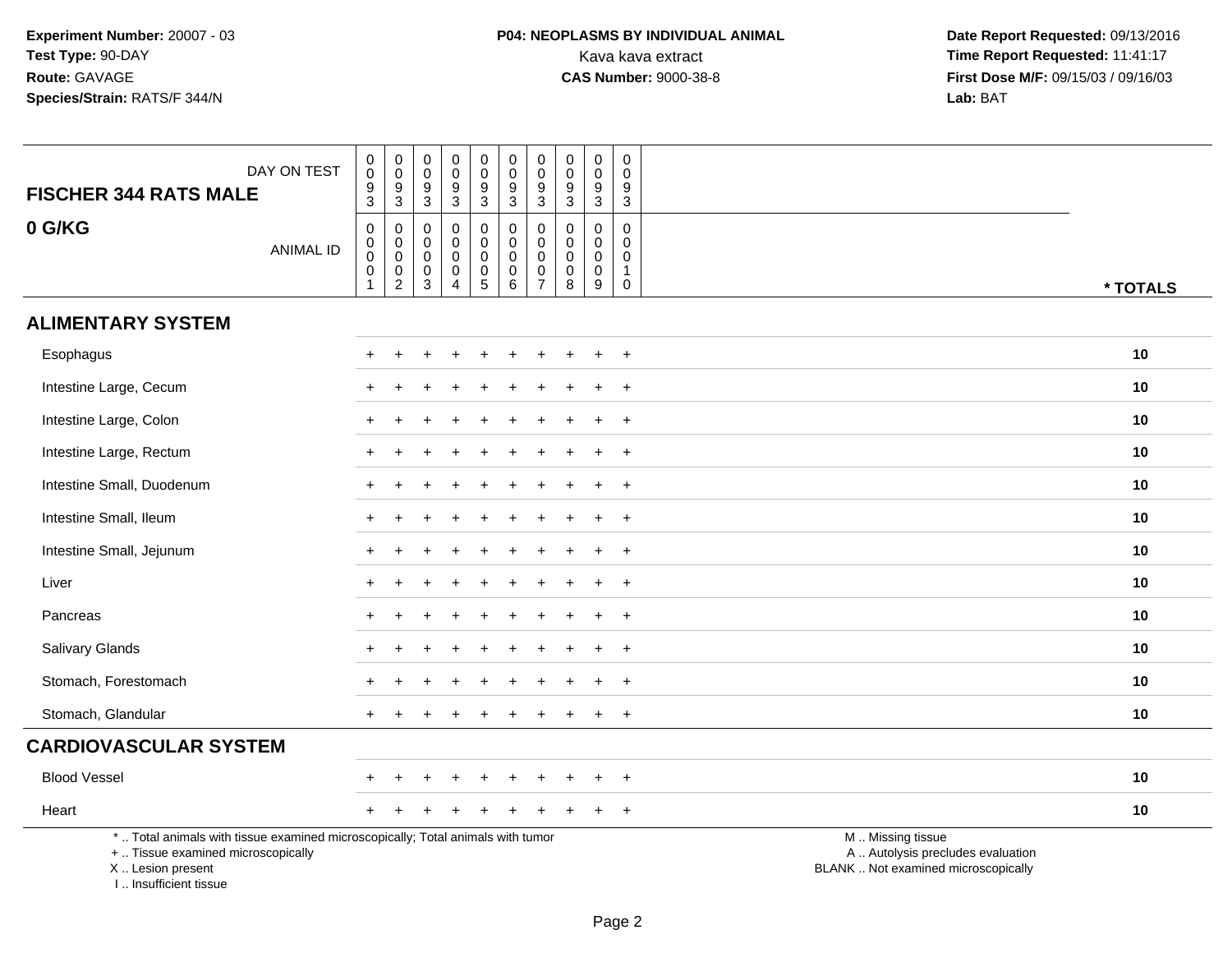| DAY ON TEST                  | $_{\rm 0}^{\rm 0}$<br>$\boldsymbol{9}$        | $_{\rm 0}^{\rm 0}$<br>9                     | $_{\rm 0}^{\rm 0}$<br>9                      | $\begin{smallmatrix}0\0\0\end{smallmatrix}$<br>9 | $\begin{smallmatrix} 0\\0 \end{smallmatrix}$<br>9 | $_{\rm 0}^{\rm 0}$<br>$\boldsymbol{9}$                | $\begin{smallmatrix} 0\\0 \end{smallmatrix}$<br>9    | $_{\rm 0}^{\rm 0}$<br>9  | 0<br>$\pmb{0}$<br>9   | 0<br>$\mathbf 0$<br>9 |          |
|------------------------------|-----------------------------------------------|---------------------------------------------|----------------------------------------------|--------------------------------------------------|---------------------------------------------------|-------------------------------------------------------|------------------------------------------------------|--------------------------|-----------------------|-----------------------|----------|
| <b>FISCHER 344 RATS MALE</b> | 3                                             | 3                                           | 3                                            | 3                                                | $\mathbf{3}$                                      | 3                                                     | 3                                                    | 3                        | 3                     | 3                     |          |
| 0 G/KG<br>ANIMAL ID          | 0<br>$\pmb{0}$<br>$\pmb{0}$<br>$\pmb{0}$<br>1 | 0<br>$\,0\,$<br>$\pmb{0}$<br>$\pmb{0}$<br>2 | 0<br>0<br>$\boldsymbol{0}$<br>$\pmb{0}$<br>3 | 0<br>0<br>0<br>0<br>4                            | $\overline{0}$<br>0<br>0<br>0<br>5                | $\pmb{0}$<br>$\pmb{0}$<br>$\pmb{0}$<br>$\pmb{0}$<br>6 | 0<br>$\pmb{0}$<br>$\mathbf 0$<br>0<br>$\overline{ }$ | $\pmb{0}$<br>0<br>0<br>8 | 0<br>0<br>0<br>0<br>9 | 0                     | * TOTALS |
| <b>ENDOCRINE SYSTEM</b>      |                                               |                                             |                                              |                                                  |                                                   |                                                       |                                                      |                          |                       |                       |          |
| <b>Adrenal Cortex</b>        |                                               |                                             |                                              |                                                  |                                                   |                                                       |                                                      |                          | ÷                     | $+$                   | 10       |
| Adrenal Medulla              |                                               |                                             |                                              | $\div$                                           | $+$                                               |                                                       |                                                      |                          | $\div$                | $+$                   | 10       |
| Islets, Pancreatic           |                                               |                                             |                                              | $\ddot{}$                                        | $+$                                               | $+$                                                   | $+$                                                  | $\ddot{}$                | $\ddot{}$             | $+$                   | 10       |
| Parathyroid Gland            |                                               |                                             |                                              |                                                  | $+$                                               |                                                       |                                                      |                          | $\ddot{}$             | $+$                   | 10       |
| <b>Pituitary Gland</b>       |                                               |                                             |                                              |                                                  | $\pm$                                             |                                                       |                                                      |                          | $\div$                | $+$                   | 10       |
| <b>Thyroid Gland</b>         | $+$                                           |                                             |                                              | $\ddot{}$                                        | $+$                                               | $\pm$                                                 | $+$                                                  | $\pm$                    | $\overline{+}$        | $+$                   | 10       |
| <b>GENERAL BODY SYSTEM</b>   |                                               |                                             |                                              |                                                  |                                                   |                                                       |                                                      |                          |                       |                       |          |

NONE

| <b>GENITAL SYSTEM</b>  |  |                     |  |  |  |  |    |
|------------------------|--|---------------------|--|--|--|--|----|
| Epididymis             |  | + + + + + + + + + + |  |  |  |  | 10 |
| <b>Preputial Gland</b> |  | + + + + + + + + + + |  |  |  |  | 10 |
| Prostate               |  | + + + + + + + + + + |  |  |  |  | 10 |
| <b>Seminal Vesicle</b> |  | + + + + + + + + + + |  |  |  |  | 10 |
| <b>Testes</b>          |  | + + + + + + + + + + |  |  |  |  | 10 |

# **HEMATOPOIETIC SYSTEM**

\* .. Total animals with tissue examined microscopically; Total animals with tumor

+ .. Tissue examined microscopically

X .. Lesion present

I .. Insufficient tissue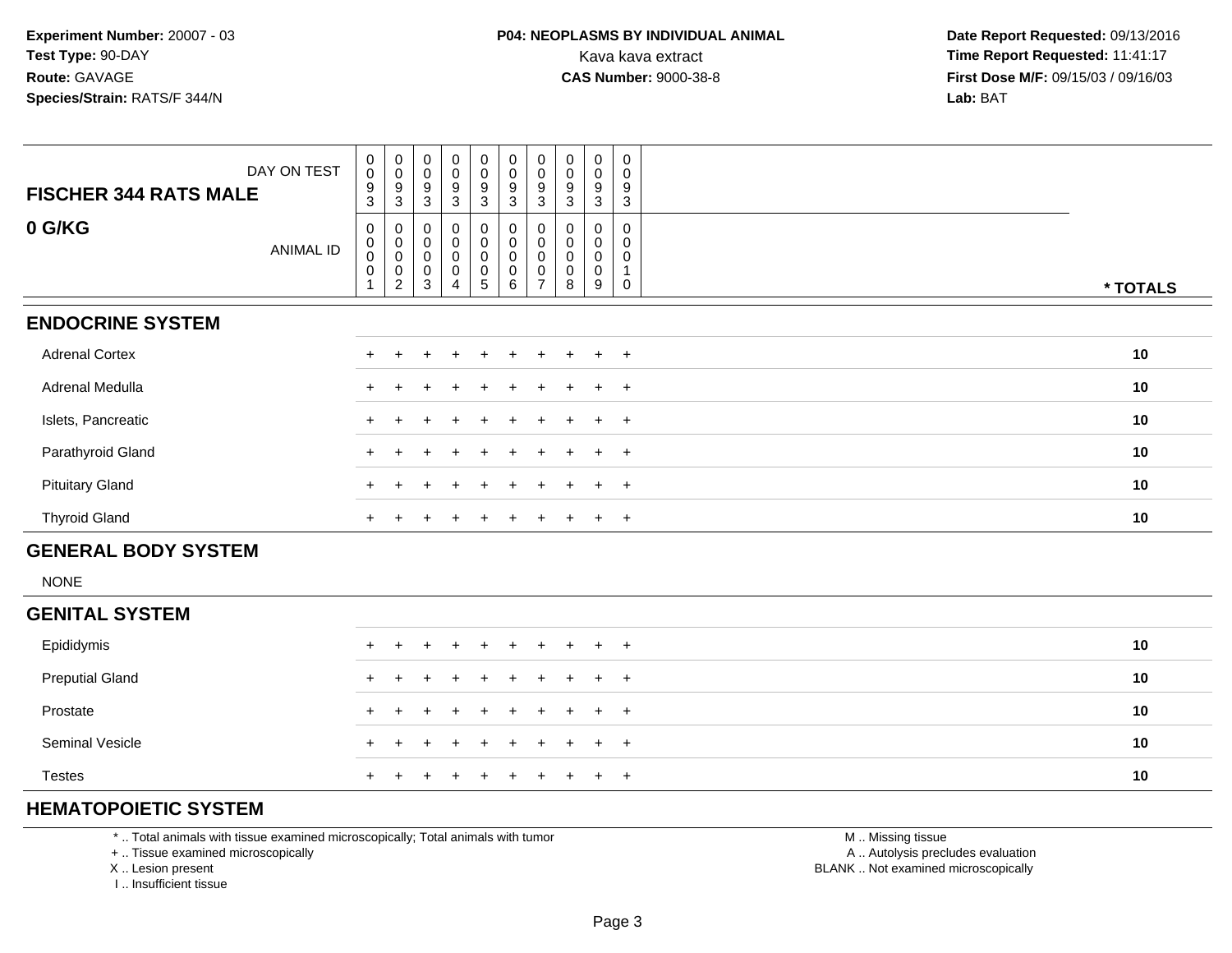# **P04: NEOPLASMS BY INDIVIDUAL ANIMAL**<br>Kava kava extract Kava kava extract **Time Report Requested:** 11:41:17<br>**CAS Number:** 9000-38-8 **Time Report Requested:** 11:41:17

 **Date Report Requested:** 09/13/2016 **First Dose M/F:** 09/15/03 / 09/16/03<br>Lab: BAT **Lab:** BAT

| DAY ON TEST<br><b>FISCHER 344 RATS MALE</b>                                                                                                | $_{\rm 0}^{\rm 0}$<br>$\frac{9}{3}$                                      | $_{\rm 0}^{\rm 0}$<br>$\frac{9}{3}$                            | $_{\rm 0}^{\rm 0}$<br>$\frac{9}{3}$               | $\begin{smallmatrix}0\0\0\end{smallmatrix}$<br>$\frac{9}{3}$   | $_0^0$<br>$\frac{9}{3}$                                           | $_{\rm 0}^{\rm 0}$<br>$\frac{9}{3}$                                     | $\pmb{0}$<br>$\mathbf 0$<br>9<br>$\mathbf{3}$                     | $\pmb{0}$<br>$\ddot{\mathbf{0}}$<br>9<br>$\mathbf 3$ | $\begin{smallmatrix}0\0\0\end{smallmatrix}$<br>$\frac{9}{3}$     | $\mathbf 0$<br>0<br>$\boldsymbol{9}$<br>$\mathbf{3}$           |                                                                                               |                         |
|--------------------------------------------------------------------------------------------------------------------------------------------|--------------------------------------------------------------------------|----------------------------------------------------------------|---------------------------------------------------|----------------------------------------------------------------|-------------------------------------------------------------------|-------------------------------------------------------------------------|-------------------------------------------------------------------|------------------------------------------------------|------------------------------------------------------------------|----------------------------------------------------------------|-----------------------------------------------------------------------------------------------|-------------------------|
| 0 G/KG<br><b>ANIMAL ID</b>                                                                                                                 | $\mathbf 0$<br>$\mathsf 0$<br>$\mathbf 0$<br>$\mathbf 0$<br>$\mathbf{1}$ | 0<br>$\mathbf 0$<br>$\mathbf 0$<br>$\pmb{0}$<br>$\overline{c}$ | 0<br>$\mathbf 0$<br>$\mathbf 0$<br>$_{3}^{\rm 0}$ | 0<br>$\mathbf 0$<br>$\mathsf 0$<br>$\pmb{0}$<br>$\overline{4}$ | 0<br>$\overline{0}$<br>0<br>$\begin{array}{c} 0 \\ 5 \end{array}$ | $\pmb{0}$<br>$\overline{0}$<br>$\pmb{0}$<br>$\pmb{0}$<br>$\overline{6}$ | 0<br>$\mathbf{0}$<br>$\mathbf 0$<br>$\mathbf 0$<br>$\overline{7}$ | $\mathbf 0$<br>$\mathbf 0$<br>0<br>$\mathbf 0$<br>8  | 0<br>$\mathbf 0$<br>$\mathbf 0$<br>$\mathbf 0$<br>$\overline{9}$ | 0<br>$\mathbf 0$<br>$\mathbf 0$<br>$\mathbf{1}$<br>$\mathbf 0$ |                                                                                               | * TOTALS                |
| <b>Bone Marrow</b>                                                                                                                         | $\ddot{}$                                                                | $\ddot{}$                                                      | $\div$                                            | $\overline{+}$                                                 | $\ddot{}$                                                         | $\pm$                                                                   | $\ddot{}$                                                         | $\div$                                               | $+$                                                              | $+$                                                            |                                                                                               | 10                      |
| Lymph Node, Mandibular                                                                                                                     | М                                                                        | м                                                              | М                                                 | M                                                              | M                                                                 | м                                                                       | м                                                                 | M                                                    | M                                                                | M                                                              |                                                                                               | $\mathbf 0$             |
| Lymph Node, Mesenteric                                                                                                                     |                                                                          |                                                                |                                                   |                                                                |                                                                   |                                                                         |                                                                   |                                                      |                                                                  | $\ddot{}$                                                      |                                                                                               | 10                      |
| Spleen                                                                                                                                     | $\div$                                                                   | ÷                                                              |                                                   | +                                                              | ÷                                                                 |                                                                         |                                                                   |                                                      | $\ddot{}$                                                        | $^{+}$                                                         |                                                                                               | 10                      |
| Thymus                                                                                                                                     | $+$                                                                      | ÷                                                              |                                                   |                                                                |                                                                   |                                                                         | $+$                                                               |                                                      | $\ddot{}$                                                        | $+$                                                            |                                                                                               | 10                      |
| <b>INTEGUMENTARY SYSTEM</b>                                                                                                                |                                                                          |                                                                |                                                   |                                                                |                                                                   |                                                                         |                                                                   |                                                      |                                                                  |                                                                |                                                                                               |                         |
| Mammary Gland                                                                                                                              | $+$                                                                      | $\ddot{}$                                                      | M                                                 | $+$                                                            | M                                                                 | $+$                                                                     | $\ddot{}$                                                         | $\ddot{}$                                            | M +                                                              |                                                                |                                                                                               | $\overline{\mathbf{r}}$ |
| Skin                                                                                                                                       | $+$                                                                      |                                                                |                                                   |                                                                |                                                                   |                                                                         |                                                                   |                                                      | $\ddot{}$                                                        | $+$                                                            |                                                                                               | 10                      |
| <b>MUSCULOSKELETAL SYSTEM</b>                                                                                                              |                                                                          |                                                                |                                                   |                                                                |                                                                   |                                                                         |                                                                   |                                                      |                                                                  |                                                                |                                                                                               |                         |
| Bone                                                                                                                                       | $+$                                                                      |                                                                |                                                   |                                                                |                                                                   |                                                                         |                                                                   |                                                      | $\ddot{}$                                                        | $+$                                                            |                                                                                               | 10                      |
| <b>NERVOUS SYSTEM</b>                                                                                                                      |                                                                          |                                                                |                                                   |                                                                |                                                                   |                                                                         |                                                                   |                                                      |                                                                  |                                                                |                                                                                               |                         |
| <b>Brain</b>                                                                                                                               | $+$                                                                      | $+$                                                            | $\ddot{}$                                         | $+$                                                            | $+$                                                               | $+$                                                                     | $+$                                                               | $+$                                                  | $+$                                                              | $+$                                                            |                                                                                               | 10                      |
| <b>RESPIRATORY SYSTEM</b>                                                                                                                  |                                                                          |                                                                |                                                   |                                                                |                                                                   |                                                                         |                                                                   |                                                      |                                                                  |                                                                |                                                                                               |                         |
| Lung                                                                                                                                       |                                                                          |                                                                |                                                   |                                                                |                                                                   |                                                                         |                                                                   |                                                      |                                                                  | $\ddot{}$                                                      |                                                                                               | 10                      |
| Nose                                                                                                                                       |                                                                          |                                                                |                                                   |                                                                |                                                                   |                                                                         |                                                                   |                                                      | $\div$                                                           | $\overline{+}$                                                 |                                                                                               | 10                      |
| Trachea                                                                                                                                    |                                                                          |                                                                |                                                   |                                                                |                                                                   |                                                                         |                                                                   |                                                      |                                                                  | $+$                                                            |                                                                                               | 10                      |
| *  Total animals with tissue examined microscopically; Total animals with tumor<br>+  Tissue examined microscopically<br>X  Lesion present |                                                                          |                                                                |                                                   |                                                                |                                                                   |                                                                         |                                                                   |                                                      |                                                                  |                                                                | M  Missing tissue<br>A  Autolysis precludes evaluation<br>BLANK  Not examined microscopically |                         |

I .. Insufficient tissue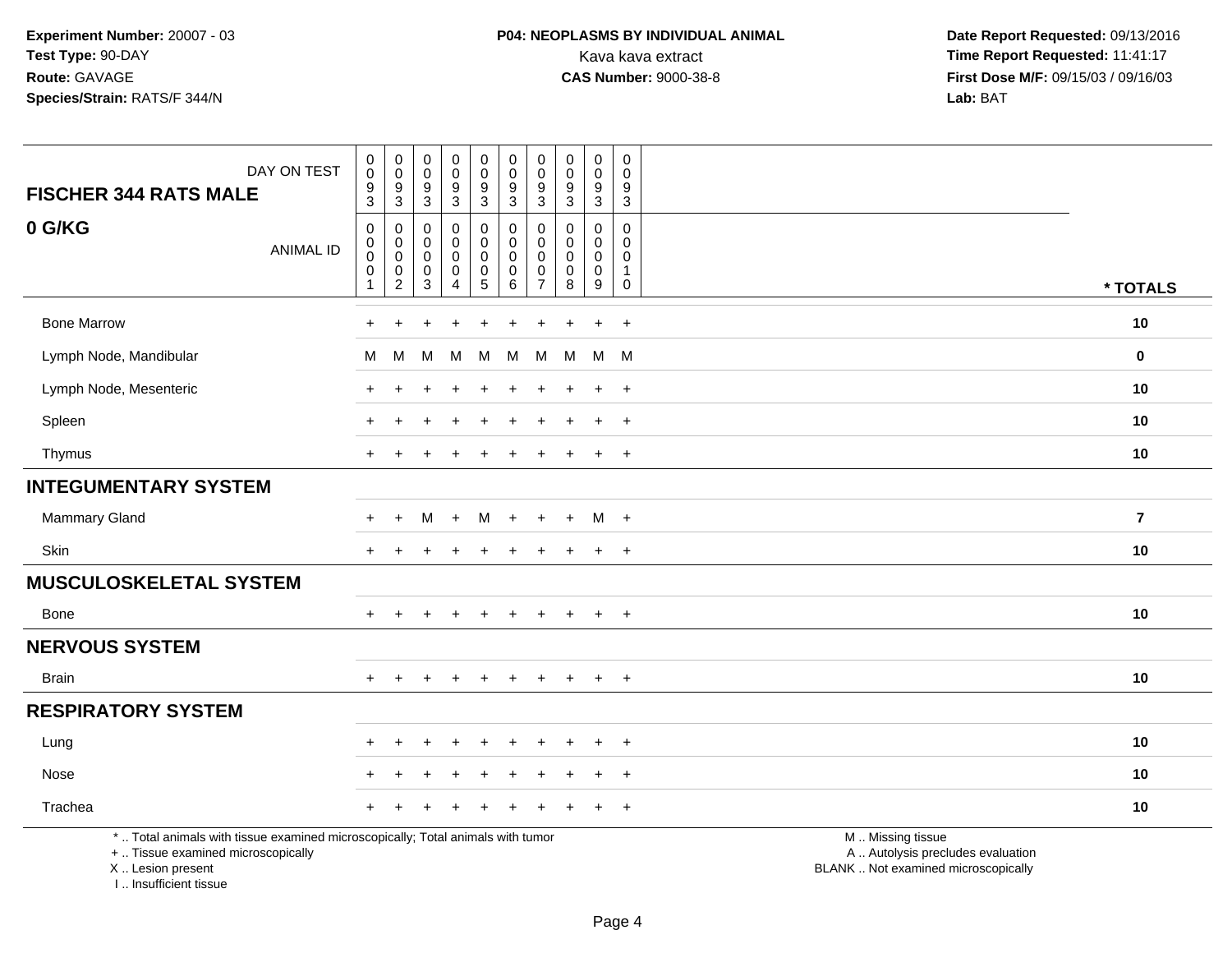| DAY ON TEST                  | $\begin{smallmatrix} 0\\0 \end{smallmatrix}$   | $\begin{smallmatrix} 0\\0 \end{smallmatrix}$                                   | $_{\rm 0}^{\rm 0}$                   | $\begin{smallmatrix}0\0\0\end{smallmatrix}$ | $_{\rm 0}^{\rm 0}$                            | $_{\rm 0}^{\rm 0}$                      | $\begin{smallmatrix} 0\\0 \end{smallmatrix}$           | $_{\rm 0}^{\rm 0}$           | $\pmb{0}$<br>0        | 0<br>$\mathbf 0$                            |          |
|------------------------------|------------------------------------------------|--------------------------------------------------------------------------------|--------------------------------------|---------------------------------------------|-----------------------------------------------|-----------------------------------------|--------------------------------------------------------|------------------------------|-----------------------|---------------------------------------------|----------|
| <b>FISCHER 344 RATS MALE</b> | $\boldsymbol{9}$<br>$\mathbf{3}$               | $\boldsymbol{9}$<br>3                                                          | 9<br>3                               | 9<br>3                                      | $\boldsymbol{9}$<br>$\mathbf{3}$              | $\boldsymbol{9}$<br>3                   | $\boldsymbol{9}$<br>3                                  | 9<br>3                       | 9<br>3                | 9<br>3                                      |          |
| 0 G/KG<br><b>ANIMAL ID</b>   | 0<br>$\mathbf 0$<br>$\mathbf 0$<br>$\mathbf 0$ | $\pmb{0}$<br>$\begin{smallmatrix}0\\0\end{smallmatrix}$<br>0<br>$\overline{2}$ | $\mathbf 0$<br>$\mathbf 0$<br>0<br>3 | 0<br>0<br>$\mathsf 0$<br>0                  | $\pmb{0}$<br>$\pmb{0}$<br>0<br>$\pmb{0}$<br>5 | 0<br>$\pmb{0}$<br>$\mathbf 0$<br>0<br>6 | 0<br>$_{\rm 0}^{\rm 0}$<br>$\pmb{0}$<br>$\overline{ }$ | $_{\rm 0}^{\rm 0}$<br>0<br>8 | 0<br>0<br>0<br>0<br>9 | $\Omega$<br>$\mathbf 0$<br>$\mathbf 0$<br>0 | * TOTALS |
| <b>SPECIAL SENSES SYSTEM</b> |                                                |                                                                                |                                      |                                             |                                               |                                         |                                                        |                              |                       |                                             |          |
| Eye                          |                                                |                                                                                |                                      |                                             | $\pm$                                         | $\ddot{}$                               |                                                        | $\pm$                        | $\pm$                 | $+$                                         | 10       |
| Harderian Gland              |                                                |                                                                                |                                      |                                             | $\pm$                                         | $\pm$                                   | $\pm$                                                  | $+$                          | $\ddot{}$             | $+$                                         | 10       |
| <b>URINARY SYSTEM</b>        |                                                |                                                                                |                                      |                                             |                                               |                                         |                                                        |                              |                       |                                             |          |
| Kidney                       |                                                |                                                                                |                                      |                                             | $+$                                           |                                         |                                                        | $\pm$                        | $\pm$                 | $+$                                         | 10       |
| <b>Urinary Bladder</b>       |                                                |                                                                                |                                      | $\pm$                                       | $+$                                           | $\pm$                                   | $+$                                                    | $+$                          | $+$                   | $+$                                         | 10       |
| <b>SYSTEMIC LESIONS</b>      |                                                |                                                                                |                                      |                                             |                                               |                                         |                                                        |                              |                       |                                             |          |
| Multiple Organ               |                                                |                                                                                |                                      |                                             |                                               |                                         |                                                        |                              | $\pm$                 | $+$                                         | 10       |

\* .. Total animals with tissue examined microscopically; Total animals with tumor

+ .. Tissue examined microscopically

X .. Lesion present

I .. Insufficient tissue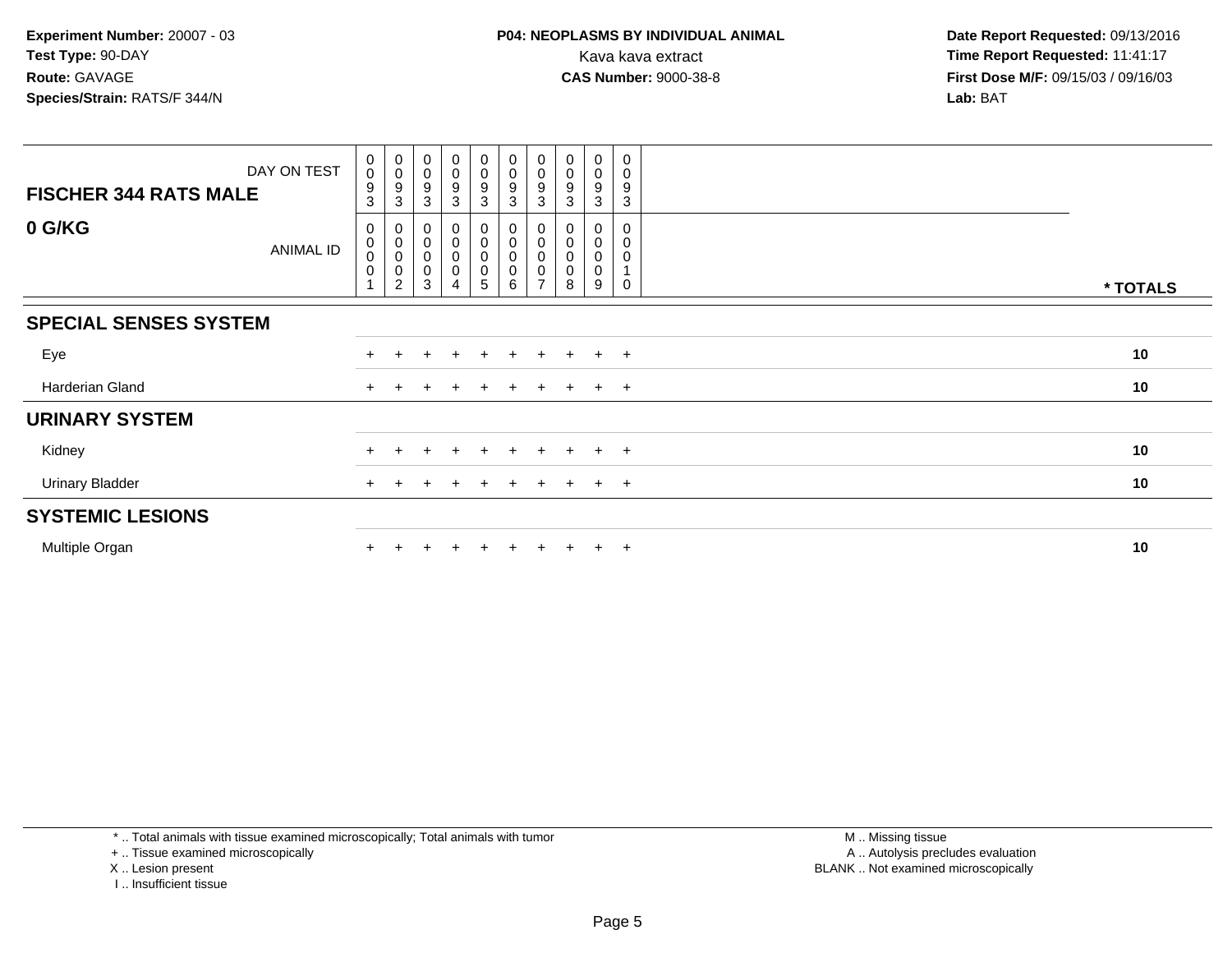| DAY ON TEST<br><b>FISCHER 344 RATS MALE</b> |                  | $\pmb{0}$<br>$\mathbf 0$<br>9 | 0<br>$\mathsf{O}\xspace$<br>9 | $\mathbf 0$<br>$\pmb{0}$<br>$\boldsymbol{9}$ | 0<br>0<br>9 | $\mathbf 0$<br>$\pmb{0}$<br>$9\,$ | 0<br>$\mathsf{O}\xspace$<br>9 | $\pmb{0}$<br>$\mathbf 0$<br>9    | 0<br>0<br>9        | $\pmb{0}$<br>$\pmb{0}$<br>9 | 0<br>0<br>9                   |          |  |
|---------------------------------------------|------------------|-------------------------------|-------------------------------|----------------------------------------------|-------------|-----------------------------------|-------------------------------|----------------------------------|--------------------|-----------------------------|-------------------------------|----------|--|
|                                             |                  | 3                             | 3                             | $\mathsf 3$                                  | 3           | 3                                 | 3                             | 3                                | 3                  | 3                           | 3                             |          |  |
| 0.125 G/KG                                  | <b>ANIMAL ID</b> | 0<br>0<br>$\mathbf 0$         | 0<br>0<br>$\mathsf{O}\xspace$ | 0<br>0<br>$\pmb{0}$                          | 0<br>0<br>0 | 0<br>$\pmb{0}$<br>0               | 0<br>0<br>$\pmb{0}$           | 0<br>$\mathbf{0}$<br>$\mathbf 0$ | 0<br>$\Omega$<br>0 | $\mathbf{0}$<br>0<br>0      | $\Omega$<br>0<br>0            |          |  |
|                                             |                  |                               | $\mathbf 1$<br>$\overline{2}$ | $\mathbf 1$<br>3                             | 4           | $\mathbf{1}$<br>$\sqrt{5}$        | 1<br>6                        | $\mathbf{1}$<br>$\overline{7}$   | 8                  | 9                           | $\overline{a}$<br>$\mathbf 0$ | * TOTALS |  |
| <b>ALIMENTARY SYSTEM</b>                    |                  |                               |                               |                                              |             |                                   |                               |                                  |                    |                             |                               |          |  |
| Liver                                       |                  |                               |                               | $\ddot{}$                                    | $\ddot{}$   | $\overline{+}$                    | $+$                           | $+$                              | $+$                |                             | $+$ $+$                       | 10       |  |
| <b>CARDIOVASCULAR SYSTEM</b>                |                  |                               |                               |                                              |             |                                   |                               |                                  |                    |                             |                               |          |  |
| <b>NONE</b>                                 |                  |                               |                               |                                              |             |                                   |                               |                                  |                    |                             |                               |          |  |
| <b>ENDOCRINE SYSTEM</b>                     |                  |                               |                               |                                              |             |                                   |                               |                                  |                    |                             |                               |          |  |
| <b>NONE</b>                                 |                  |                               |                               |                                              |             |                                   |                               |                                  |                    |                             |                               |          |  |
| <b>GENERAL BODY SYSTEM</b>                  |                  |                               |                               |                                              |             |                                   |                               |                                  |                    |                             |                               |          |  |
| <b>NONE</b>                                 |                  |                               |                               |                                              |             |                                   |                               |                                  |                    |                             |                               |          |  |
| <b>GENITAL SYSTEM</b>                       |                  |                               |                               |                                              |             |                                   |                               |                                  |                    |                             |                               |          |  |
| <b>NONE</b>                                 |                  |                               |                               |                                              |             |                                   |                               |                                  |                    |                             |                               |          |  |
| <b>HEMATOPOIETIC SYSTEM</b>                 |                  |                               |                               |                                              |             |                                   |                               |                                  |                    |                             |                               |          |  |
| <b>Bone Marrow</b>                          |                  |                               |                               |                                              |             |                                   |                               |                                  |                    |                             | $\overline{+}$                | 10       |  |
| Spleen                                      |                  |                               |                               |                                              |             |                                   |                               |                                  |                    |                             | $\overline{+}$                | 10       |  |
| Thymus                                      |                  |                               |                               |                                              |             |                                   |                               |                                  |                    |                             | $^{+}$                        | 10       |  |
| INTEGUMENTARY SYSTEM                        |                  |                               |                               |                                              |             |                                   |                               |                                  |                    |                             |                               |          |  |

# **INTEGUMENTARY SYSTEM**

NONE

\* .. Total animals with tissue examined microscopically; Total animals with tumor

+ .. Tissue examined microscopically

X .. Lesion present

I .. Insufficient tissue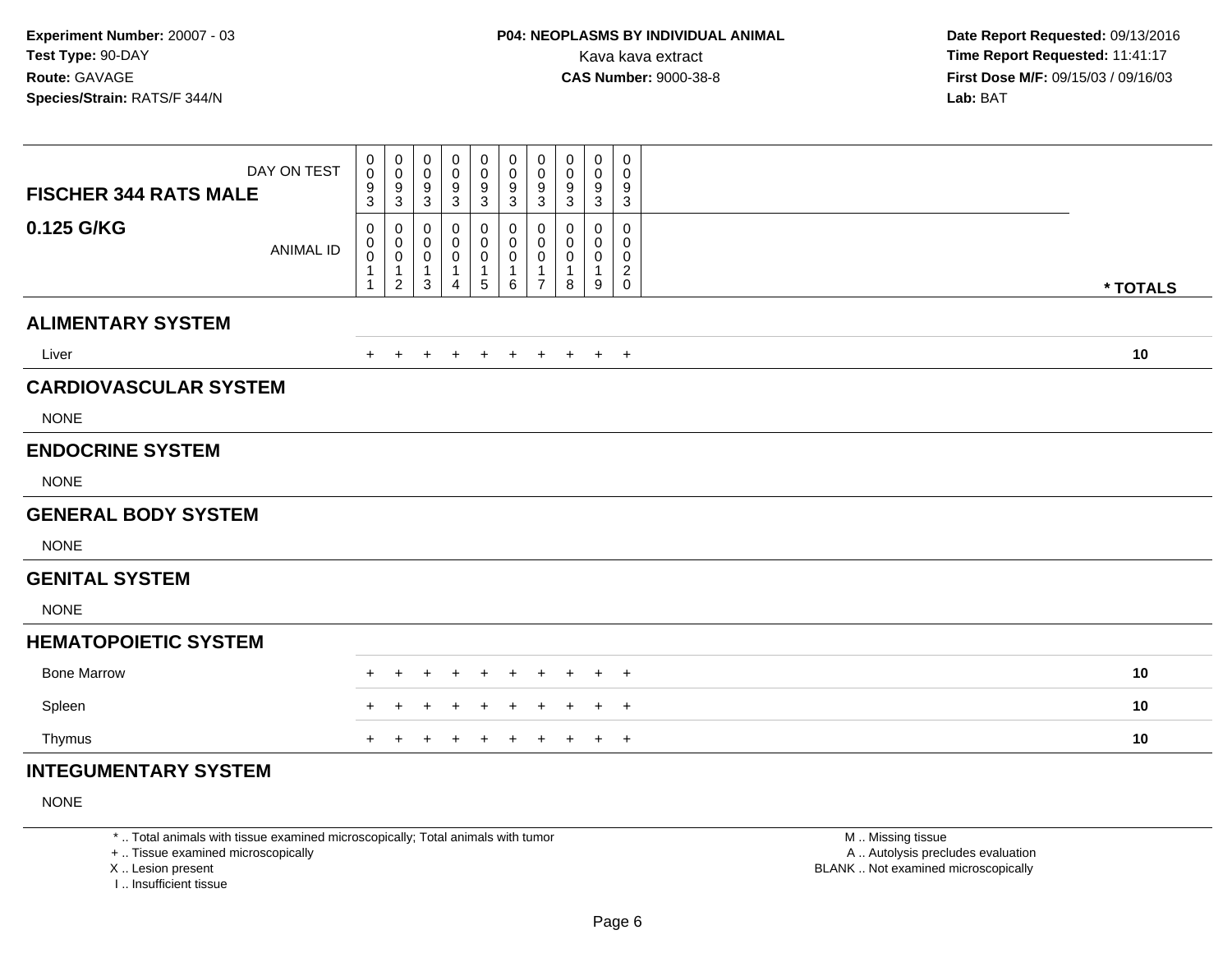| DAY ON TEST<br><b>FISCHER 344 RATS MALE</b> | 0<br>0<br>9<br>J. | U.<br>9<br>ົ<br>◡ | O | 0<br>O<br>9 | 0<br>U<br>a | 0<br>v<br>9<br>ົ<br>J |   | $\Omega$<br>$\circ$ | 0<br>0<br>9<br>3                           |          |
|---------------------------------------------|-------------------|-------------------|---|-------------|-------------|-----------------------|---|---------------------|--------------------------------------------|----------|
| 0.125 G/KG<br><b>ANIMAL ID</b>              | U<br>U<br>ν       | U<br>v<br>◡<br>ົ  |   | 5           | U<br>6      | 0<br>v<br>0           | 8 | $\sim$<br>u<br>9    | 0<br>0<br>0<br>$\sqrt{2}$<br><u>.</u><br>0 | * TOTALS |

# **MUSCULOSKELETAL SYSTEM**

NONE

#### **NERVOUS SYSTEM**

NONE

# **RESPIRATORY SYSTEM**

NONE

### **SPECIAL SENSES SYSTEM**

NONE

# **URINARY SYSTEM**

NONE

# **SYSTEMIC LESIONS**

Multiple Organn  $+$ 

<sup>+</sup> <sup>+</sup> <sup>+</sup> <sup>+</sup> <sup>+</sup> <sup>+</sup> <sup>+</sup> <sup>+</sup> <sup>+</sup> **<sup>10</sup>**

\* .. Total animals with tissue examined microscopically; Total animals with tumor

+ .. Tissue examined microscopically

- X .. Lesion present
- I .. Insufficient tissue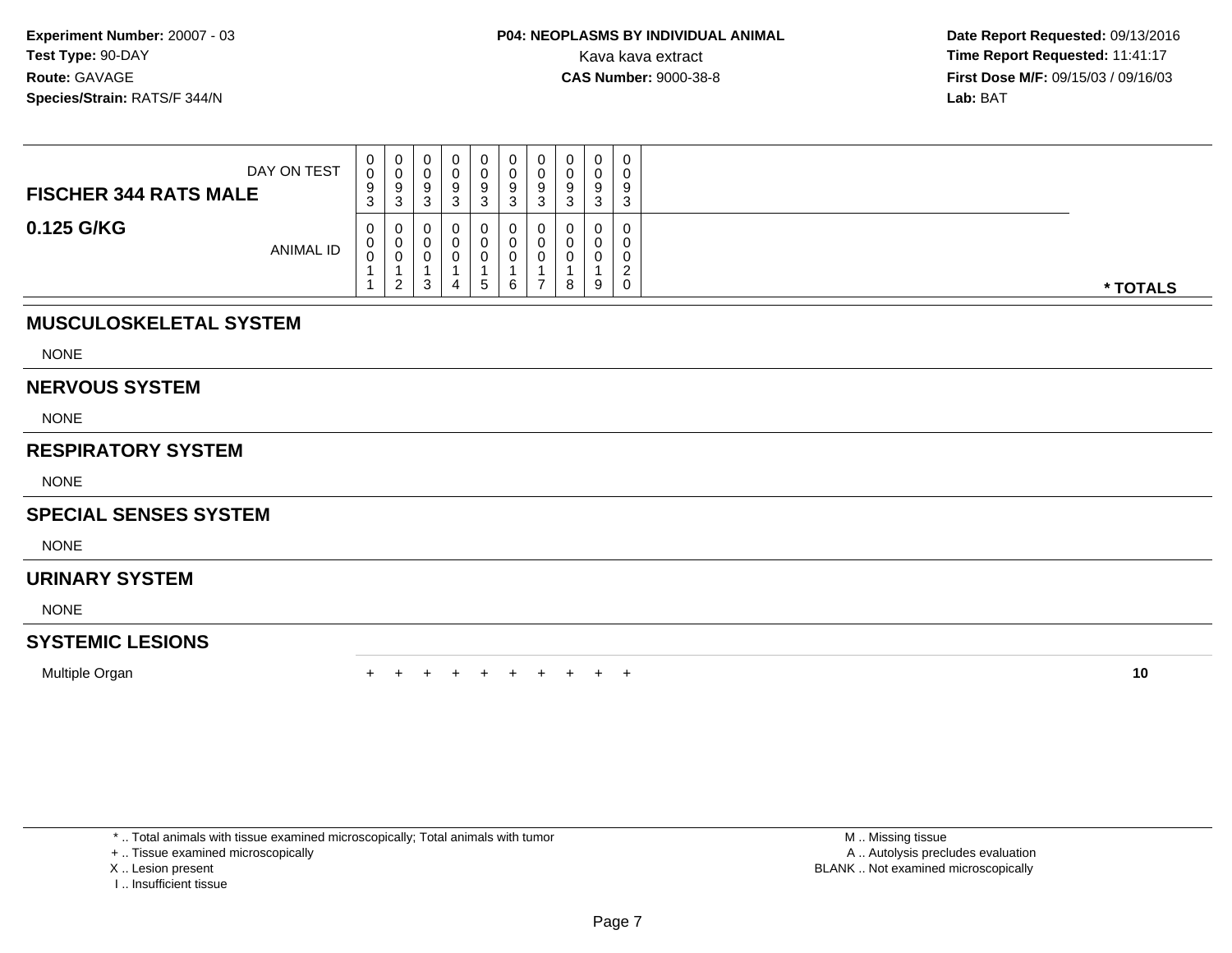| DAY ON TEST<br><b>FISCHER 344 RATS MALE</b>                                                                                                                         | $\boldsymbol{0}$<br>$\overline{0}$<br>$\boldsymbol{9}$<br>$\mathfrak{S}$ | $\mathbf 0$<br>$\mathsf{O}\xspace$<br>$9\,$<br>$\mathsf 3$ | $\mathbf 0$<br>$\mathbf 0$<br>$\boldsymbol{2}$<br>$\sqrt{2}$ | $\pmb{0}$<br>$\mathbf 0$<br>$\boldsymbol{9}$<br>$\sqrt{3}$ | $\mathsf 0$<br>$\overline{0}$<br>$\boldsymbol{9}$<br>$\mathbf{3}$ | $\pmb{0}$<br>$\mathsf{O}\xspace$<br>$9\,$<br>3                             | $\mathbf 0$<br>$\mathbf 0$<br>$\boldsymbol{9}$<br>$\mathbf{3}$ | 0<br>0<br>9<br>$\mathbf{3}$                     | $\pmb{0}$<br>$\mathbf 0$<br>9<br>3                               | $\mathbf 0$<br>$\mathbf{0}$<br>9<br>3               |                                                                                               |  |
|---------------------------------------------------------------------------------------------------------------------------------------------------------------------|--------------------------------------------------------------------------|------------------------------------------------------------|--------------------------------------------------------------|------------------------------------------------------------|-------------------------------------------------------------------|----------------------------------------------------------------------------|----------------------------------------------------------------|-------------------------------------------------|------------------------------------------------------------------|-----------------------------------------------------|-----------------------------------------------------------------------------------------------|--|
| 0.25 G/KG<br><b>ANIMAL ID</b>                                                                                                                                       | 0<br>$\overline{0}$<br>$\overline{2}$<br>$\mathbf{1}$                    | 0<br>$\mathbf 0$<br>$\mathbf 0$<br>$\frac{2}{2}$           | $\mathbf 0$<br>0<br>$\mathbf 0$<br>$\frac{2}{3}$             | $\mathbf 0$<br>$\mathbf 0$<br>$\mathbf 0$<br>$\frac{2}{4}$ | $\mathbf 0$<br>0<br>$\mathbf 0$<br>$\frac{2}{5}$                  | $\mathbf 0$<br>$\mathsf{O}\xspace$<br>$\mathsf{O}\xspace$<br>$\frac{2}{6}$ | $\mathbf 0$<br>$\mathbf 0$<br>$\mathbf 0$<br>$\frac{2}{7}$     | $\Omega$<br>$\mathbf 0$<br>0<br>$\sqrt{2}$<br>8 | $\mathbf 0$<br>$\mathbf 0$<br>$\mathbf 0$<br>$\overline{2}$<br>9 | $\mathbf 0$<br>0<br>$\mathbf 0$<br>3<br>$\mathbf 0$ | * TOTALS                                                                                      |  |
| <b>ALIMENTARY SYSTEM</b>                                                                                                                                            |                                                                          |                                                            |                                                              |                                                            |                                                                   |                                                                            |                                                                |                                                 |                                                                  |                                                     |                                                                                               |  |
| Esophagus                                                                                                                                                           |                                                                          |                                                            | $+$                                                          |                                                            |                                                                   |                                                                            |                                                                |                                                 |                                                                  |                                                     | $\mathbf{1}$                                                                                  |  |
| Intestine Large, Cecum                                                                                                                                              |                                                                          |                                                            | $+$                                                          |                                                            |                                                                   |                                                                            |                                                                |                                                 |                                                                  |                                                     | 1                                                                                             |  |
| Intestine Large, Colon                                                                                                                                              |                                                                          |                                                            | $\ddot{}$                                                    |                                                            |                                                                   |                                                                            |                                                                |                                                 |                                                                  |                                                     | $\mathbf{1}$                                                                                  |  |
| Intestine Large, Rectum                                                                                                                                             |                                                                          |                                                            | $\ddot{}$                                                    |                                                            |                                                                   |                                                                            |                                                                |                                                 |                                                                  |                                                     | $\mathbf{1}$                                                                                  |  |
| Intestine Small, Duodenum                                                                                                                                           |                                                                          |                                                            | $\ddot{}$                                                    |                                                            |                                                                   |                                                                            |                                                                |                                                 |                                                                  |                                                     | $\mathbf{1}$                                                                                  |  |
| Intestine Small, Ileum                                                                                                                                              |                                                                          |                                                            | $\ddot{}$                                                    |                                                            |                                                                   |                                                                            |                                                                |                                                 |                                                                  |                                                     | $\mathbf{1}$                                                                                  |  |
| Intestine Small, Jejunum                                                                                                                                            |                                                                          |                                                            | $\ddot{}$                                                    |                                                            |                                                                   |                                                                            |                                                                |                                                 |                                                                  |                                                     | $\mathbf{1}$                                                                                  |  |
| Liver                                                                                                                                                               |                                                                          |                                                            |                                                              |                                                            |                                                                   |                                                                            |                                                                |                                                 |                                                                  | $\overline{ }$                                      | 10                                                                                            |  |
| Pancreas                                                                                                                                                            |                                                                          |                                                            | $\ddot{}$                                                    |                                                            |                                                                   |                                                                            |                                                                |                                                 |                                                                  |                                                     | $\mathbf{1}$                                                                                  |  |
| Salivary Glands                                                                                                                                                     |                                                                          |                                                            | $\ddot{}$                                                    |                                                            |                                                                   |                                                                            |                                                                |                                                 |                                                                  |                                                     | 1                                                                                             |  |
| Stomach, Forestomach                                                                                                                                                |                                                                          |                                                            | $\ddot{}$                                                    |                                                            |                                                                   |                                                                            |                                                                |                                                 |                                                                  |                                                     | 1                                                                                             |  |
| Stomach, Glandular                                                                                                                                                  |                                                                          |                                                            | $\ddot{}$                                                    |                                                            |                                                                   |                                                                            |                                                                |                                                 |                                                                  |                                                     | $\mathbf{1}$                                                                                  |  |
| <b>CARDIOVASCULAR SYSTEM</b>                                                                                                                                        |                                                                          |                                                            |                                                              |                                                            |                                                                   |                                                                            |                                                                |                                                 |                                                                  |                                                     |                                                                                               |  |
| <b>Blood Vessel</b>                                                                                                                                                 |                                                                          |                                                            | $\ddot{}$                                                    |                                                            |                                                                   |                                                                            |                                                                |                                                 |                                                                  |                                                     | $\mathbf{1}$                                                                                  |  |
| Heart                                                                                                                                                               |                                                                          |                                                            | $\ddot{}$                                                    |                                                            |                                                                   |                                                                            |                                                                |                                                 |                                                                  |                                                     | $\mathbf{1}$                                                                                  |  |
| *  Total animals with tissue examined microscopically; Total animals with tumor<br>+  Tissue examined microscopically<br>X  Lesion present<br>I Insufficient tissue |                                                                          |                                                            |                                                              |                                                            |                                                                   |                                                                            |                                                                |                                                 |                                                                  |                                                     | M  Missing tissue<br>A  Autolysis precludes evaluation<br>BLANK  Not examined microscopically |  |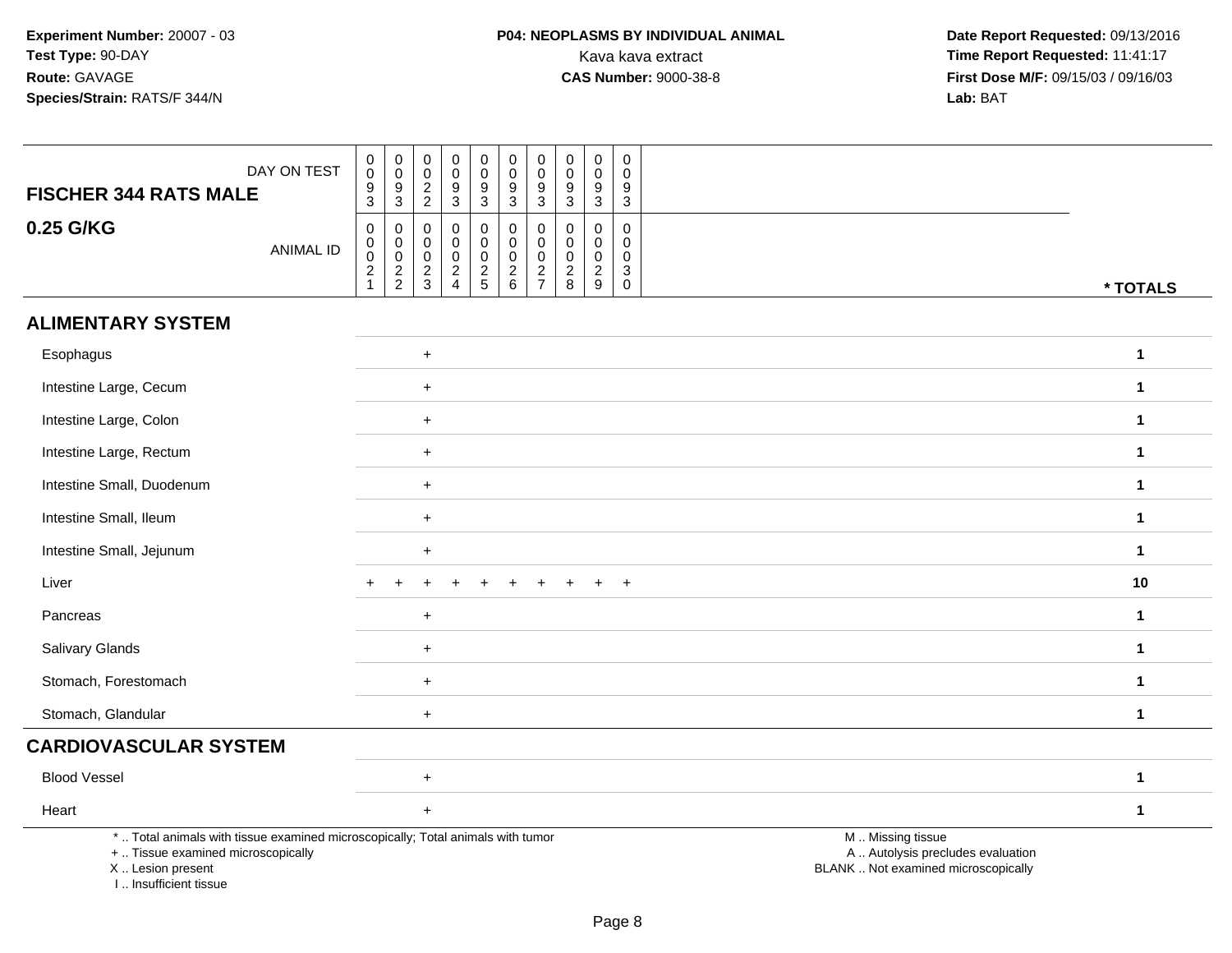| <b>FISCHER 344 RATS MALE</b> | $\begin{matrix} 0 \\ 0 \end{matrix}$<br>0<br>$\begin{matrix} 0 \\ 0 \end{matrix}$<br>0<br>$\overline{0}$<br>0<br>0<br>0<br>0<br>$\mathbf 0$<br>DAY ON TEST<br>$\mathbf 0$<br>$\mathbf 0$<br>0<br>0<br>0<br>0<br>$\mathbf 0$<br>0<br>$\boldsymbol{9}$<br>$\boldsymbol{9}$<br>9<br>9<br>9<br>9<br>$\overline{2}$<br>9<br>9<br>9<br>$\mathbf{3}$<br>3<br>3<br>$\overline{2}$<br>3<br>$\mathbf{3}$<br>3<br>3<br>3<br>3                                                                    |          |
|------------------------------|---------------------------------------------------------------------------------------------------------------------------------------------------------------------------------------------------------------------------------------------------------------------------------------------------------------------------------------------------------------------------------------------------------------------------------------------------------------------------------------|----------|
| 0.25 G/KG                    | $\mathbf 0$<br>$\mathbf 0$<br>0<br>0<br>0<br>0<br>0<br>0<br>0<br>0<br>$\pmb{0}$<br>$\pmb{0}$<br>$\mathbf 0$<br>0<br>0<br>0<br>0<br>$\mathbf 0$<br>0<br>0<br><b>ANIMAL ID</b><br>$\pmb{0}$<br>0<br>$\pmb{0}$<br>$\mathbf 0$<br>0<br>0<br>0<br>0<br>0<br>0<br>$\boldsymbol{2}$<br>$\frac{2}{2}$<br>$\sqrt{2}$<br>$rac{2}{5}$<br>$\frac{2}{9}$<br>$\frac{2}{3}$<br>$\frac{2}{6}$<br>$\overline{\mathbf{c}}$<br>$\mathbf{3}$<br>2<br>$\overline{7}$<br>8<br>$\mathbf 0$<br>$\overline{A}$ | * TOTALS |
| <b>ENDOCRINE SYSTEM</b>      |                                                                                                                                                                                                                                                                                                                                                                                                                                                                                       |          |
| <b>Adrenal Cortex</b>        | $+$                                                                                                                                                                                                                                                                                                                                                                                                                                                                                   | 1        |
| Adrenal Medulla              | $\ddot{}$                                                                                                                                                                                                                                                                                                                                                                                                                                                                             | 1        |
| Islets, Pancreatic           | $\ddot{}$                                                                                                                                                                                                                                                                                                                                                                                                                                                                             | 1        |
| Parathyroid Gland            | $+$                                                                                                                                                                                                                                                                                                                                                                                                                                                                                   | 1        |
| <b>Pituitary Gland</b>       | $\ddot{}$                                                                                                                                                                                                                                                                                                                                                                                                                                                                             | 1        |
| <b>Thyroid Gland</b>         | $+$                                                                                                                                                                                                                                                                                                                                                                                                                                                                                   | 1        |
| <b>GENERAL BODY SYSTEM</b>   |                                                                                                                                                                                                                                                                                                                                                                                                                                                                                       |          |
| <b>NONE</b>                  |                                                                                                                                                                                                                                                                                                                                                                                                                                                                                       |          |
| <b>GENITAL SYSTEM</b>        |                                                                                                                                                                                                                                                                                                                                                                                                                                                                                       |          |
| Epididymis                   | $\ddot{}$                                                                                                                                                                                                                                                                                                                                                                                                                                                                             | 1        |
| <b>Preputial Gland</b>       | $+$                                                                                                                                                                                                                                                                                                                                                                                                                                                                                   | 1        |
| Prostate                     | $+$                                                                                                                                                                                                                                                                                                                                                                                                                                                                                   | 1        |
| Seminal Vesicle              | $\ddot{}$                                                                                                                                                                                                                                                                                                                                                                                                                                                                             | 1        |

# **HEMATOPOIETIC SYSTEM**

Testes

\* .. Total animals with tissue examined microscopically; Total animals with tumor

+ .. Tissue examined microscopically

<sup>+</sup>

X .. Lesion present

I .. Insufficient tissue

 M .. Missing tissuey the contract of the contract of the contract of the contract of the contract of the contract of the contract of  $A$ . Autolysis precludes evaluation Lesion present BLANK .. Not examined microscopically

**<sup>1</sup>**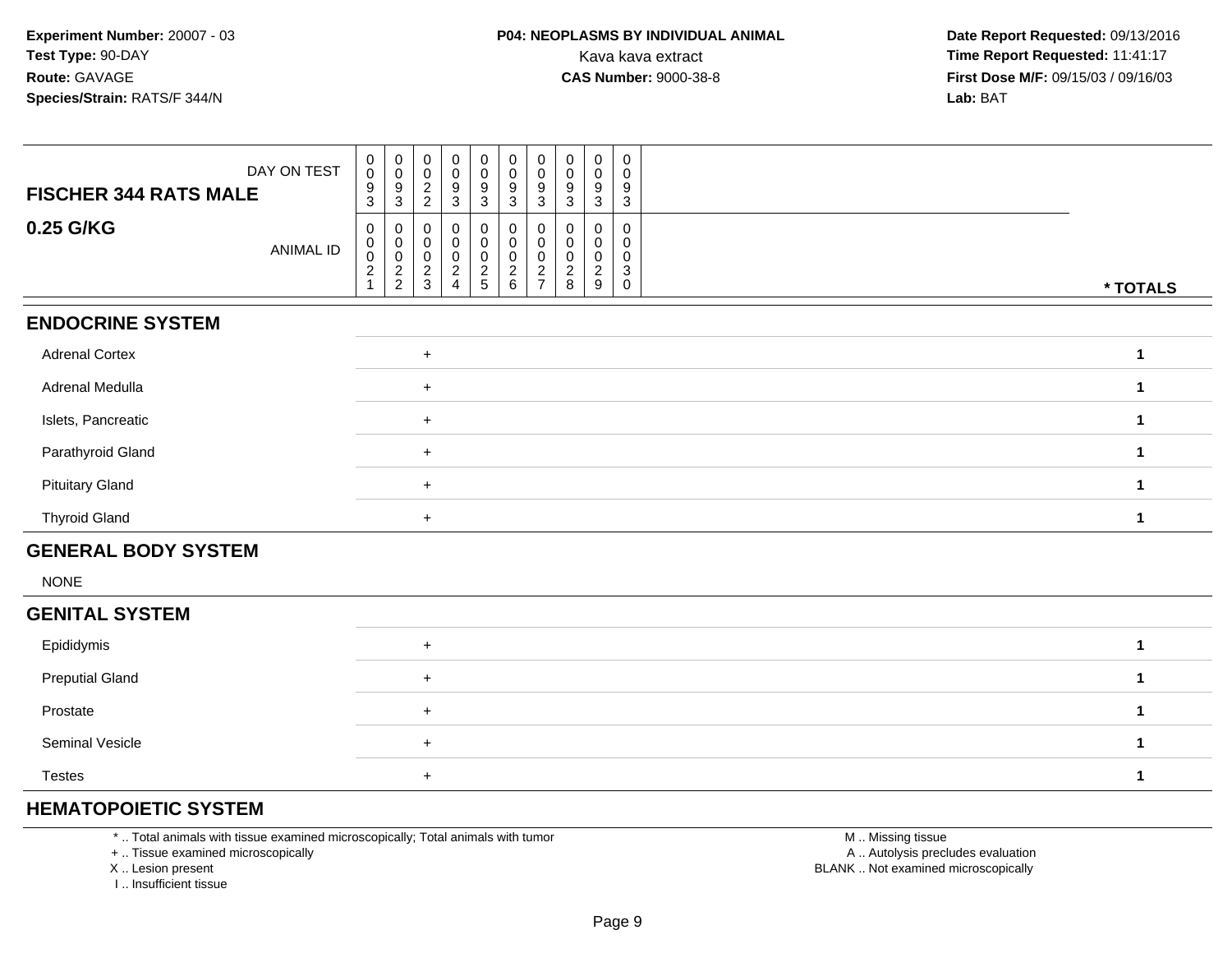# **P04: NEOPLASMS BY INDIVIDUAL ANIMAL**<br>Kava kava extract Kava kava extract **Time Report Requested:** 11:41:17<br>**CAS Number:** 9000-38-8 **Time Report Requested:** 11:41:17

 **Date Report Requested:** 09/13/2016 **First Dose M/F:** 09/15/03 / 09/16/03<br>Lab: BAT **Lab:** BAT

| DAY ON TEST<br><b>FISCHER 344 RATS MALE</b>                                                                                                                         | $\pmb{0}$<br>$\mathsf 0$<br>9<br>$\mathbf{3}$    | $\overline{0}$<br>$\mathbf 0$<br>$9\,$<br>$\sqrt{3}$     | $\begin{smallmatrix}0\\0\end{smallmatrix}$<br>$\frac{2}{2}$ | $\pmb{0}$<br>$\mathbf 0$<br>$\overline{9}$<br>$\mathbf{3}$ | $\begin{smallmatrix}0\0\0\9\end{smallmatrix}$<br>$\overline{3}$ | $\pmb{0}$<br>$\pmb{0}$<br>9<br>$\ensuremath{\mathsf{3}}$                           | $\boldsymbol{0}$<br>$\boldsymbol{0}$<br>9<br>$\sqrt{3}$  | $\pmb{0}$<br>$\mathbf 0$<br>9<br>$\sqrt{3}$             | $\pmb{0}$<br>$\mathbf 0$<br>9<br>$\mathbf{3}$ | $\pmb{0}$<br>$\mathbf 0$<br>$\boldsymbol{9}$<br>$\mathbf{3}$ |                                                                                               |              |
|---------------------------------------------------------------------------------------------------------------------------------------------------------------------|--------------------------------------------------|----------------------------------------------------------|-------------------------------------------------------------|------------------------------------------------------------|-----------------------------------------------------------------|------------------------------------------------------------------------------------|----------------------------------------------------------|---------------------------------------------------------|-----------------------------------------------|--------------------------------------------------------------|-----------------------------------------------------------------------------------------------|--------------|
| 0.25 G/KG<br><b>ANIMAL ID</b>                                                                                                                                       | $\mathbf 0$<br>0<br>$\mathbf 0$<br>$\frac{2}{1}$ | $\mathbf 0$<br>$\pmb{0}$<br>$\mathbf 0$<br>$\frac{2}{2}$ | $\mathbf 0$<br>0<br>$\mathbf 0$<br>$\frac{2}{3}$            | $\mathbf 0$<br>$\mathbf 0$<br>$\mathbf 0$<br>$\frac{2}{4}$ | $\mathbf 0$<br>$\mathbf 0$<br>$\mathsf 0$<br>$\frac{2}{5}$      | $\mathbf 0$<br>$\mathbf 0$<br>$\mathbf 0$<br>$\begin{array}{c} 2 \\ 6 \end{array}$ | $\mathbf 0$<br>$\mathbf 0$<br>$\mathbf 0$<br>$rac{2}{7}$ | $\Omega$<br>$\mathbf 0$<br>$\mathbf 0$<br>$\frac{2}{8}$ | 0<br>0<br>$\mathbf 0$<br>$\frac{2}{9}$        | $\mathbf 0$<br>$\mathbf 0$<br>$\mathbf 0$<br>$\frac{3}{0}$   |                                                                                               | * TOTALS     |
| <b>Bone Marrow</b>                                                                                                                                                  |                                                  |                                                          |                                                             |                                                            |                                                                 |                                                                                    |                                                          |                                                         |                                               | $\ddot{}$                                                    |                                                                                               | $10$         |
| Lymph Node, Mandibular                                                                                                                                              |                                                  |                                                          | M                                                           |                                                            |                                                                 |                                                                                    |                                                          |                                                         |                                               |                                                              |                                                                                               | 0            |
| Lymph Node, Mesenteric                                                                                                                                              |                                                  |                                                          | $\ddot{}$                                                   |                                                            |                                                                 |                                                                                    |                                                          |                                                         |                                               |                                                              |                                                                                               | $\mathbf{1}$ |
| Spleen                                                                                                                                                              |                                                  |                                                          |                                                             |                                                            |                                                                 |                                                                                    |                                                          |                                                         |                                               | $\ddot{}$                                                    |                                                                                               | 10           |
| Thymus                                                                                                                                                              |                                                  |                                                          |                                                             |                                                            |                                                                 |                                                                                    |                                                          |                                                         |                                               | $\overline{+}$                                               |                                                                                               | 10           |
| <b>INTEGUMENTARY SYSTEM</b>                                                                                                                                         |                                                  |                                                          |                                                             |                                                            |                                                                 |                                                                                    |                                                          |                                                         |                                               |                                                              |                                                                                               |              |
| <b>Mammary Gland</b>                                                                                                                                                |                                                  |                                                          | $\ddot{}$                                                   |                                                            |                                                                 |                                                                                    |                                                          |                                                         |                                               |                                                              |                                                                                               | $\mathbf 1$  |
| Skin                                                                                                                                                                |                                                  |                                                          | $\ddot{}$                                                   |                                                            |                                                                 |                                                                                    |                                                          |                                                         |                                               |                                                              |                                                                                               | $\mathbf{1}$ |
| <b>MUSCULOSKELETAL SYSTEM</b>                                                                                                                                       |                                                  |                                                          |                                                             |                                                            |                                                                 |                                                                                    |                                                          |                                                         |                                               |                                                              |                                                                                               |              |
| Bone                                                                                                                                                                |                                                  |                                                          | $\ddot{}$                                                   |                                                            |                                                                 |                                                                                    |                                                          |                                                         |                                               |                                                              |                                                                                               | $\mathbf{1}$ |
| <b>NERVOUS SYSTEM</b>                                                                                                                                               |                                                  |                                                          |                                                             |                                                            |                                                                 |                                                                                    |                                                          |                                                         |                                               |                                                              |                                                                                               |              |
| <b>Brain</b>                                                                                                                                                        |                                                  |                                                          | $\ddot{}$                                                   |                                                            |                                                                 |                                                                                    |                                                          |                                                         |                                               |                                                              |                                                                                               | $\mathbf{1}$ |
| <b>RESPIRATORY SYSTEM</b>                                                                                                                                           |                                                  |                                                          |                                                             |                                                            |                                                                 |                                                                                    |                                                          |                                                         |                                               |                                                              |                                                                                               |              |
| Lung                                                                                                                                                                |                                                  |                                                          | $\ddot{}$                                                   |                                                            |                                                                 |                                                                                    |                                                          |                                                         |                                               |                                                              |                                                                                               | $\mathbf{1}$ |
| Nose                                                                                                                                                                |                                                  |                                                          | $\ddot{}$                                                   |                                                            |                                                                 |                                                                                    |                                                          |                                                         |                                               |                                                              |                                                                                               | $\mathbf 1$  |
| Trachea                                                                                                                                                             |                                                  |                                                          | $\ddot{}$                                                   |                                                            |                                                                 |                                                                                    |                                                          |                                                         |                                               |                                                              |                                                                                               | $\mathbf 1$  |
| *  Total animals with tissue examined microscopically; Total animals with tumor<br>+  Tissue examined microscopically<br>X  Lesion present<br>I Insufficient tissue |                                                  |                                                          |                                                             |                                                            |                                                                 |                                                                                    |                                                          |                                                         |                                               |                                                              | M  Missing tissue<br>A  Autolysis precludes evaluation<br>BLANK  Not examined microscopically |              |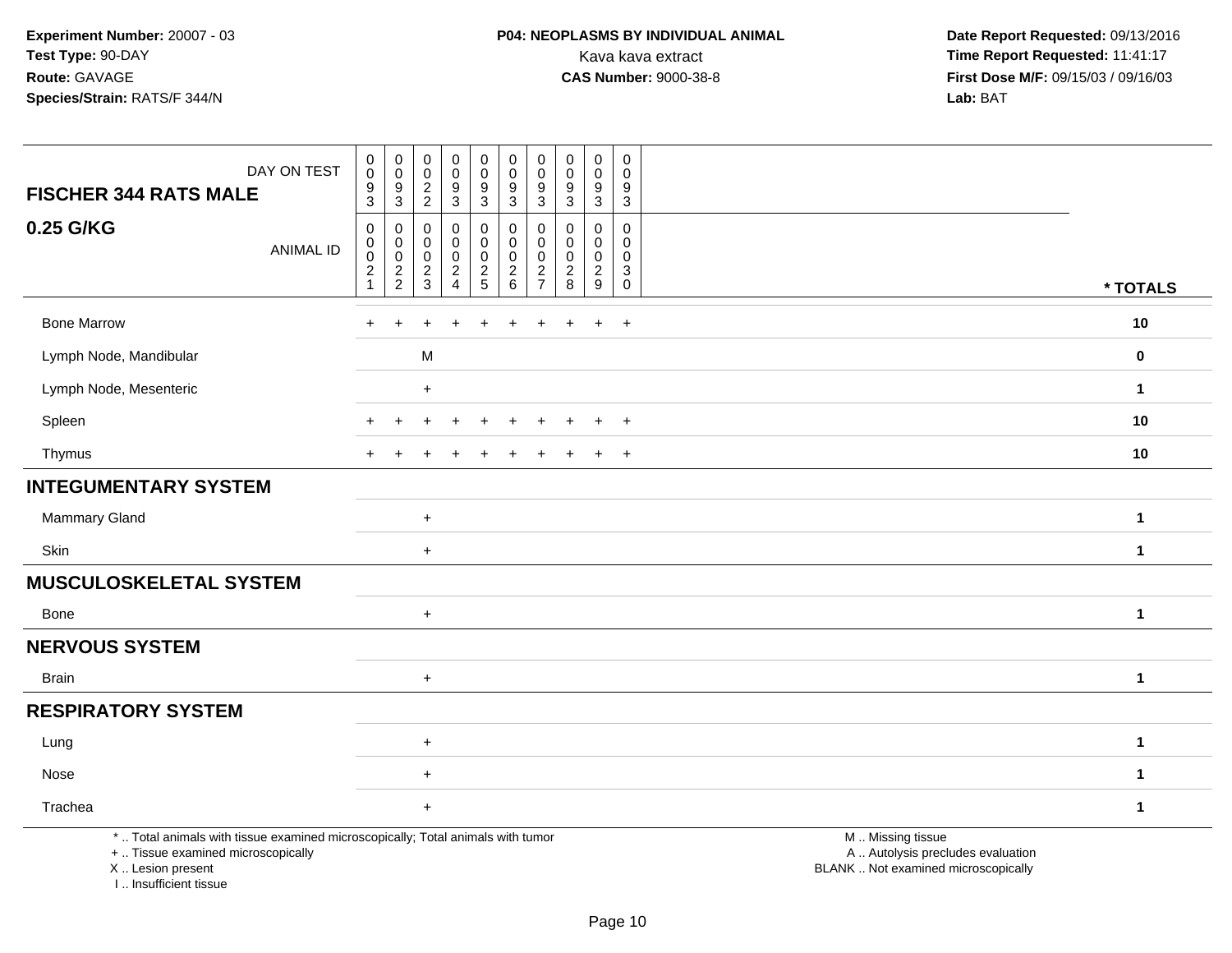| DAY ON TEST                   | $\pmb{0}$<br>$\pmb{0}$        | $_{\rm 0}^{\rm 0}$                                                     | $\boldsymbol{0}$<br>$\mathbf 0$  | $\begin{smallmatrix}0\0\0\end{smallmatrix}$ | $\mathbf 0$<br>$\pmb{0}$                     | $\begin{smallmatrix}0\\0\end{smallmatrix}$            | $\pmb{0}$<br>0 | $\pmb{0}$<br>$\pmb{0}$                      | 0<br>0                             | 0<br>$\mathbf 0$      |          |
|-------------------------------|-------------------------------|------------------------------------------------------------------------|----------------------------------|---------------------------------------------|----------------------------------------------|-------------------------------------------------------|----------------|---------------------------------------------|------------------------------------|-----------------------|----------|
| <b>FISCHER 344 RATS MALE</b>  | 9<br>3                        | 9<br>3                                                                 | $\overline{c}$<br>$\overline{2}$ | 9<br>3                                      | $\boldsymbol{9}$<br>3                        | 9<br>3                                                | 9<br>3         | 9<br>3                                      | 9<br>3                             | 9<br>3                |          |
| 0.25 G/KG<br><b>ANIMAL ID</b> | 0<br>0<br>0<br>$\overline{c}$ | 0<br>$\,0\,$<br>$\pmb{0}$<br>$\overline{\mathbf{c}}$<br>$\overline{c}$ | 0<br>$\overline{c}$<br>3         | 0<br>0<br>0<br>$\overline{\mathbf{c}}$<br>4 | 0<br>0<br>$\mathbf 0$<br>$\overline{c}$<br>5 | O<br>$\mathbf 0$<br>0<br>$\overline{\mathbf{c}}$<br>6 | c              | 0<br>0<br>0<br>$\overline{\mathbf{c}}$<br>8 | 0<br>0<br>0<br>$\overline{c}$<br>9 | 0<br>0<br>0<br>3<br>0 | * TOTALS |
| <b>SPECIAL SENSES SYSTEM</b>  |                               |                                                                        |                                  |                                             |                                              |                                                       |                |                                             |                                    |                       |          |
| Eye                           |                               |                                                                        | $+$                              |                                             |                                              |                                                       |                |                                             |                                    |                       |          |
| Harderian Gland               |                               |                                                                        | $+$                              |                                             |                                              |                                                       |                |                                             |                                    |                       |          |
| <b>URINARY SYSTEM</b>         |                               |                                                                        |                                  |                                             |                                              |                                                       |                |                                             |                                    |                       |          |
| Kidney                        |                               |                                                                        | $+$                              |                                             |                                              |                                                       |                |                                             |                                    |                       |          |
| <b>Urinary Bladder</b>        |                               |                                                                        | $+$                              |                                             |                                              |                                                       |                |                                             |                                    |                       |          |
| <b>SYSTEMIC LESIONS</b>       |                               |                                                                        |                                  |                                             |                                              |                                                       |                |                                             |                                    |                       |          |
| Multiple Organ                |                               |                                                                        |                                  |                                             | $+$                                          | $+$                                                   | $+$            |                                             | $+$                                | $+$                   | 10       |

\* .. Total animals with tissue examined microscopically; Total animals with tumor

+ .. Tissue examined microscopically

X .. Lesion present

I .. Insufficient tissue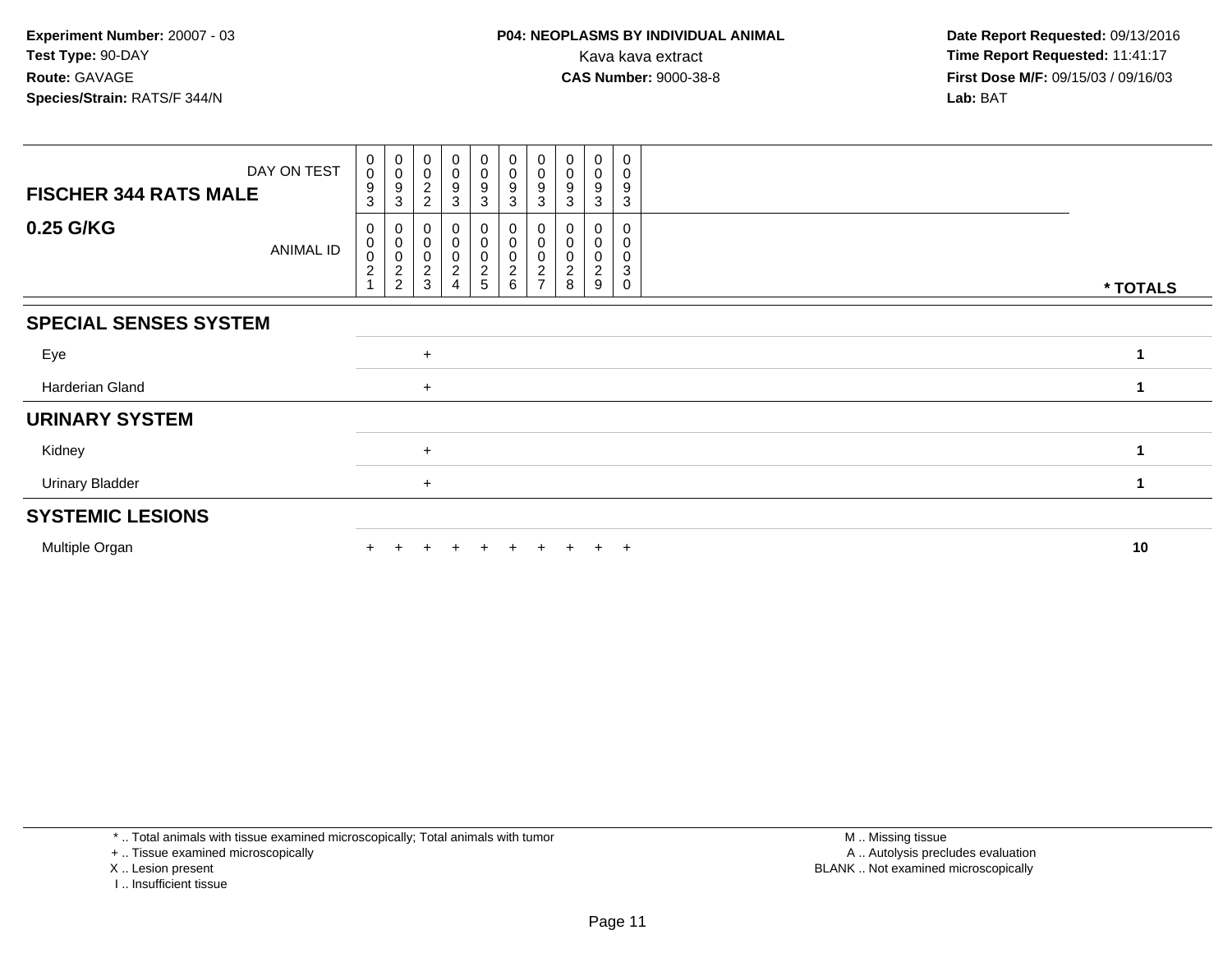| <b>FISCHER 344 RATS MALE</b> | DAY ON TEST      | $\mathbf 0$<br>0<br>9<br>3 | $\boldsymbol{0}$<br>$\pmb{0}$<br>$\boldsymbol{9}$<br>$\sqrt{3}$ | 0<br>0<br>9<br>$\mathbf{3}$            | 0<br>0<br>9<br>$\mathbf{3}$              | 0<br>$\pmb{0}$<br>9<br>$\sqrt{3}$        | 0<br>0<br>9<br>$\ensuremath{\mathsf{3}}$ | 0<br>$\mathbf 0$<br>9<br>3         | 0<br>0<br>9<br>3      | 0<br>0<br>9<br>$\sqrt{3}$ | 0<br>0<br>9<br>$\ensuremath{\mathsf{3}}$ |          |
|------------------------------|------------------|----------------------------|-----------------------------------------------------------------|----------------------------------------|------------------------------------------|------------------------------------------|------------------------------------------|------------------------------------|-----------------------|---------------------------|------------------------------------------|----------|
| 0.5 G/KG                     | <b>ANIMAL ID</b> | 0<br>0<br>$\mathbf 0$<br>3 | 0<br>$\pmb{0}$<br>$\mathbf 0$<br>$\frac{3}{2}$                  | 0<br>0<br>$\mathbf 0$<br>$\frac{3}{3}$ | 0<br>0<br>$\mathbf 0$<br>$\sqrt{3}$<br>4 | 0<br>0<br>$\pmb{0}$<br>$\mathbf{3}$<br>5 | 0<br>0<br>$\mathsf 0$<br>3<br>6          | 0<br>0<br>0<br>3<br>$\overline{7}$ | 0<br>0<br>0<br>3<br>8 | 0<br>0<br>0<br>3<br>9     | 0<br>0<br>0<br>4<br>$\mathbf 0$          | * TOTALS |
| <b>ALIMENTARY SYSTEM</b>     |                  |                            |                                                                 |                                        |                                          |                                          |                                          |                                    |                       |                           |                                          |          |
| Liver                        |                  |                            |                                                                 |                                        |                                          |                                          | $\pm$                                    | $\pm$                              | $\pm$                 | $+$                       | $+$                                      | 10       |
| <b>CARDIOVASCULAR SYSTEM</b> |                  |                            |                                                                 |                                        |                                          |                                          |                                          |                                    |                       |                           |                                          |          |
| <b>NONE</b>                  |                  |                            |                                                                 |                                        |                                          |                                          |                                          |                                    |                       |                           |                                          |          |
| <b>ENDOCRINE SYSTEM</b>      |                  |                            |                                                                 |                                        |                                          |                                          |                                          |                                    |                       |                           |                                          |          |
| <b>NONE</b>                  |                  |                            |                                                                 |                                        |                                          |                                          |                                          |                                    |                       |                           |                                          |          |
| <b>GENERAL BODY SYSTEM</b>   |                  |                            |                                                                 |                                        |                                          |                                          |                                          |                                    |                       |                           |                                          |          |
| <b>NONE</b>                  |                  |                            |                                                                 |                                        |                                          |                                          |                                          |                                    |                       |                           |                                          |          |
| <b>GENITAL SYSTEM</b>        |                  |                            |                                                                 |                                        |                                          |                                          |                                          |                                    |                       |                           |                                          |          |
| <b>NONE</b>                  |                  |                            |                                                                 |                                        |                                          |                                          |                                          |                                    |                       |                           |                                          |          |
| <b>HEMATOPOIETIC SYSTEM</b>  |                  |                            |                                                                 |                                        |                                          |                                          |                                          |                                    |                       |                           |                                          |          |
| <b>Bone Marrow</b>           |                  |                            |                                                                 |                                        |                                          |                                          |                                          |                                    |                       |                           | $^{+}$                                   | 10       |
| Spleen                       |                  |                            |                                                                 |                                        |                                          |                                          |                                          |                                    |                       |                           | $^{+}$                                   | 10       |
| Thymus                       |                  |                            |                                                                 |                                        |                                          |                                          |                                          |                                    |                       |                           | $+$                                      | 10       |
| INITECHMENITADV CVCTEM       |                  |                            |                                                                 |                                        |                                          |                                          |                                          |                                    |                       |                           |                                          |          |

# **INTEGUMENTARY SYSTEM**

NONE

\* .. Total animals with tissue examined microscopically; Total animals with tumor

+ .. Tissue examined microscopically

X .. Lesion present

I .. Insufficient tissue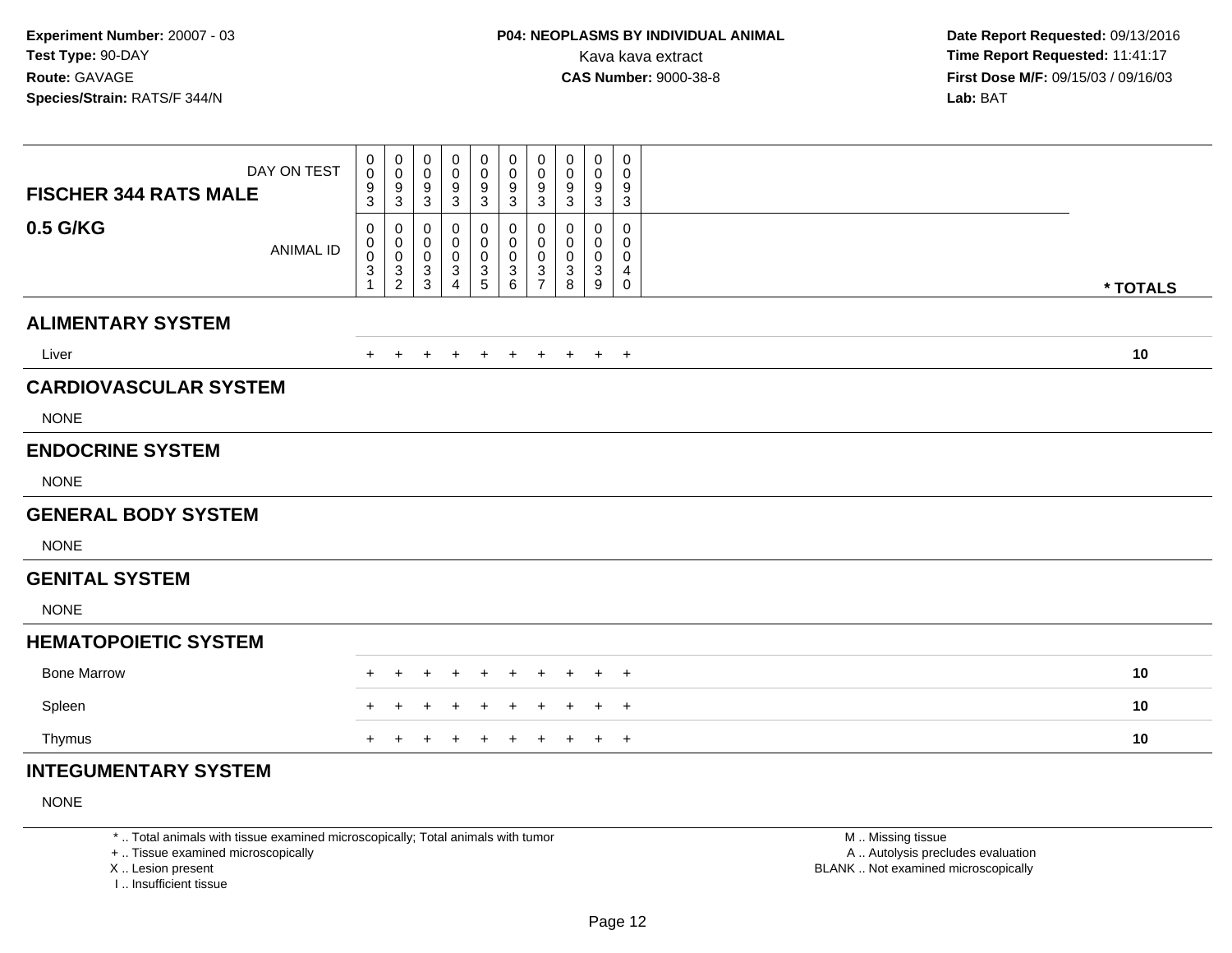| DAY ON TEST<br><b>FISCHER 344 RATS MALE</b> | 0<br>0<br>9<br>ົ<br>J. | v<br>◡<br>0<br>N  |   | 0<br>Ü<br>9       | 0<br>U<br>u      | υ<br>$\Omega$<br>◡<br>ົ |   | о<br>- 3    | 0<br>0<br>9<br>3 |          |
|---------------------------------------------|------------------------|-------------------|---|-------------------|------------------|-------------------------|---|-------------|------------------|----------|
| 0.5 G/KG<br><b>ANIMAL ID</b>                | 0<br>U<br>U<br>3       | ັບ<br>ົ<br>ັ<br>ົ | u | J<br><sub>5</sub> | U<br>ັ<br>⌒<br>ь | ◠<br>ັ                  | ັ | U<br>u<br>9 | 0<br>0<br>0<br>0 | * TOTALS |

# **MUSCULOSKELETAL SYSTEM**

NONE

#### **NERVOUS SYSTEM**

NONE

# **RESPIRATORY SYSTEM**

NONE

### **SPECIAL SENSES SYSTEM**

NONE

# **URINARY SYSTEM**

NONE

# **SYSTEMIC LESIONS**

Multiple Organn  $+$ 

<sup>+</sup> <sup>+</sup> <sup>+</sup> <sup>+</sup> <sup>+</sup> <sup>+</sup> <sup>+</sup> <sup>+</sup> <sup>+</sup> **<sup>10</sup>**

\* .. Total animals with tissue examined microscopically; Total animals with tumor

+ .. Tissue examined microscopically

- X .. Lesion present
- I .. Insufficient tissue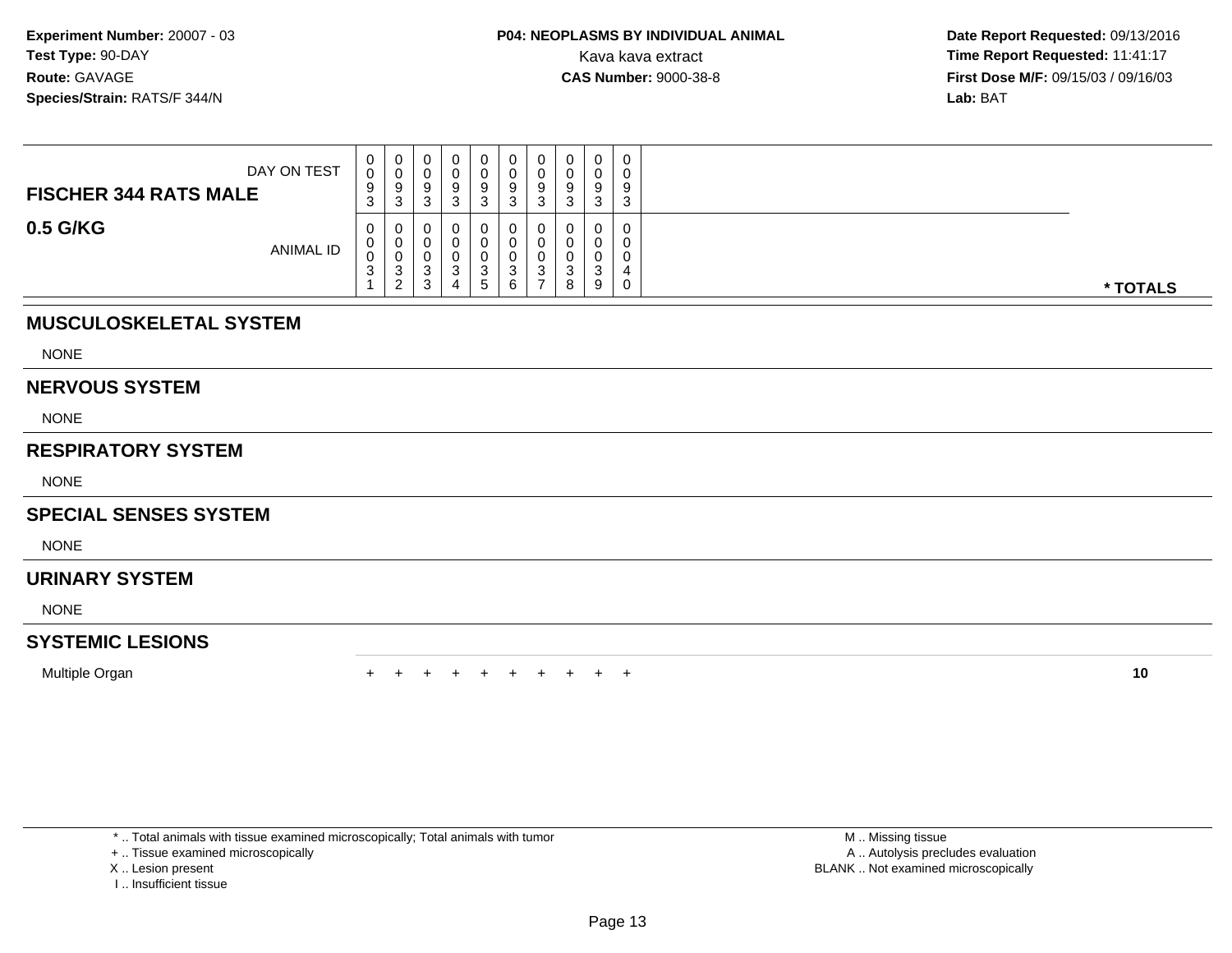| DAY ON TEST<br><b>FISCHER 344 RATS MALE</b> | 0<br>0<br>9                                       | $\pmb{0}$<br>$\mathbf 0$<br>$\frac{9}{3}$      | 0<br>0<br>9                                     | $\mathbf 0$<br>0<br>9                             | $\pmb{0}$<br>0<br>9                           | $\pmb{0}$<br>0<br>$\boldsymbol{9}$            | 0<br>$\boldsymbol{0}$<br>9                                  | 0<br>0<br>9                | $\mathbf 0$<br>0<br>9                | 0<br>0<br>9                |          |
|---------------------------------------------|---------------------------------------------------|------------------------------------------------|-------------------------------------------------|---------------------------------------------------|-----------------------------------------------|-----------------------------------------------|-------------------------------------------------------------|----------------------------|--------------------------------------|----------------------------|----------|
| 1.0 G/KG<br><b>ANIMAL ID</b>                | 3<br>0<br>0<br>$\mathbf 0$<br>4<br>$\overline{1}$ | 0<br>$\pmb{0}$<br>$\mathbf 0$<br>$\frac{4}{2}$ | 3<br>0<br>0<br>$\mathbf 0$<br>4<br>$\mathbf{3}$ | 3<br>0<br>0<br>$\mathbf 0$<br>4<br>$\overline{4}$ | 3<br>0<br>0<br>$\mathbf 0$<br>4<br>$\sqrt{5}$ | $\mathbf{3}$<br>0<br>0<br>$\pmb{0}$<br>4<br>6 | 3<br>0<br>$\mathbf 0$<br>$\mathbf 0$<br>4<br>$\overline{7}$ | 3<br>0<br>0<br>0<br>4<br>8 | 3<br>$\mathbf 0$<br>0<br>0<br>4<br>9 | 3<br>0<br>0<br>0<br>5<br>0 | * TOTALS |
| <b>ALIMENTARY SYSTEM</b>                    |                                                   |                                                |                                                 |                                                   |                                               |                                               |                                                             |                            |                                      |                            |          |
| Liver                                       | $+$                                               | $+$                                            | $+$                                             | $+$                                               |                                               | $+$ $+$                                       | $+$                                                         |                            | $+$ $+$ $+$                          |                            | 10       |
| <b>CARDIOVASCULAR SYSTEM</b>                |                                                   |                                                |                                                 |                                                   |                                               |                                               |                                                             |                            |                                      |                            |          |
| <b>NONE</b>                                 |                                                   |                                                |                                                 |                                                   |                                               |                                               |                                                             |                            |                                      |                            |          |
| <b>ENDOCRINE SYSTEM</b>                     |                                                   |                                                |                                                 |                                                   |                                               |                                               |                                                             |                            |                                      |                            |          |
| <b>NONE</b>                                 |                                                   |                                                |                                                 |                                                   |                                               |                                               |                                                             |                            |                                      |                            |          |
| <b>GENERAL BODY SYSTEM</b>                  |                                                   |                                                |                                                 |                                                   |                                               |                                               |                                                             |                            |                                      |                            |          |
| <b>NONE</b>                                 |                                                   |                                                |                                                 |                                                   |                                               |                                               |                                                             |                            |                                      |                            |          |
| <b>GENITAL SYSTEM</b>                       |                                                   |                                                |                                                 |                                                   |                                               |                                               |                                                             |                            |                                      |                            |          |
| <b>NONE</b>                                 |                                                   |                                                |                                                 |                                                   |                                               |                                               |                                                             |                            |                                      |                            |          |
| <b>HEMATOPOIETIC SYSTEM</b>                 |                                                   |                                                |                                                 |                                                   |                                               |                                               |                                                             |                            |                                      |                            |          |
| <b>Bone Marrow</b>                          | $\pm$                                             | $\pm$                                          | $\pm$                                           | $\div$                                            | $\div$                                        | $\overline{+}$                                | $\pm$                                                       | $\pm$                      | $+$                                  | $+$                        | 10       |
| Spleen                                      |                                                   |                                                |                                                 |                                                   |                                               | ÷                                             |                                                             |                            | $+$                                  | $+$                        | 10       |
| Thymus                                      | $\ddot{}$                                         | $\div$                                         | ٠                                               | ٠                                                 | $\pm$                                         | $\overline{+}$                                | $\ddot{}$                                                   | $+$                        |                                      | $+$ $+$                    | 10       |
| <b>INTEGUMENTARY SYSTEM</b>                 |                                                   |                                                |                                                 |                                                   |                                               |                                               |                                                             |                            |                                      |                            |          |

NONE

\* .. Total animals with tissue examined microscopically; Total animals with tumor

+ .. Tissue examined microscopically

X .. Lesion present

I .. Insufficient tissue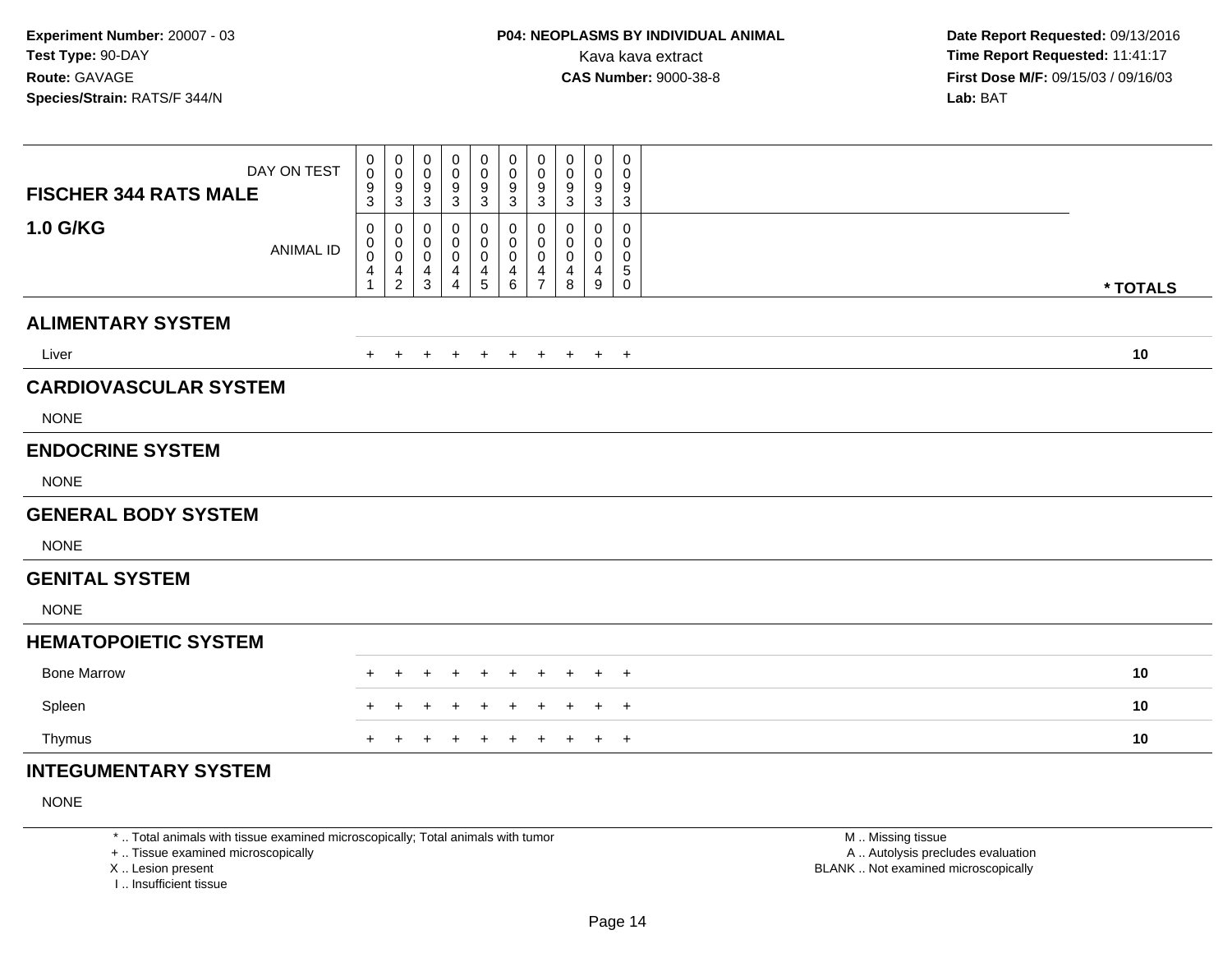| DAY ON TEST<br><b>FISCHER 344 RATS MALE</b> | 0<br>0<br>9<br>ົ<br>◡ | v<br>c<br>$\sqrt{2}$<br>ູບ | ບ | 0<br>O<br>9            | 0<br>v<br>a | υ<br>$\Omega$<br>◡<br>$\sim$ |   | o<br>. ರ | $\mathbf 0$<br>0<br>9<br>3 |          |
|---------------------------------------------|-----------------------|----------------------------|---|------------------------|-------------|------------------------------|---|----------|----------------------------|----------|
| <b>1.0 G/KG</b><br>ANIMAL ID                | 0<br>U<br>0<br>4      | ັບ<br>ာ                    |   | <br>O<br>4<br><u>5</u> | υ<br>6      |                              | 8 | 9        | 0<br>0<br>0<br>5<br>0      | * TOTALS |

# **MUSCULOSKELETAL SYSTEM**

NONE

#### **NERVOUS SYSTEM**

NONE

# **RESPIRATORY SYSTEM**

NONE

### **SPECIAL SENSES SYSTEM**

NONE

# **URINARY SYSTEM**

NONE

# **SYSTEMIC LESIONS**

Multiple Organn  $+$ 

<sup>+</sup> <sup>+</sup> <sup>+</sup> <sup>+</sup> <sup>+</sup> <sup>+</sup> <sup>+</sup> <sup>+</sup> <sup>+</sup> **<sup>10</sup>**

\* .. Total animals with tissue examined microscopically; Total animals with tumor

+ .. Tissue examined microscopically

- X .. Lesion present
- I .. Insufficient tissue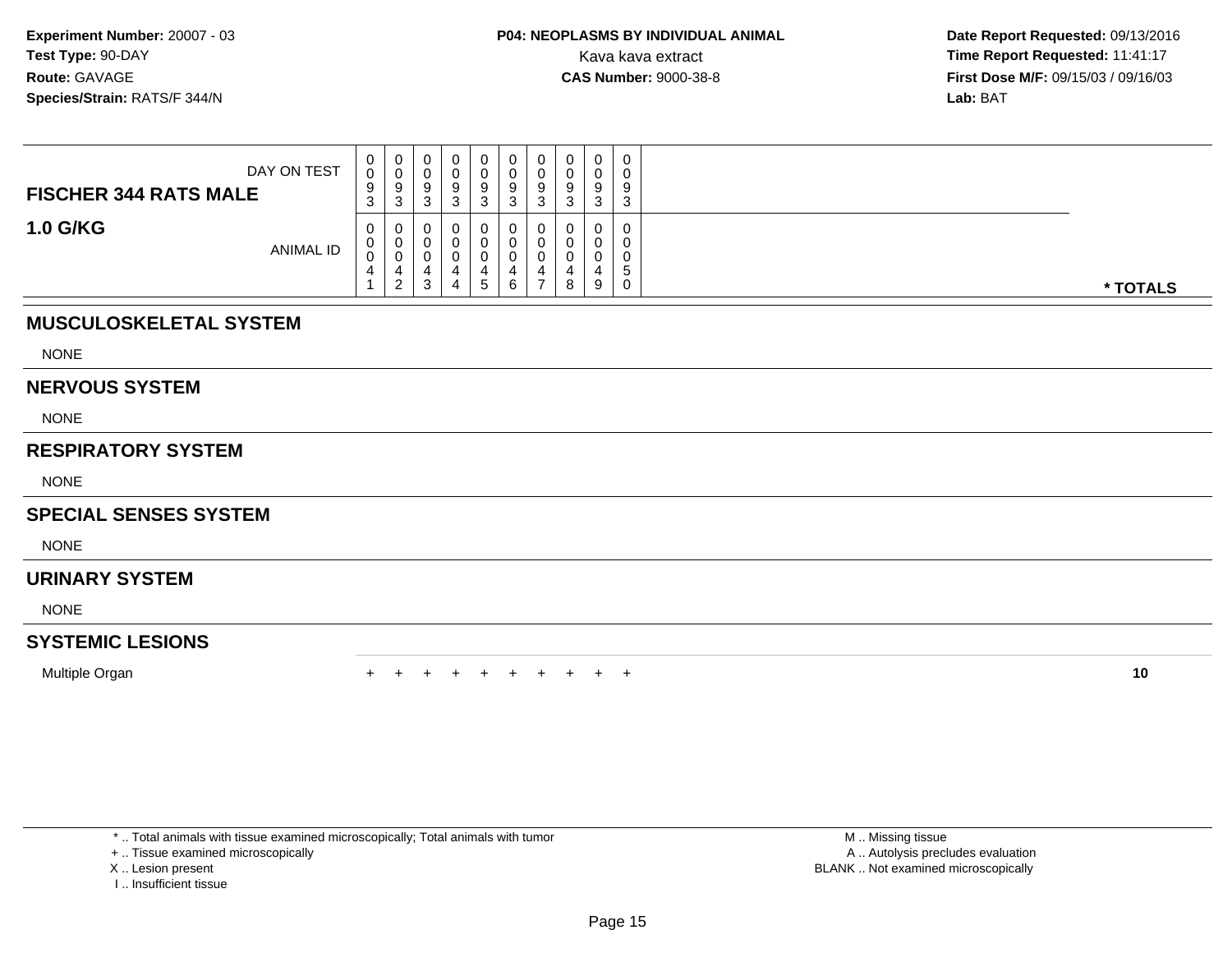I .. Insufficient tissue

| DAY ON TEST<br><b>FISCHER 344 RATS MALE</b>                                                                                                | $\pmb{0}$<br>0<br>9<br>$\mathbf 3$                                | $\begin{smallmatrix} 0\\0 \end{smallmatrix}$<br>$\boldsymbol{9}$<br>$\mathbf{3}$ | 0<br>0<br>8<br>0             | $\mathbf 0$<br>$\mathbf 0$<br>$\boldsymbol{9}$<br>$\sqrt{3}$           | $_{\rm 0}^{\rm 0}$<br>8<br>$\pmb{0}$          | $\mathbf 0$<br>$\mathbf 0$<br>$\boldsymbol{9}$<br>$\mathbf{3}$ | $\mathbf 0$<br>$\mathbf 0$<br>$\boldsymbol{9}$<br>$\mathbf{3}$ | $\pmb{0}$<br>$\mathbf 0$<br>$9\,$<br>$\sqrt{3}$               | $\pmb{0}$<br>$\mathbf 0$<br>$\boldsymbol{9}$<br>$\mathbf{3}$  | $\mathbf 0$<br>$\mathbf 0$<br>0<br>$\sqrt{5}$ |                                                                                               |          |
|--------------------------------------------------------------------------------------------------------------------------------------------|-------------------------------------------------------------------|----------------------------------------------------------------------------------|------------------------------|------------------------------------------------------------------------|-----------------------------------------------|----------------------------------------------------------------|----------------------------------------------------------------|---------------------------------------------------------------|---------------------------------------------------------------|-----------------------------------------------|-----------------------------------------------------------------------------------------------|----------|
| <b>2.0 G/KG</b><br><b>ANIMAL ID</b>                                                                                                        | $\pmb{0}$<br>$\pmb{0}$<br>$\ddot{\mathbf{0}}$<br>$\,$ 5 $\,$<br>1 | $\boldsymbol{0}$<br>$\overline{0}$<br>$\frac{5}{2}$                              | 0<br>0<br>0<br>$\frac{5}{3}$ | 0<br>$\mathbf 0$<br>$\pmb{0}$<br>$\,$ 5 $\,$<br>$\boldsymbol{\Lambda}$ | 0<br>$\pmb{0}$<br>$\pmb{0}$<br>$\overline{5}$ | 0<br>$\overline{0}$<br>$\mathsf{O}\xspace$<br>$\frac{5}{6}$    | $\mathbf 0$<br>$\mathbf 0$<br>$\pmb{0}$<br>$\frac{5}{7}$       | $\mathbf 0$<br>$\mathbf 0$<br>$\mathbf 0$<br>$\,$ 5 $\,$<br>8 | $\mathbf 0$<br>$\mathbf 0$<br>$\mathbf 0$<br>$\,$ 5 $\,$<br>9 | 0<br>$\mathbf 0$<br>0<br>6<br>$\pmb{0}$       |                                                                                               | * TOTALS |
| <b>ALIMENTARY SYSTEM</b>                                                                                                                   |                                                                   |                                                                                  |                              |                                                                        |                                               |                                                                |                                                                |                                                               |                                                               |                                               |                                                                                               |          |
| Esophagus                                                                                                                                  |                                                                   |                                                                                  |                              |                                                                        |                                               |                                                                |                                                                |                                                               |                                                               | $\ddot{}$                                     |                                                                                               | 10       |
| Intestine Large, Cecum                                                                                                                     |                                                                   |                                                                                  |                              |                                                                        |                                               |                                                                |                                                                |                                                               |                                                               | $\ddot{}$                                     |                                                                                               | 10       |
| Intestine Large, Colon                                                                                                                     |                                                                   |                                                                                  |                              |                                                                        |                                               |                                                                |                                                                |                                                               |                                                               | $\ddot{}$                                     |                                                                                               | 10       |
| Intestine Large, Rectum                                                                                                                    |                                                                   |                                                                                  |                              |                                                                        |                                               |                                                                |                                                                |                                                               |                                                               | $\ddot{}$                                     |                                                                                               | 10       |
| Intestine Small, Duodenum                                                                                                                  |                                                                   |                                                                                  |                              |                                                                        |                                               |                                                                |                                                                |                                                               |                                                               | $\ddot{}$                                     |                                                                                               | 10       |
| Intestine Small, Ileum                                                                                                                     |                                                                   |                                                                                  |                              |                                                                        |                                               |                                                                |                                                                |                                                               |                                                               |                                               |                                                                                               | 10       |
| Intestine Small, Jejunum                                                                                                                   |                                                                   |                                                                                  |                              |                                                                        |                                               |                                                                |                                                                |                                                               |                                                               | $\ddot{}$                                     |                                                                                               | 10       |
| Liver                                                                                                                                      | $+$                                                               |                                                                                  |                              |                                                                        |                                               |                                                                |                                                                |                                                               |                                                               | $\overline{+}$                                |                                                                                               | 10       |
| Pancreas                                                                                                                                   |                                                                   |                                                                                  |                              |                                                                        |                                               |                                                                |                                                                |                                                               |                                                               |                                               |                                                                                               | 10       |
| Salivary Glands                                                                                                                            |                                                                   |                                                                                  |                              |                                                                        |                                               |                                                                |                                                                |                                                               |                                                               | $\pm$                                         |                                                                                               | 10       |
| Stomach, Forestomach                                                                                                                       |                                                                   |                                                                                  |                              |                                                                        |                                               |                                                                |                                                                |                                                               |                                                               | $\ddot{}$                                     |                                                                                               | 10       |
| Stomach, Glandular                                                                                                                         |                                                                   |                                                                                  |                              |                                                                        |                                               |                                                                |                                                                |                                                               |                                                               | $\ddot{}$                                     |                                                                                               | 10       |
| <b>CARDIOVASCULAR SYSTEM</b>                                                                                                               |                                                                   |                                                                                  |                              |                                                                        |                                               |                                                                |                                                                |                                                               |                                                               |                                               |                                                                                               |          |
| <b>Blood Vessel</b>                                                                                                                        |                                                                   |                                                                                  |                              |                                                                        |                                               |                                                                |                                                                |                                                               |                                                               | $\ddot{}$                                     |                                                                                               | 10       |
| Heart                                                                                                                                      |                                                                   |                                                                                  |                              |                                                                        |                                               |                                                                |                                                                |                                                               |                                                               | $\ddot{}$                                     |                                                                                               | 10       |
| *  Total animals with tissue examined microscopically; Total animals with tumor<br>+  Tissue examined microscopically<br>X  Lesion present |                                                                   |                                                                                  |                              |                                                                        |                                               |                                                                |                                                                |                                                               |                                                               |                                               | M  Missing tissue<br>A  Autolysis precludes evaluation<br>BLANK  Not examined microscopically |          |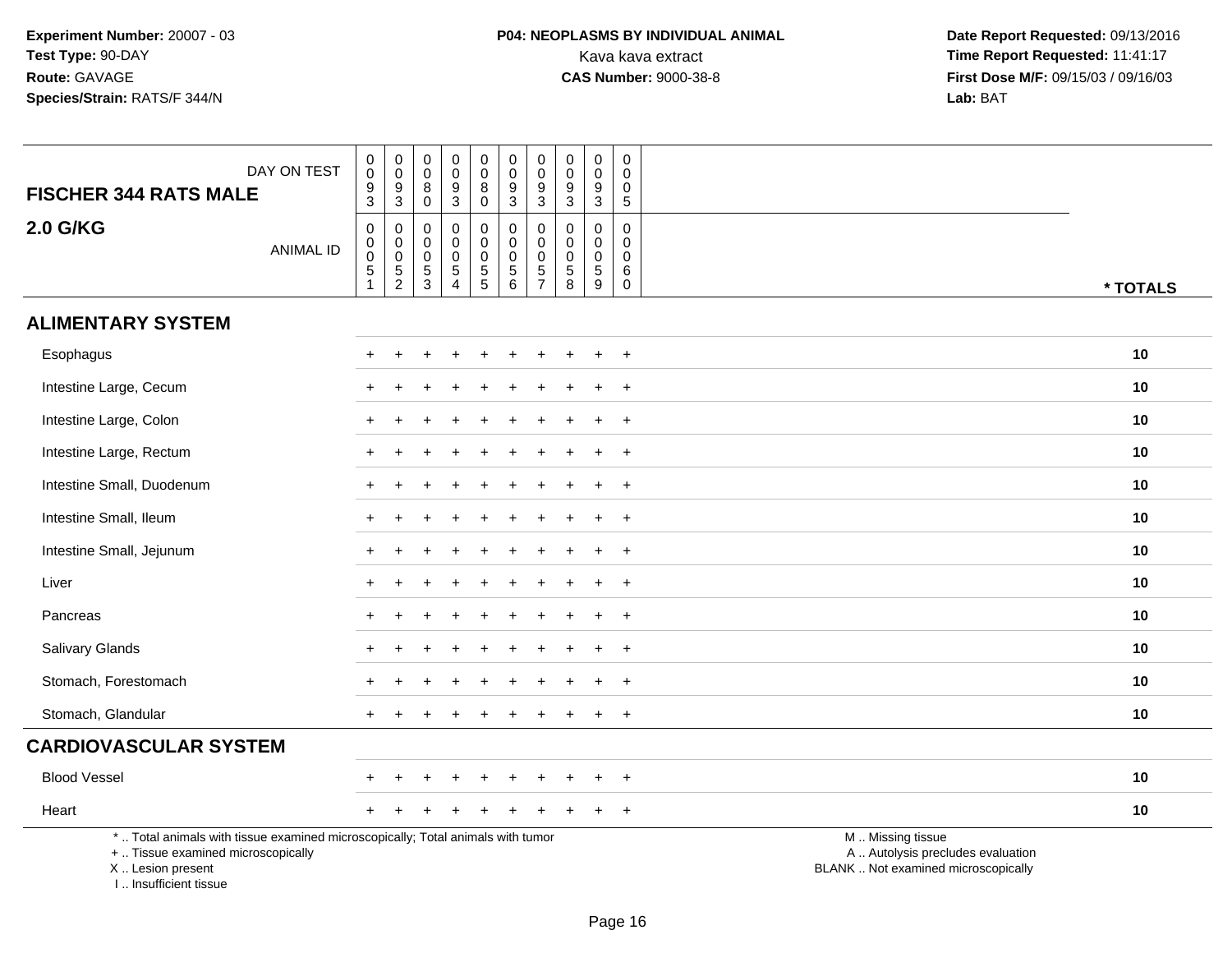| DAY ON TEST<br><b>FISCHER 344 RATS MALE</b> | $_{\rm 0}^{\rm 0}$<br>$\boldsymbol{9}$<br>3       | $\begin{smallmatrix}0\0\0\end{smallmatrix}$<br>9<br>3        | $_{\rm 0}^{\rm 0}$<br>8<br>0                           | $\begin{smallmatrix} 0\\0 \end{smallmatrix}$<br>$\boldsymbol{9}$<br>3 | $\pmb{0}$<br>$\mathbf 0$<br>8   | $_{\rm 0}^{\rm 0}$<br>$\boldsymbol{9}$<br>3              | $\pmb{0}$<br>$\pmb{0}$<br>$9\,$<br>3 | $\pmb{0}$<br>$\pmb{0}$<br>$\boldsymbol{9}$<br>3 | $\pmb{0}$<br>$\pmb{0}$<br>$\boldsymbol{9}$<br>3 | 0<br>0<br>0<br>5 |          |
|---------------------------------------------|---------------------------------------------------|--------------------------------------------------------------|--------------------------------------------------------|-----------------------------------------------------------------------|---------------------------------|----------------------------------------------------------|--------------------------------------|-------------------------------------------------|-------------------------------------------------|------------------|----------|
| 2.0 G/KG<br><b>ANIMAL ID</b>                | $\pmb{0}$<br>$_{\rm 0}^{\rm 0}$<br>$\overline{5}$ | 0<br>$\mathsf{O}\xspace$<br>$\pmb{0}$<br>5<br>$\overline{c}$ | $\boldsymbol{0}$<br>$\pmb{0}$<br>$\mathbf 0$<br>5<br>3 | $\mathbf 0$<br>$\pmb{0}$<br>$\pmb{0}$<br>$\overline{5}$<br>4          | 0<br>$\mathbf 0$<br>0<br>5<br>5 | 0<br>$\mathbf 0$<br>$\boldsymbol{0}$<br>$\,$ 5 $\,$<br>6 | 5                                    | 0<br>$\mathbf 0$<br>0<br>5<br>8                 | 0<br>$\pmb{0}$<br>0<br>$\sqrt{5}$<br>9          | 0<br>0<br>6<br>0 | * TOTALS |
| <b>ENDOCRINE SYSTEM</b>                     |                                                   |                                                              |                                                        |                                                                       |                                 |                                                          |                                      |                                                 |                                                 |                  |          |
| <b>Adrenal Cortex</b>                       |                                                   |                                                              |                                                        |                                                                       |                                 |                                                          |                                      |                                                 | $\div$                                          | $\overline{+}$   | 10       |
| Adrenal Medulla                             |                                                   |                                                              |                                                        |                                                                       | ÷                               |                                                          |                                      |                                                 | $\div$                                          | $+$              | 10       |
| Islets, Pancreatic                          |                                                   |                                                              |                                                        |                                                                       |                                 |                                                          |                                      |                                                 | $\ddot{}$                                       | $+$              | 10       |
| Parathyroid Gland                           |                                                   |                                                              | ÷.                                                     | $\div$                                                                | $+$                             | $+$                                                      | $+$                                  | M                                               | $+$ $+$                                         |                  | 9        |
| <b>Pituitary Gland</b>                      |                                                   |                                                              |                                                        |                                                                       | $+$                             | $\pm$                                                    |                                      |                                                 | $\pm$                                           | $+$              | 10       |
| <b>Thyroid Gland</b>                        | $\pm$                                             |                                                              |                                                        | $\overline{ }$                                                        | $+$                             | $+$                                                      | $+$                                  | $\pm$                                           | $+$                                             | $+$              | 10       |

# **GENERAL BODY SYSTEM**

NONE

| <b>GENITAL SYSTEM</b>  |  |                     |  |  |  |    |
|------------------------|--|---------------------|--|--|--|----|
| Epididymis             |  | + + + + + + + + + + |  |  |  | 10 |
| <b>Preputial Gland</b> |  | + + + + + + + + + + |  |  |  | 10 |
| Prostate               |  | + + + + + + + + + + |  |  |  | 10 |
| <b>Seminal Vesicle</b> |  | + + + + + + + + + + |  |  |  | 10 |
| <b>Testes</b>          |  | + + + + + + + + + + |  |  |  | 10 |

# **HEMATOPOIETIC SYSTEM**

\* .. Total animals with tissue examined microscopically; Total animals with tumor

+ .. Tissue examined microscopically

X .. Lesion present

I .. Insufficient tissue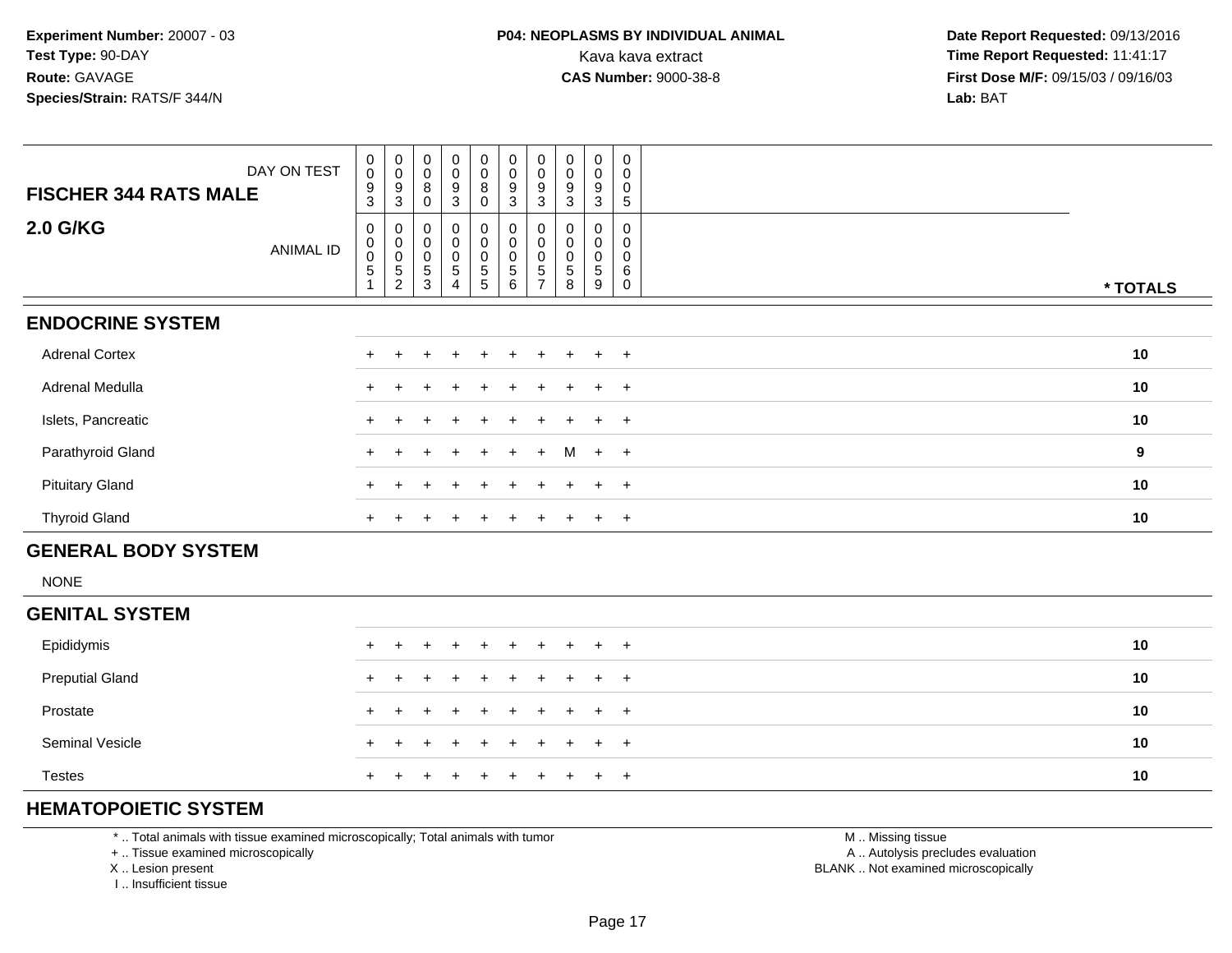# **P04: NEOPLASMS BY INDIVIDUAL ANIMAL**<br>Kava kava extract Kava kava extract **Time Report Requested:** 11:41:17<br>**CAS Number:** 9000-38-8 **Time Report Requested:** 11:41:17

 **Date Report Requested:** 09/13/2016 **First Dose M/F:** 09/15/03 / 09/16/03<br>Lab: BAT **Lab:** BAT

|                                                                                                                                            | $\pmb{0}$                             | $\boldsymbol{0}$                | $\pmb{0}$                       |                               | 0             |                                         | $\pmb{0}$                     | $\mathsf{O}\xspace$                 | $\mathbf 0$           | 0                    |                                                                                               |             |
|--------------------------------------------------------------------------------------------------------------------------------------------|---------------------------------------|---------------------------------|---------------------------------|-------------------------------|---------------|-----------------------------------------|-------------------------------|-------------------------------------|-----------------------|----------------------|-----------------------------------------------------------------------------------------------|-------------|
| DAY ON TEST                                                                                                                                | $\mathbf 0$                           | $\mathbf 0$<br>9                | $\pmb{0}$                       | $_{\rm 0}^{\rm 0}$            | 0<br>8        | $_{\rm 0}^{\rm 0}$                      | $\mathbf 0$<br>9              | $\mathbf 0$<br>9                    | $\mathbf 0$           | 0<br>0               |                                                                                               |             |
| <b>FISCHER 344 RATS MALE</b>                                                                                                               | $\frac{9}{3}$                         | $\mathbf{3}$                    | $_{\rm 0}^{\rm 8}$              | $\frac{9}{3}$                 | $\mathbf 0$   | $^9_3$                                  | $\mathbf{3}$                  | $\mathbf{3}$                        | $\frac{9}{3}$         | $\sqrt{5}$           |                                                                                               |             |
| <b>2.0 G/KG</b><br><b>ANIMAL ID</b>                                                                                                        | $\pmb{0}$<br>$\mathbf 0$<br>$\pmb{0}$ | 0<br>$\mathbf 0$<br>$\mathbf 0$ | 0<br>$\mathbf 0$<br>$\mathbf 0$ | 0<br>$\mathbf 0$<br>$\pmb{0}$ | 0<br>0<br>0   | $\pmb{0}$<br>$\mathbf 0$<br>$\mathbf 0$ | 0<br>$\Omega$<br>$\Omega$     | $\mathbf 0$<br>$\Omega$<br>$\Omega$ | 0<br>$\mathbf 0$<br>0 | 0<br>0<br>$\Omega$   |                                                                                               |             |
|                                                                                                                                            | $\,$ 5 $\,$<br>$\mathbf{1}$           | $\frac{5}{2}$                   | $\frac{5}{3}$                   | $\sqrt{5}$<br>$\overline{4}$  | $\frac{5}{5}$ | $\frac{5}{6}$                           | $\,$ 5 $\,$<br>$\overline{7}$ | $\sqrt{5}$<br>8                     | $5\,$<br>9            | $\,6$<br>$\mathbf 0$ |                                                                                               | * TOTALS    |
| <b>Bone Marrow</b>                                                                                                                         | $\ddot{}$                             | ÷                               |                                 | $\ddot{}$                     | $\ddot{}$     |                                         | $\ddot{}$                     |                                     | $\ddot{+}$            | $+$                  |                                                                                               | 10          |
| Lymph Node, Mandibular                                                                                                                     | М                                     | м                               | M                               | M                             | м             | м                                       | м                             | M                                   | M                     | M                    |                                                                                               | $\mathbf 0$ |
| Lymph Node, Mesenteric                                                                                                                     | $\div$                                |                                 |                                 |                               |               |                                         |                               |                                     | $\ddot{}$             | $+$                  |                                                                                               | 10          |
| Spleen                                                                                                                                     |                                       |                                 |                                 |                               |               |                                         |                               |                                     | $\ddot{+}$            | $+$                  |                                                                                               | 10          |
| Thymus                                                                                                                                     | $+$                                   | $\div$                          |                                 |                               | ÷             |                                         | ÷                             |                                     | $\ddot{}$             | $+$                  |                                                                                               | 10          |
| <b>INTEGUMENTARY SYSTEM</b>                                                                                                                |                                       |                                 |                                 |                               |               |                                         |                               |                                     |                       |                      |                                                                                               |             |
| Mammary Gland                                                                                                                              |                                       |                                 |                                 |                               |               |                                         |                               |                                     | $\ddot{}$             | M                    |                                                                                               | 9           |
| Skin                                                                                                                                       | $+$                                   | $\div$                          |                                 | $\div$                        | ÷             |                                         | ÷                             |                                     | $\ddot{}$             | $+$                  |                                                                                               | 10          |
| <b>MUSCULOSKELETAL SYSTEM</b>                                                                                                              |                                       |                                 |                                 |                               |               |                                         |                               |                                     |                       |                      |                                                                                               |             |
| Bone                                                                                                                                       | $\pm$                                 |                                 |                                 | $\div$                        | $\pm$         | $\pm$                                   | ÷                             |                                     | $\ddot{}$             | $+$                  |                                                                                               | 10          |
| <b>NERVOUS SYSTEM</b>                                                                                                                      |                                       |                                 |                                 |                               |               |                                         |                               |                                     |                       |                      |                                                                                               |             |
| <b>Brain</b>                                                                                                                               | $+$                                   | $\ddot{}$                       | $\ddot{}$                       | $+$                           | $+$           | $+$                                     | $+$                           | $+$                                 | $\ddot{}$             | $+$                  |                                                                                               | 10          |
| <b>RESPIRATORY SYSTEM</b>                                                                                                                  |                                       |                                 |                                 |                               |               |                                         |                               |                                     |                       |                      |                                                                                               |             |
| Lung                                                                                                                                       |                                       |                                 |                                 |                               |               |                                         |                               |                                     |                       | $\ddot{}$            |                                                                                               | 10          |
| Nose                                                                                                                                       |                                       |                                 |                                 |                               |               |                                         |                               |                                     | $\ddot{}$             | $+$                  |                                                                                               | 10          |
| Trachea                                                                                                                                    |                                       |                                 |                                 |                               |               |                                         |                               |                                     |                       | $\overline{+}$       |                                                                                               | 10          |
| *  Total animals with tissue examined microscopically; Total animals with tumor<br>+  Tissue examined microscopically<br>X  Lesion present |                                       |                                 |                                 |                               |               |                                         |                               |                                     |                       |                      | M  Missing tissue<br>A  Autolysis precludes evaluation<br>BLANK  Not examined microscopically |             |

I .. Insufficient tissue

pically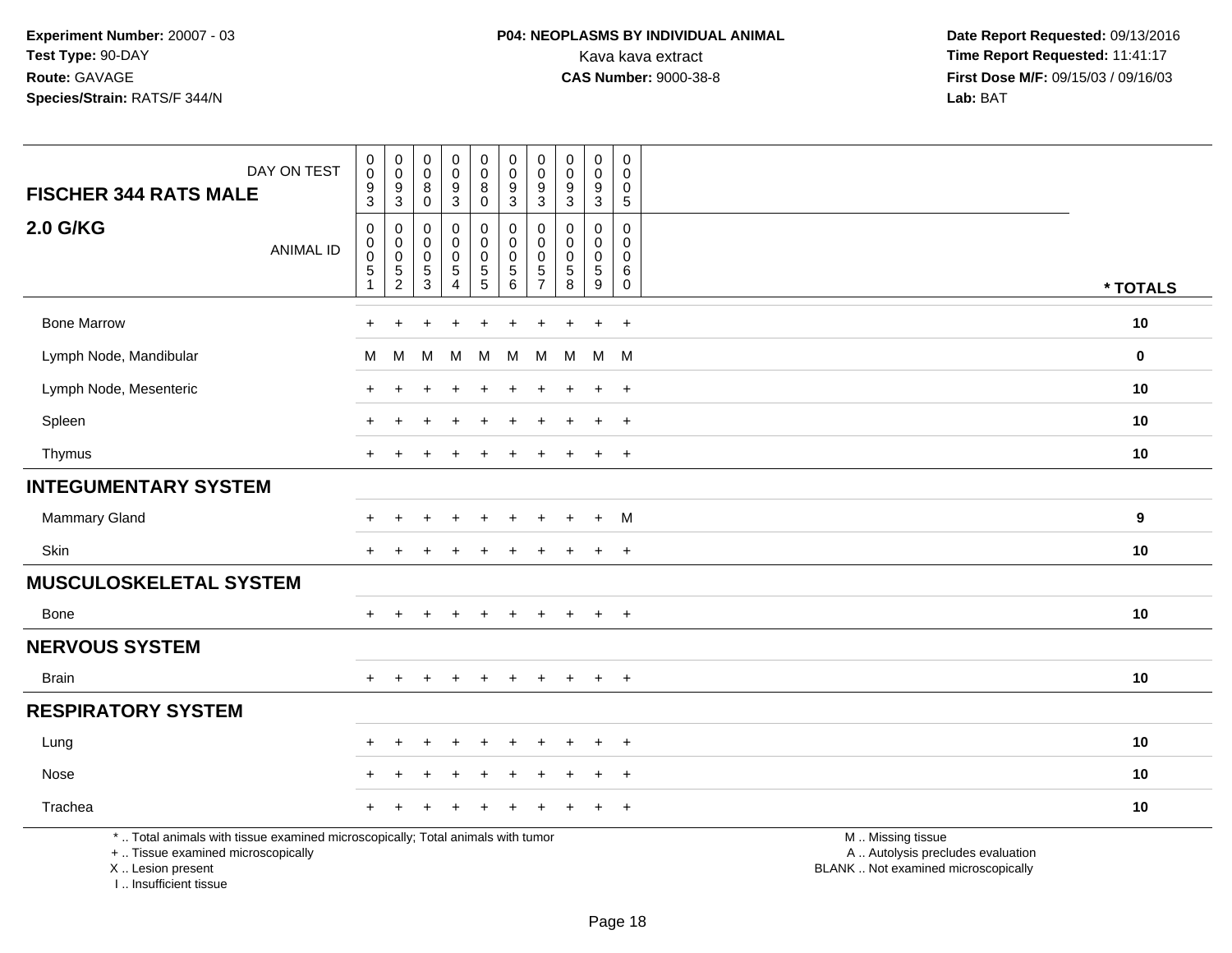| DAY ON TEST<br><b>FISCHER 344 RATS MALE</b> | $\begin{smallmatrix} 0\\0 \end{smallmatrix}$<br>$\boldsymbol{9}$<br>3 | $\begin{smallmatrix} 0\\0 \end{smallmatrix}$<br>9<br>3                                     | $_{\rm 0}^{\rm 0}$<br>8<br>$\mathbf 0$ | $_0^0$<br>9<br>3                | $\begin{smallmatrix}0\0\0\8\end{smallmatrix}$<br>0 | $_{\rm 0}^{\rm 0}$<br>$\boldsymbol{9}$<br>3 | $\begin{smallmatrix} 0\\0 \end{smallmatrix}$<br>$\boldsymbol{9}$<br>$\mathbf{3}$ | $_{\rm 0}^{\rm 0}$<br>9<br>3 | 0<br>0<br>9<br>3      | 0<br>$\mathbf 0$<br>$\mathbf 0$<br>5 |          |
|---------------------------------------------|-----------------------------------------------------------------------|--------------------------------------------------------------------------------------------|----------------------------------------|---------------------------------|----------------------------------------------------|---------------------------------------------|----------------------------------------------------------------------------------|------------------------------|-----------------------|--------------------------------------|----------|
| 2.0 G/KG<br><b>ANIMAL ID</b>                | 0<br>$\pmb{0}$<br>$\mathbf 0$<br>5                                    | $\pmb{0}$<br>$\begin{smallmatrix} 0\\0 \end{smallmatrix}$<br>$\mathbf 5$<br>$\overline{c}$ | 0<br>$\mathbf 0$<br>5<br>3             | 0<br>0<br>$\mathsf 0$<br>5<br>4 | 0<br>0<br>$\mathbf 0$<br>5<br>$5\phantom{.0}$      | $\pmb{0}$<br>$\mathbf 0$<br>5<br>6          | $\pmb{0}$<br>$\mathbf 0$<br>$\,$ 5 $\,$                                          | 0<br>0<br>5<br>8             | 0<br>0<br>0<br>5<br>9 | 0<br>0<br>6<br>0                     | * TOTALS |
| <b>SPECIAL SENSES SYSTEM</b>                |                                                                       |                                                                                            |                                        |                                 |                                                    |                                             |                                                                                  |                              |                       |                                      |          |
| Eye                                         |                                                                       |                                                                                            |                                        |                                 | $\pm$                                              |                                             |                                                                                  | $\div$                       | ÷                     | $+$                                  | 10       |
| Harderian Gland                             | $\pm$                                                                 |                                                                                            |                                        |                                 | $\pm$                                              | $\pm$                                       | $+$                                                                              | $+$                          | $+$                   | $+$                                  | 10       |
| <b>URINARY SYSTEM</b>                       |                                                                       |                                                                                            |                                        |                                 |                                                    |                                             |                                                                                  |                              |                       |                                      |          |
| Kidney                                      |                                                                       |                                                                                            |                                        |                                 | $+$                                                |                                             |                                                                                  |                              | $\pm$                 | $+$                                  | 10       |
| <b>Urinary Bladder</b>                      |                                                                       |                                                                                            |                                        |                                 | $+$                                                | $+$                                         | $\pm$                                                                            | $+$                          | $+$                   | $+$                                  | 10       |
| <b>SYSTEMIC LESIONS</b>                     |                                                                       |                                                                                            |                                        |                                 |                                                    |                                             |                                                                                  |                              |                       |                                      |          |
| Multiple Organ                              |                                                                       |                                                                                            |                                        |                                 |                                                    |                                             |                                                                                  |                              | $\pm$                 | $+$                                  | 10       |

\*\*\* END OF MALE DATA \*\*\*

\* .. Total animals with tissue examined microscopically; Total animals with tumor

+ .. Tissue examined microscopically

X .. Lesion present

I .. Insufficient tissue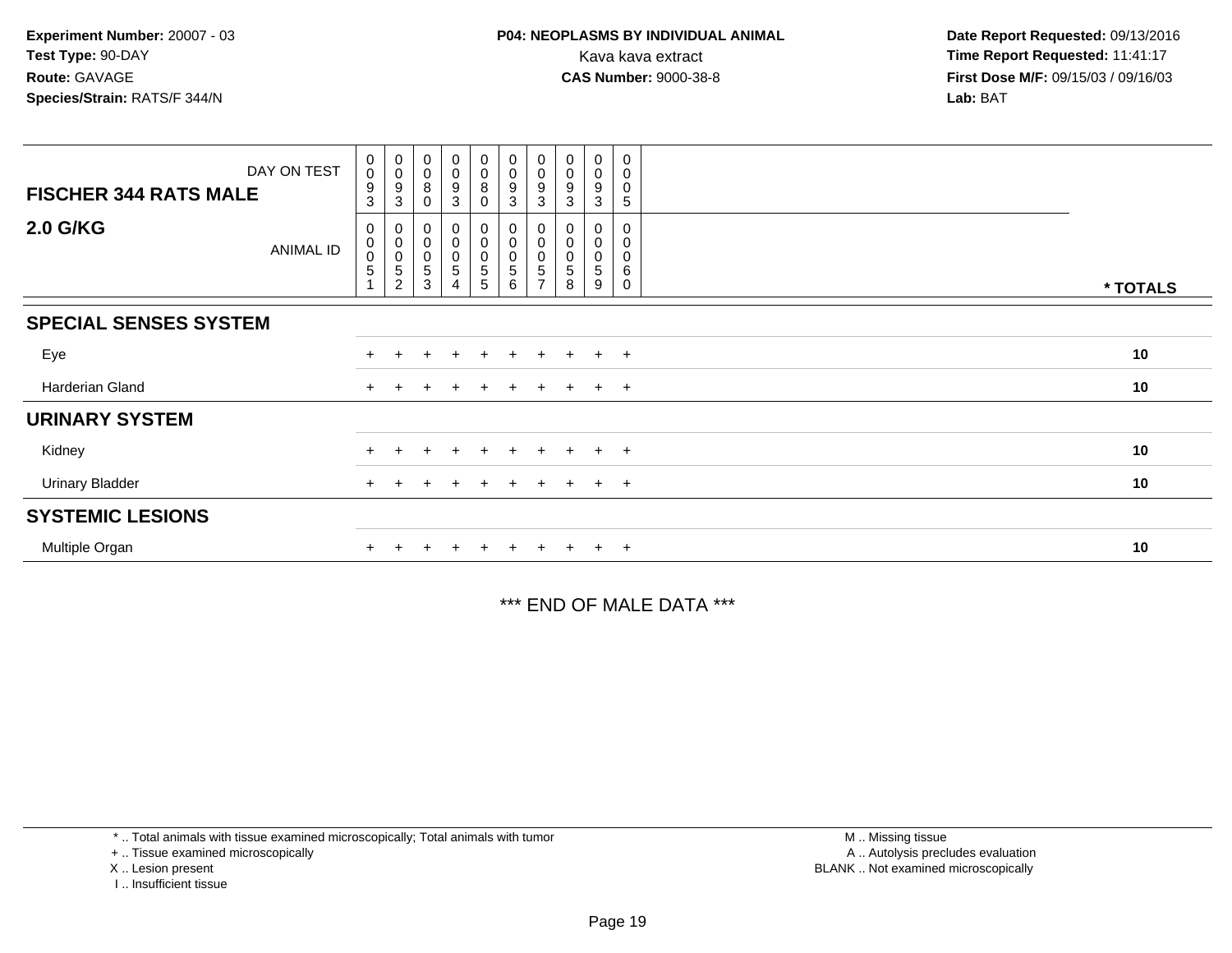| <b>FISCHER 344 RATS FEMALE</b>                                                                                                                                      | DAY ON TEST      | $\boldsymbol{0}$<br>$\mathsf{O}\xspace$<br>$\frac{9}{3}$ | $\,0\,$<br>$\mathbf 0$<br>$\boldsymbol{9}$<br>$\mathbf{3}$       | $\pmb{0}$<br>$\mathsf{O}\xspace$<br>$\boldsymbol{9}$<br>$\sqrt{3}$ | $\pmb{0}$<br>$\mathbf 0$<br>$\boldsymbol{9}$<br>$\mathbf{3}$            | $\pmb{0}$<br>$\mathbf 0$<br>$\mathbf{1}$<br>8         | $\boldsymbol{0}$<br>$\mathbf 0$<br>$9\,$<br>3        | $\pmb{0}$<br>$\pmb{0}$<br>$\boldsymbol{9}$<br>$\mathbf{3}$         | $\pmb{0}$<br>$\mathbf 0$<br>9<br>$\mathbf{3}$   | $\pmb{0}$<br>$\mathbf 0$<br>9<br>3                 | $\pmb{0}$<br>$\mathbf 0$<br>9<br>$\mathbf{3}$                                    |                                                                                               |  |
|---------------------------------------------------------------------------------------------------------------------------------------------------------------------|------------------|----------------------------------------------------------|------------------------------------------------------------------|--------------------------------------------------------------------|-------------------------------------------------------------------------|-------------------------------------------------------|------------------------------------------------------|--------------------------------------------------------------------|-------------------------------------------------|----------------------------------------------------|----------------------------------------------------------------------------------|-----------------------------------------------------------------------------------------------|--|
| 0 G/KG                                                                                                                                                              | <b>ANIMAL ID</b> | $\mathbf 0$<br>$_{\rm 0}^{\rm 0}$<br>6<br>$\mathbf{1}$   | $\mathsf 0$<br>$\mathsf 0$<br>$\mathsf 0$<br>6<br>$\overline{2}$ | $\mathbf 0$<br>0<br>$\mathbf 0$<br>$\,6$<br>$\overline{3}$         | $\pmb{0}$<br>$\mathbf 0$<br>$\mathbf 0$<br>6<br>$\overline{\mathbf{4}}$ | $\pmb{0}$<br>$\mathbf 0$<br>$\mathbf 0$<br>$6\over 5$ | 0<br>$\overline{0}$<br>$\mathsf{O}\xspace$<br>$^6_6$ | $\pmb{0}$<br>$\pmb{0}$<br>$\mathbf 0$<br>$\,6\,$<br>$\overline{7}$ | $\mathbf 0$<br>0<br>$\mathbf 0$<br>6<br>$\,8\,$ | $\pmb{0}$<br>$\Omega$<br>$\mathbf 0$<br>6<br>$9\,$ | $\mathsf{O}\xspace$<br>$\mathbf 0$<br>$\mathbf 0$<br>$\overline{7}$<br>$\pmb{0}$ | * TOTALS                                                                                      |  |
| <b>ALIMENTARY SYSTEM</b>                                                                                                                                            |                  |                                                          |                                                                  |                                                                    |                                                                         |                                                       |                                                      |                                                                    |                                                 |                                                    |                                                                                  |                                                                                               |  |
| Esophagus                                                                                                                                                           |                  |                                                          |                                                                  |                                                                    |                                                                         |                                                       |                                                      |                                                                    |                                                 |                                                    | $\overline{1}$                                                                   | 10                                                                                            |  |
| Intestine Large, Cecum                                                                                                                                              |                  |                                                          |                                                                  |                                                                    |                                                                         |                                                       |                                                      |                                                                    |                                                 |                                                    | $\ddot{}$                                                                        | 10                                                                                            |  |
| Intestine Large, Colon                                                                                                                                              |                  |                                                          |                                                                  |                                                                    |                                                                         |                                                       |                                                      |                                                                    |                                                 |                                                    | $\ddot{}$                                                                        | 10                                                                                            |  |
| Intestine Large, Rectum                                                                                                                                             |                  |                                                          |                                                                  |                                                                    |                                                                         |                                                       |                                                      |                                                                    |                                                 |                                                    | $\ddot{}$                                                                        | 10                                                                                            |  |
| Intestine Small, Duodenum                                                                                                                                           |                  |                                                          |                                                                  |                                                                    |                                                                         |                                                       |                                                      |                                                                    |                                                 |                                                    | $\div$                                                                           | 10                                                                                            |  |
| Intestine Small, Ileum                                                                                                                                              |                  |                                                          |                                                                  |                                                                    |                                                                         |                                                       |                                                      |                                                                    |                                                 |                                                    | $\overline{ }$                                                                   | 10                                                                                            |  |
| Intestine Small, Jejunum                                                                                                                                            |                  |                                                          |                                                                  |                                                                    |                                                                         |                                                       |                                                      |                                                                    |                                                 |                                                    | $\ddot{}$                                                                        | 10                                                                                            |  |
| Liver                                                                                                                                                               |                  |                                                          |                                                                  |                                                                    |                                                                         |                                                       |                                                      |                                                                    |                                                 |                                                    | $\overline{+}$                                                                   | 10                                                                                            |  |
| Mesentery                                                                                                                                                           |                  |                                                          |                                                                  |                                                                    |                                                                         |                                                       |                                                      | $\ddot{}$                                                          |                                                 |                                                    |                                                                                  | $\mathbf{1}$                                                                                  |  |
| Pancreas                                                                                                                                                            |                  |                                                          |                                                                  |                                                                    |                                                                         |                                                       |                                                      |                                                                    |                                                 |                                                    | $^{+}$                                                                           | 10                                                                                            |  |
| Salivary Glands                                                                                                                                                     |                  |                                                          |                                                                  |                                                                    |                                                                         |                                                       |                                                      |                                                                    |                                                 |                                                    | $\ddot{}$                                                                        | 10                                                                                            |  |
| Stomach, Forestomach                                                                                                                                                |                  |                                                          |                                                                  |                                                                    |                                                                         |                                                       |                                                      |                                                                    |                                                 |                                                    |                                                                                  | 10                                                                                            |  |
| Stomach, Glandular                                                                                                                                                  |                  | $+$                                                      |                                                                  |                                                                    |                                                                         |                                                       |                                                      |                                                                    |                                                 |                                                    | $\ddot{}$                                                                        | 10                                                                                            |  |
| <b>CARDIOVASCULAR SYSTEM</b>                                                                                                                                        |                  |                                                          |                                                                  |                                                                    |                                                                         |                                                       |                                                      |                                                                    |                                                 |                                                    |                                                                                  |                                                                                               |  |
| <b>Blood Vessel</b>                                                                                                                                                 |                  | $+$                                                      |                                                                  |                                                                    |                                                                         | $\div$                                                |                                                      |                                                                    |                                                 |                                                    | $+$                                                                              | 10                                                                                            |  |
| *  Total animals with tissue examined microscopically; Total animals with tumor<br>+  Tissue examined microscopically<br>X  Lesion present<br>I Insufficient tissue |                  |                                                          |                                                                  |                                                                    |                                                                         |                                                       |                                                      |                                                                    |                                                 |                                                    |                                                                                  | M  Missing tissue<br>A  Autolysis precludes evaluation<br>BLANK  Not examined microscopically |  |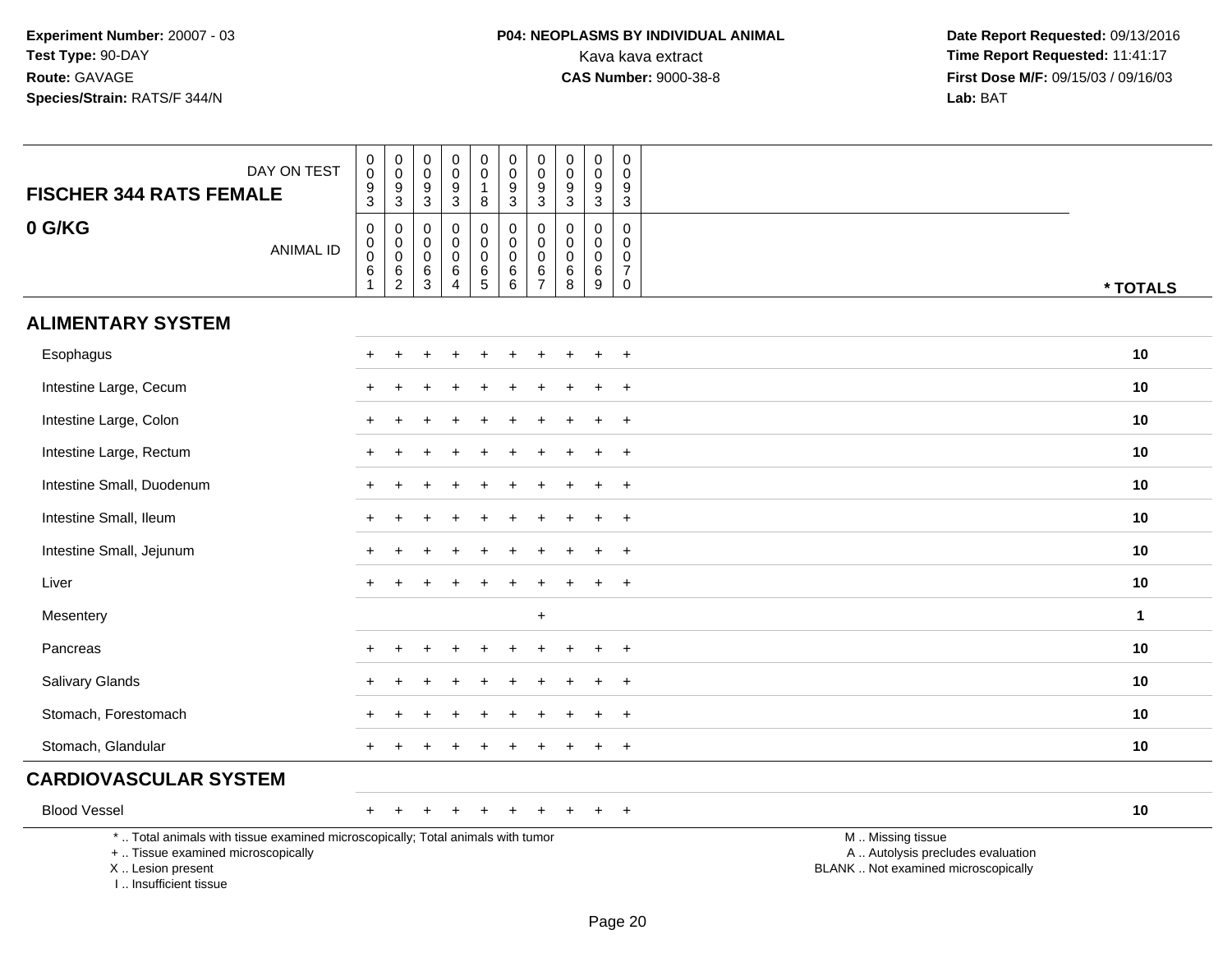| DAY ON TEST<br><b>FISCHER 344 RATS FEMALE</b>                                                                                                                       | 0<br>$\mathbf 0$<br>9<br>$\overline{3}$            | $\mathbf 0$<br>$\mathbf 0$<br>9<br>$\overline{3}$ | $\boldsymbol{0}$<br>$\ddot{\mathbf{0}}$<br>$\boldsymbol{9}$<br>$\overline{3}$ | $\pmb{0}$<br>$\pmb{0}$<br>$\frac{9}{3}$              | $\mathbf 0$<br>$\mathsf{O}\xspace$<br>$\mathbf{1}$<br>$\bf 8$ | $\pmb{0}$<br>$\mathbf 0$<br>9<br>$\overline{3}$                        | $\pmb{0}$<br>$\mathbf 0$<br>9<br>$\sqrt{3}$            | $\begin{smallmatrix} 0\\0 \end{smallmatrix}$<br>$\boldsymbol{9}$<br>$\overline{3}$ | $\pmb{0}$<br>$\overline{0}$<br>9<br>$\overline{3}$ | $\mathsf{O}$<br>$\pmb{0}$<br>9<br>$\overline{3}$ |                                                                                               |          |
|---------------------------------------------------------------------------------------------------------------------------------------------------------------------|----------------------------------------------------|---------------------------------------------------|-------------------------------------------------------------------------------|------------------------------------------------------|---------------------------------------------------------------|------------------------------------------------------------------------|--------------------------------------------------------|------------------------------------------------------------------------------------|----------------------------------------------------|--------------------------------------------------|-----------------------------------------------------------------------------------------------|----------|
| 0 G/KG<br><b>ANIMAL ID</b>                                                                                                                                          | $\mathsf 0$<br>0<br>$\pmb{0}$<br>6<br>$\mathbf{1}$ | 0<br>$\mathbf 0$<br>$\pmb{0}$<br>$^6_2$           | 0<br>$\mathbf 0$<br>$\pmb{0}$<br>$\frac{6}{3}$                                | $\pmb{0}$<br>0<br>$\mathsf 0$<br>6<br>$\overline{4}$ | $\pmb{0}$<br>$\mathbf 0$<br>$\mathbf 0$<br>$6\over 5$         | $\mathbf 0$<br>$\mathbf 0$<br>$\mathbf 0$<br>$\,6\,$<br>$6\phantom{a}$ | 0<br>$\mathbf 0$<br>$\mathbf 0$<br>6<br>$\overline{7}$ | 0<br>$\mathbf 0$<br>$\pmb{0}$<br>$^6_8$                                            | 0<br>0<br>$\mathbf 0$<br>$^6_9$                    | 0<br>0<br>0<br>$\overline{7}$<br>$\mathbf 0$     |                                                                                               | * TOTALS |
| Heart                                                                                                                                                               | ÷.                                                 |                                                   |                                                                               |                                                      |                                                               |                                                                        |                                                        |                                                                                    | $\ddot{}$                                          | $\ddot{}$                                        |                                                                                               | $10$     |
| <b>ENDOCRINE SYSTEM</b>                                                                                                                                             |                                                    |                                                   |                                                                               |                                                      |                                                               |                                                                        |                                                        |                                                                                    |                                                    |                                                  |                                                                                               |          |
| <b>Adrenal Cortex</b>                                                                                                                                               |                                                    |                                                   |                                                                               |                                                      |                                                               |                                                                        |                                                        |                                                                                    | $\div$                                             | $\overline{+}$                                   |                                                                                               | 10       |
| <b>Adrenal Medulla</b>                                                                                                                                              |                                                    |                                                   |                                                                               |                                                      |                                                               |                                                                        |                                                        |                                                                                    | $\div$                                             | $+$                                              |                                                                                               | 10       |
| Islets, Pancreatic                                                                                                                                                  |                                                    |                                                   |                                                                               |                                                      |                                                               |                                                                        |                                                        |                                                                                    | $\ddot{}$                                          | $+$                                              |                                                                                               | 10       |
| Parathyroid Gland                                                                                                                                                   |                                                    |                                                   |                                                                               |                                                      |                                                               |                                                                        |                                                        |                                                                                    | $\ddot{}$                                          | $\ddot{}$                                        |                                                                                               | 10       |
| <b>Pituitary Gland</b>                                                                                                                                              |                                                    |                                                   |                                                                               |                                                      |                                                               |                                                                        |                                                        |                                                                                    |                                                    | $+$                                              |                                                                                               | 10       |
| <b>Thyroid Gland</b>                                                                                                                                                |                                                    |                                                   |                                                                               |                                                      |                                                               |                                                                        |                                                        |                                                                                    | $\ddot{}$                                          | $+$                                              |                                                                                               | 10       |
| <b>GENERAL BODY SYSTEM</b><br><b>NONE</b>                                                                                                                           |                                                    |                                                   |                                                                               |                                                      |                                                               |                                                                        |                                                        |                                                                                    |                                                    |                                                  |                                                                                               |          |
| <b>GENITAL SYSTEM</b>                                                                                                                                               |                                                    |                                                   |                                                                               |                                                      |                                                               |                                                                        |                                                        |                                                                                    |                                                    |                                                  |                                                                                               |          |
| <b>Clitoral Gland</b>                                                                                                                                               |                                                    |                                                   |                                                                               |                                                      |                                                               |                                                                        |                                                        |                                                                                    |                                                    | $+$                                              |                                                                                               | 10       |
| Ovary                                                                                                                                                               |                                                    |                                                   |                                                                               |                                                      |                                                               |                                                                        |                                                        |                                                                                    |                                                    | $\overline{+}$                                   |                                                                                               | 10       |
| Uterus                                                                                                                                                              |                                                    |                                                   |                                                                               |                                                      |                                                               |                                                                        |                                                        |                                                                                    | $\ddot{}$                                          | $\overline{+}$                                   |                                                                                               | 10       |
| <b>HEMATOPOIETIC SYSTEM</b>                                                                                                                                         |                                                    |                                                   |                                                                               |                                                      |                                                               |                                                                        |                                                        |                                                                                    |                                                    |                                                  |                                                                                               |          |
| <b>Bone Marrow</b>                                                                                                                                                  | $+$                                                |                                                   |                                                                               |                                                      |                                                               |                                                                        |                                                        |                                                                                    | $\ddot{}$                                          | $+$                                              |                                                                                               | 10       |
| *  Total animals with tissue examined microscopically; Total animals with tumor<br>+  Tissue examined microscopically<br>X  Lesion present<br>I Insufficient tissue |                                                    |                                                   |                                                                               |                                                      |                                                               |                                                                        |                                                        |                                                                                    |                                                    |                                                  | M  Missing tissue<br>A  Autolysis precludes evaluation<br>BLANK  Not examined microscopically |          |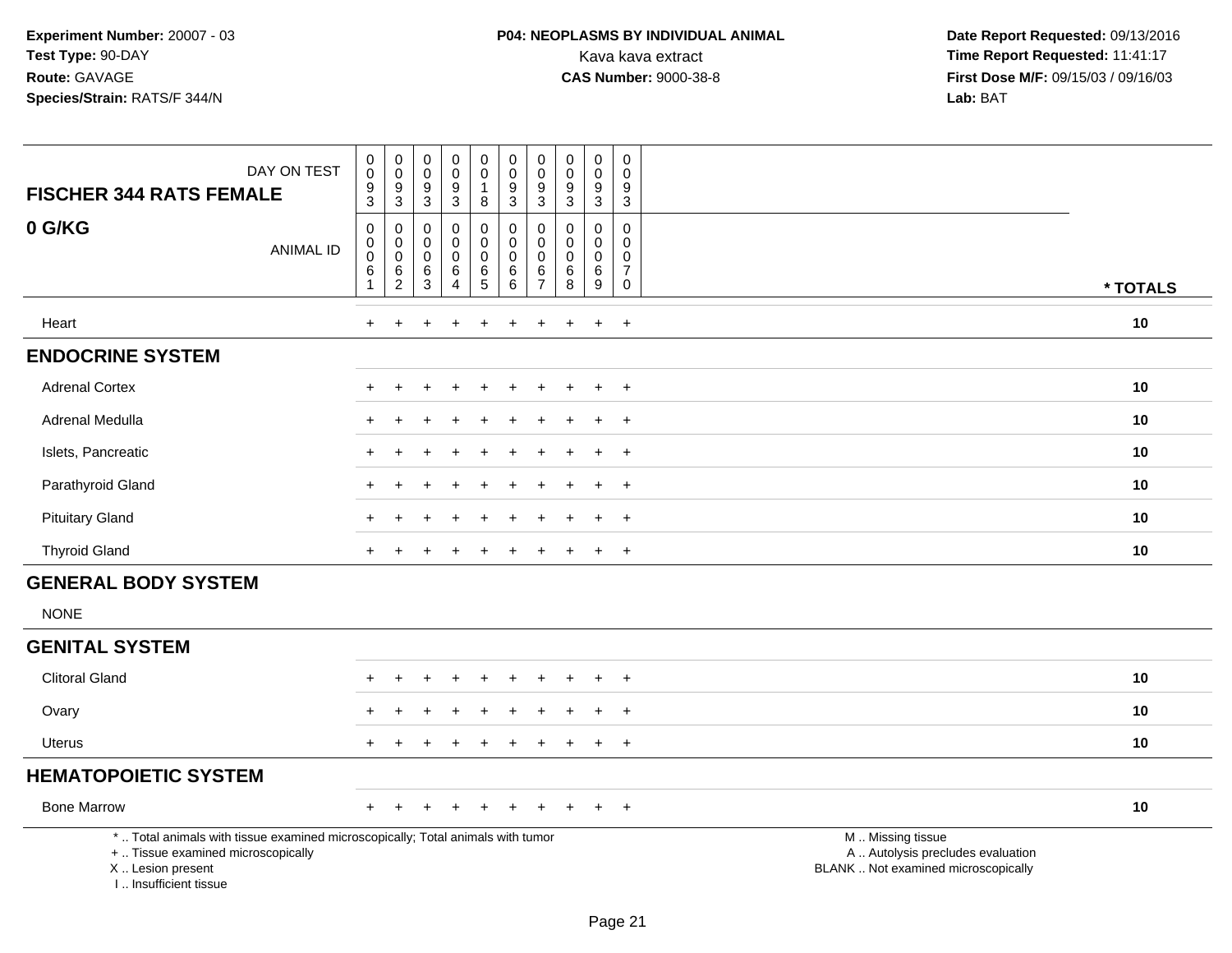| DAY ON TEST                    | $\begin{smallmatrix} 0\\0 \end{smallmatrix}$                                     | $_{\rm 0}^{\rm 0}$                                                             | $\pmb{0}$<br>$\ddot{\mathbf{0}}$ | $_{\rm 0}^{\rm 0}$                                           | $\pmb{0}$<br>$\overline{0}$                                | $\begin{array}{c} 0 \\ 0 \\ 9 \\ 3 \end{array}$                             | $\pmb{0}$<br>$\mathbf 0$                               | $\pmb{0}$<br>$\pmb{0}$                    | $\mathbf 0$<br>$\mathbf 0$                         | $\pmb{0}$<br>$\mathbf 0$                                                 |          |
|--------------------------------|----------------------------------------------------------------------------------|--------------------------------------------------------------------------------|----------------------------------|--------------------------------------------------------------|------------------------------------------------------------|-----------------------------------------------------------------------------|--------------------------------------------------------|-------------------------------------------|----------------------------------------------------|--------------------------------------------------------------------------|----------|
| <b>FISCHER 344 RATS FEMALE</b> | $\frac{9}{3}$                                                                    | $\boldsymbol{9}$<br>$\overline{3}$                                             | $\boldsymbol{9}$<br>$\sqrt{3}$   | $\frac{9}{3}$                                                | $\mathbf{1}$<br>$\bf 8$                                    |                                                                             | $\boldsymbol{9}$<br>$\mathbf{3}$                       | $\boldsymbol{9}$<br>$\sqrt{3}$            | $\frac{9}{3}$                                      | $\frac{9}{3}$                                                            |          |
| 0 G/KG<br><b>ANIMAL ID</b>     | $\boldsymbol{0}$<br>$\begin{smallmatrix} 0\\0 \end{smallmatrix}$<br>$\,6\,$<br>1 | 0<br>$\begin{smallmatrix} 0\\0 \end{smallmatrix}$<br>$\,6\,$<br>$\overline{c}$ | 0<br>0<br>$\pmb{0}$<br>6<br>3    | 0<br>$\pmb{0}$<br>$\mathsf{O}\xspace$<br>6<br>$\overline{4}$ | 0<br>$\begin{matrix} 0 \\ 0 \end{matrix}$<br>$\frac{6}{5}$ | $\boldsymbol{0}$<br>$\overline{0}$<br>$\begin{array}{c} 6 \\ 6 \end{array}$ | 0<br>$\mathbf 0$<br>$\mathbf 0$<br>6<br>$\overline{7}$ | 0<br>$\mathbf 0$<br>$\mathbf 0$<br>6<br>8 | 0<br>0<br>$\mathbf 0$<br>$\,6$<br>$\boldsymbol{9}$ | $\mathbf 0$<br>0<br>$\mathsf{O}\xspace$<br>$\overline{7}$<br>$\mathbf 0$ | * TOTALS |
| Lymph Node, Mandibular         | M                                                                                | M                                                                              | М                                | M                                                            | M                                                          | M                                                                           | M                                                      | M                                         | M                                                  | M                                                                        | $\bf{0}$ |
| Lymph Node, Mesenteric         | $\pm$                                                                            | $\div$                                                                         |                                  | $\div$                                                       | $\ddot{}$                                                  | $\pm$                                                                       | $\ddot{}$                                              | ÷                                         | $\ddot{}$                                          | $+$                                                                      | 10       |
| Spleen                         | $\ddot{}$                                                                        | $+$                                                                            |                                  | $\ddot{}$                                                    | $\ddot{}$                                                  | $\ddot{}$                                                                   | $\pm$                                                  | $\pm$                                     | $\ddot{}$                                          | $+$                                                                      | 10       |
| Thymus                         | $\pm$                                                                            |                                                                                |                                  | $\ddot{}$                                                    | $\ddot{}$                                                  | $\ddot{}$                                                                   | $\pm$                                                  | ÷                                         | $\ddot{}$                                          | $+$                                                                      | 10       |
| <b>INTEGUMENTARY SYSTEM</b>    |                                                                                  |                                                                                |                                  |                                                              |                                                            |                                                                             |                                                        |                                           |                                                    |                                                                          |          |
| Mammary Gland                  | $\ddot{}$                                                                        | $\div$                                                                         |                                  | $\ddot{}$                                                    | $\ddot{}$                                                  | $\ddot{}$                                                                   | $\pm$                                                  | ÷                                         | $\ddot{}$                                          | $+$                                                                      | 10       |
| Skin                           | $+$                                                                              | $\div$                                                                         |                                  |                                                              |                                                            |                                                                             |                                                        |                                           | $\ddot{}$                                          | $+$                                                                      | 10       |
| MUSCULOSKELETAL SYSTEM         |                                                                                  |                                                                                |                                  |                                                              |                                                            |                                                                             |                                                        |                                           |                                                    |                                                                          |          |
| Bone                           | $\ddot{}$                                                                        |                                                                                |                                  |                                                              | $\ddot{}$                                                  | $\div$                                                                      | $\pm$                                                  | ÷                                         | $\ddot{}$                                          | $+$                                                                      | 10       |
| <b>NERVOUS SYSTEM</b>          |                                                                                  |                                                                                |                                  |                                                              |                                                            |                                                                             |                                                        |                                           |                                                    |                                                                          |          |
| <b>Brain</b>                   | $+$                                                                              | $+$                                                                            | $\ddot{}$                        | $+$                                                          | $+$                                                        | $+$                                                                         | $\ddot{}$                                              | $+$                                       | $+$                                                | $+$                                                                      | 10       |
| <b>RESPIRATORY SYSTEM</b>      |                                                                                  |                                                                                |                                  |                                                              |                                                            |                                                                             |                                                        |                                           |                                                    |                                                                          |          |
| Lung                           | $\div$                                                                           | $\div$                                                                         |                                  | $\div$                                                       | $\pm$                                                      |                                                                             |                                                        |                                           | $\ddot{}$                                          | $^{+}$                                                                   | 10       |
| Nose                           | $+$                                                                              | $\ddot{}$                                                                      | ⊣                                | $\div$                                                       | $\ddot{}$                                                  | $\div$                                                                      | ÷                                                      |                                           | $\ddot{}$                                          | $+$                                                                      | 10       |
| Trachea                        |                                                                                  |                                                                                |                                  |                                                              |                                                            |                                                                             |                                                        |                                           | $\ddot{}$                                          | $+$                                                                      | 10       |

# **SPECIAL SENSES SYSTEM**

\* .. Total animals with tissue examined microscopically; Total animals with tumor

+ .. Tissue examined microscopically

X .. Lesion present

I .. Insufficient tissue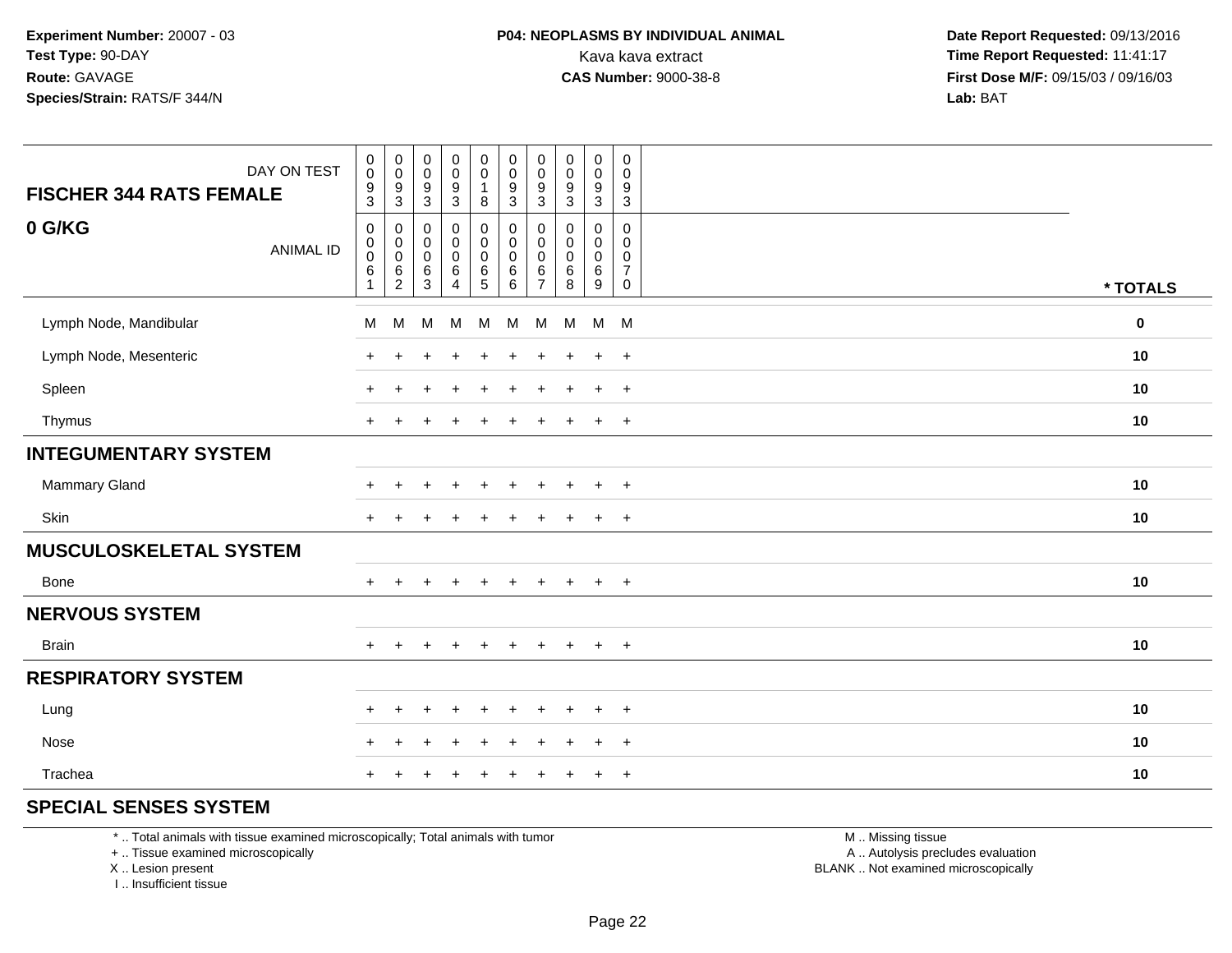| DAY ON TEST<br><b>FISCHER 344 RATS FEMALE</b> | $_{\rm 0}^{\rm 0}$<br>9<br>3             | $_{\rm 0}^{\rm 0}$<br>9<br>3                | $_{\rm 0}^{\rm 0}$<br>9<br>$\mathbf{3}$       | $\begin{smallmatrix} 0\\0 \end{smallmatrix}$<br>$\boldsymbol{9}$<br>3 | $\begin{smallmatrix} 0\\0 \end{smallmatrix}$<br>8 | $\begin{smallmatrix} 0\\0 \end{smallmatrix}$<br>$\boldsymbol{9}$<br>3 | $_{\rm 0}^{\rm 0}$<br>9<br>3                 | $_{\rm 0}^{\rm 0}$<br>9<br>3 | $\begin{smallmatrix}0\0\0\end{smallmatrix}$<br>$\boldsymbol{9}$<br>3 | 0<br>0<br>9<br>3                   |          |
|-----------------------------------------------|------------------------------------------|---------------------------------------------|-----------------------------------------------|-----------------------------------------------------------------------|---------------------------------------------------|-----------------------------------------------------------------------|----------------------------------------------|------------------------------|----------------------------------------------------------------------|------------------------------------|----------|
| 0 G/KG<br><b>ANIMAL ID</b>                    | 0<br>$\pmb{0}$<br>$\mathbf 0$<br>$\,6\,$ | 0<br>$\pmb{0}$<br>$\mathsf 0$<br>$\,6$<br>2 | $\pmb{0}$<br>$\pmb{0}$<br>$\pmb{0}$<br>6<br>3 | 0<br>$\begin{matrix} 0 \\ 0 \end{matrix}$<br>6<br>4                   | 0<br>$\pmb{0}$<br>0<br>6<br>5                     | 0<br>$\begin{smallmatrix}0\\0\end{smallmatrix}$<br>$\,6\,$<br>6       | 0<br>0<br>$\mathsf 0$<br>6<br>$\overline{ }$ | 6<br>8                       | 0<br>$\pmb{0}$<br>0<br>6<br>9                                        | 0<br>0<br>0<br>$\overline{ }$<br>0 | * TOTALS |
| Eye                                           |                                          |                                             |                                               | $\div$                                                                | $\pm$                                             | $\pm$                                                                 | ÷                                            | $+$                          | $+$                                                                  | $+$                                | 10       |
| Harderian Gland                               |                                          |                                             |                                               | ÷                                                                     | $\ddot{}$                                         | $\pm$                                                                 | $^+$                                         | $+$                          | $+$ $+$                                                              |                                    | 10       |
| <b>URINARY SYSTEM</b>                         |                                          |                                             |                                               |                                                                       |                                                   |                                                                       |                                              |                              |                                                                      |                                    |          |
| Kidney                                        |                                          |                                             |                                               |                                                                       | $+$                                               | $\pm$                                                                 | $\div$                                       |                              | $+$                                                                  | $+$                                | 10       |
| <b>Urinary Bladder</b>                        | $+$                                      |                                             |                                               | $\pm$                                                                 | $+$                                               | $+$                                                                   | $\pm$                                        | $+$                          | $+$ $+$                                                              |                                    | 10       |
| <b>SYSTEMIC LESIONS</b>                       |                                          |                                             |                                               |                                                                       |                                                   |                                                                       |                                              |                              |                                                                      |                                    |          |
| Multiple Organ                                |                                          |                                             |                                               | $\div$                                                                | $\pm$                                             | $\div$                                                                |                                              |                              | $+$                                                                  | $+$                                | 10       |

\* .. Total animals with tissue examined microscopically; Total animals with tumor

+ .. Tissue examined microscopically

- X .. Lesion present
- I .. Insufficient tissue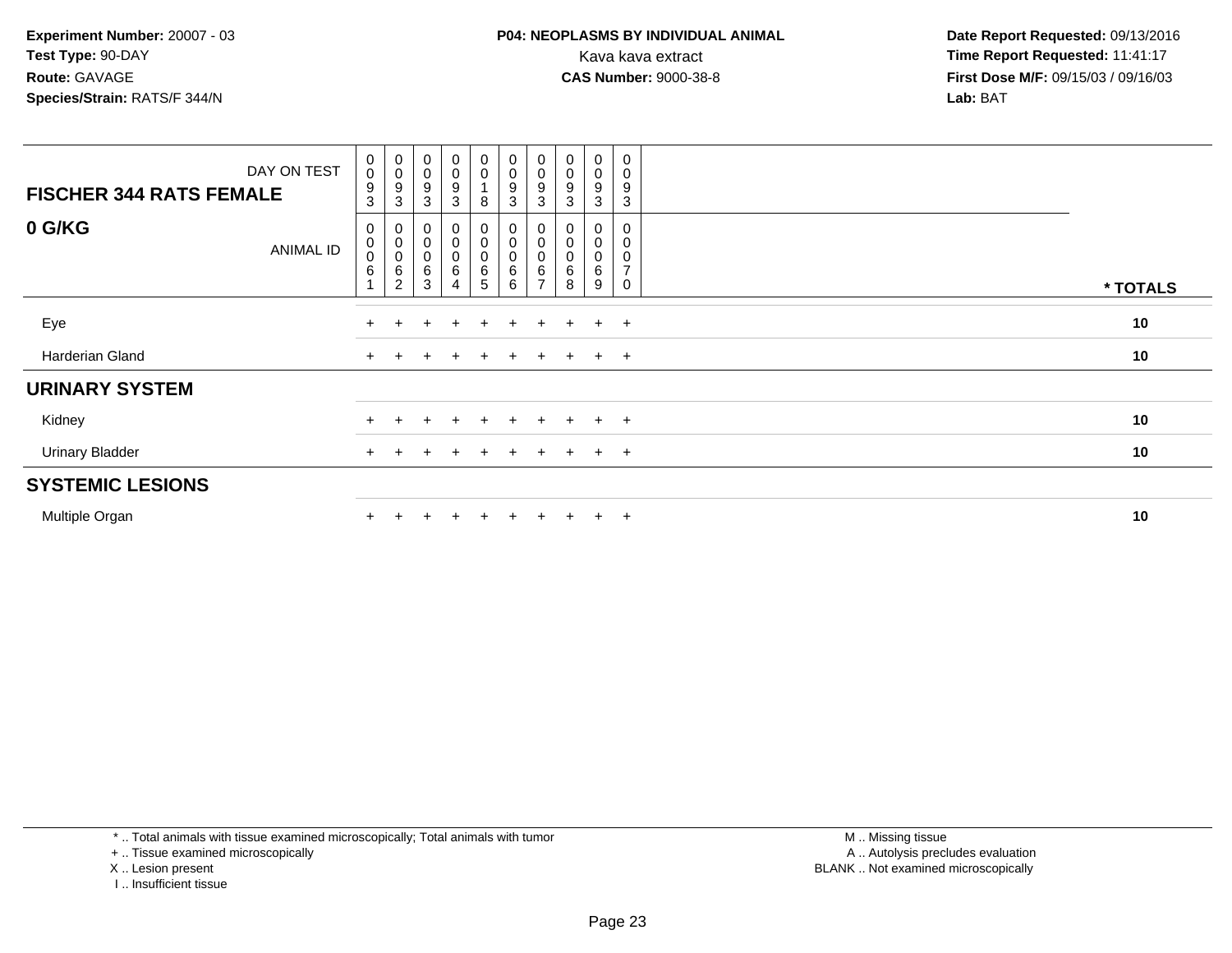| <b>FISCHER 344 RATS FEMALE</b> | DAY ON TEST      | 0<br>$\mathbf 0$<br>9                                        | $\boldsymbol{0}$<br>$\pmb{0}$<br>$\boldsymbol{9}$                               | 0<br>$\mathbf 0$<br>9                              | 0<br>$\mathbf 0$<br>9                                           | 0<br>$\mathbf 0$<br>9                                            | 0<br>$\pmb{0}$<br>9                                  | 0<br>$\mathbf 0$<br>9                                                   | 0<br>0<br>9                             | $\mathbf 0$<br>0<br>9                              | 0<br>0<br>9                |          |
|--------------------------------|------------------|--------------------------------------------------------------|---------------------------------------------------------------------------------|----------------------------------------------------|-----------------------------------------------------------------|------------------------------------------------------------------|------------------------------------------------------|-------------------------------------------------------------------------|-----------------------------------------|----------------------------------------------------|----------------------------|----------|
| 0.125 G/KG                     | <b>ANIMAL ID</b> | 3<br>0<br>$\mathbf 0$<br>0<br>$\overline{7}$<br>$\mathbf{1}$ | $\mathbf{3}$<br>0<br>$\pmb{0}$<br>$\pmb{0}$<br>$\overline{7}$<br>$\overline{2}$ | $\mathbf{3}$<br>0<br>0<br>0<br>$\overline{7}$<br>3 | $\mathbf{3}$<br>0<br>0<br>0<br>$\overline{7}$<br>$\overline{4}$ | $\mathbf{3}$<br>0<br>0<br>0<br>$\overline{7}$<br>$5\phantom{.0}$ | $\mathbf{3}$<br>0<br>0<br>0<br>$\boldsymbol{7}$<br>6 | $\sqrt{3}$<br>0<br>$\mathbf 0$<br>0<br>$\overline{7}$<br>$\overline{7}$ | 3<br>0<br>0<br>0<br>$\overline{7}$<br>8 | $\mathbf{3}$<br>0<br>0<br>0<br>$\overline{7}$<br>9 | 3<br>0<br>0<br>0<br>8<br>0 |          |
| <b>ALIMENTARY SYSTEM</b>       |                  |                                                              |                                                                                 |                                                    |                                                                 |                                                                  |                                                      |                                                                         |                                         |                                                    |                            | * TOTALS |
| Liver                          |                  | $+$                                                          | $+$                                                                             | $+$                                                | $+$                                                             | $+$                                                              | $+$                                                  | $+$                                                                     | $+$                                     |                                                    | $+$ $+$                    | 10       |
| <b>CARDIOVASCULAR SYSTEM</b>   |                  |                                                              |                                                                                 |                                                    |                                                                 |                                                                  |                                                      |                                                                         |                                         |                                                    |                            |          |
| <b>NONE</b>                    |                  |                                                              |                                                                                 |                                                    |                                                                 |                                                                  |                                                      |                                                                         |                                         |                                                    |                            |          |
| <b>ENDOCRINE SYSTEM</b>        |                  |                                                              |                                                                                 |                                                    |                                                                 |                                                                  |                                                      |                                                                         |                                         |                                                    |                            |          |
| <b>NONE</b>                    |                  |                                                              |                                                                                 |                                                    |                                                                 |                                                                  |                                                      |                                                                         |                                         |                                                    |                            |          |
| <b>GENERAL BODY SYSTEM</b>     |                  |                                                              |                                                                                 |                                                    |                                                                 |                                                                  |                                                      |                                                                         |                                         |                                                    |                            |          |
| <b>NONE</b>                    |                  |                                                              |                                                                                 |                                                    |                                                                 |                                                                  |                                                      |                                                                         |                                         |                                                    |                            |          |
| <b>GENITAL SYSTEM</b>          |                  |                                                              |                                                                                 |                                                    |                                                                 |                                                                  |                                                      |                                                                         |                                         |                                                    |                            |          |
| <b>NONE</b>                    |                  |                                                              |                                                                                 |                                                    |                                                                 |                                                                  |                                                      |                                                                         |                                         |                                                    |                            |          |
| <b>HEMATOPOIETIC SYSTEM</b>    |                  |                                                              |                                                                                 |                                                    |                                                                 |                                                                  |                                                      |                                                                         |                                         |                                                    |                            |          |
| <b>Bone Marrow</b>             |                  | $\pm$                                                        | $\pm$                                                                           | $\ddot{}$                                          | +                                                               | $\ddot{}$                                                        | $\overline{+}$                                       | $\pm$                                                                   | $\ddot{}$                               | $+$                                                | $+$                        | 10       |
| Spleen                         |                  |                                                              |                                                                                 |                                                    |                                                                 |                                                                  | ÷                                                    |                                                                         |                                         | $+$                                                | $+$                        | 10       |
| Thymus                         |                  | $\ddot{}$                                                    |                                                                                 | ٠                                                  |                                                                 | $\ddot{}$                                                        | $\ddot{}$                                            | $\ddot{}$                                                               | $\ddot{}$                               |                                                    | $+$ $+$                    | 10       |
| <b>INTEGUMENTARY SYSTEM</b>    |                  |                                                              |                                                                                 |                                                    |                                                                 |                                                                  |                                                      |                                                                         |                                         |                                                    |                            |          |

NONE

\* .. Total animals with tissue examined microscopically; Total animals with tumor

+ .. Tissue examined microscopically

X .. Lesion present

I .. Insufficient tissue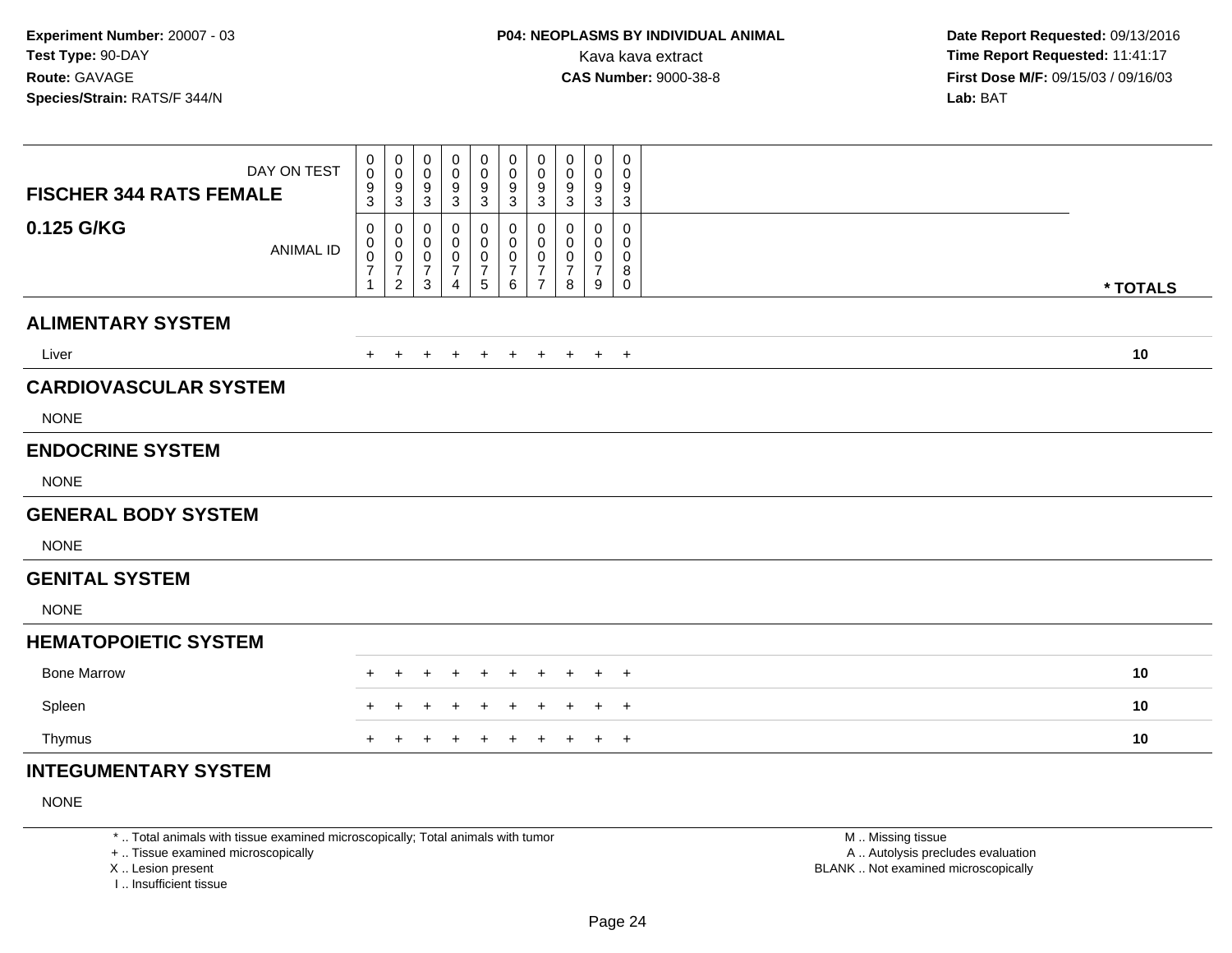| DAY ON TEST<br><b>FISCHER 344 RATS FEMALE</b> | 0<br>0<br>9<br>ົ<br>J | -0<br>◡<br>9<br>-3 |  | 9      | O<br>◡ | 0<br>v<br>9<br>ີ<br>J |   | $\Omega$<br>O | 0<br>0<br>9<br>3      |          |
|-----------------------------------------------|-----------------------|--------------------|--|--------|--------|-----------------------|---|---------------|-----------------------|----------|
| 0.125 G/KG<br>ANIMAL ID                       | 0<br>$\cup$<br>0      | 0<br>0<br>U<br>ົາ  |  | O<br>5 | А      | v<br>υ<br>◡           | 8 | 9             | 0<br>O<br>0<br>8<br>0 | * TOTALS |

# **MUSCULOSKELETAL SYSTEM**

NONE

#### **NERVOUS SYSTEM**

NONE

# **RESPIRATORY SYSTEM**

NONE

### **SPECIAL SENSES SYSTEM**

NONE

# **URINARY SYSTEM**

NONE

# **SYSTEMIC LESIONS**

Multiple Organn  $+$ 

<sup>+</sup> <sup>+</sup> <sup>+</sup> <sup>+</sup> <sup>+</sup> <sup>+</sup> <sup>+</sup> <sup>+</sup> <sup>+</sup> **<sup>10</sup>**

\* .. Total animals with tissue examined microscopically; Total animals with tumor

+ .. Tissue examined microscopically

- X .. Lesion present
- I .. Insufficient tissue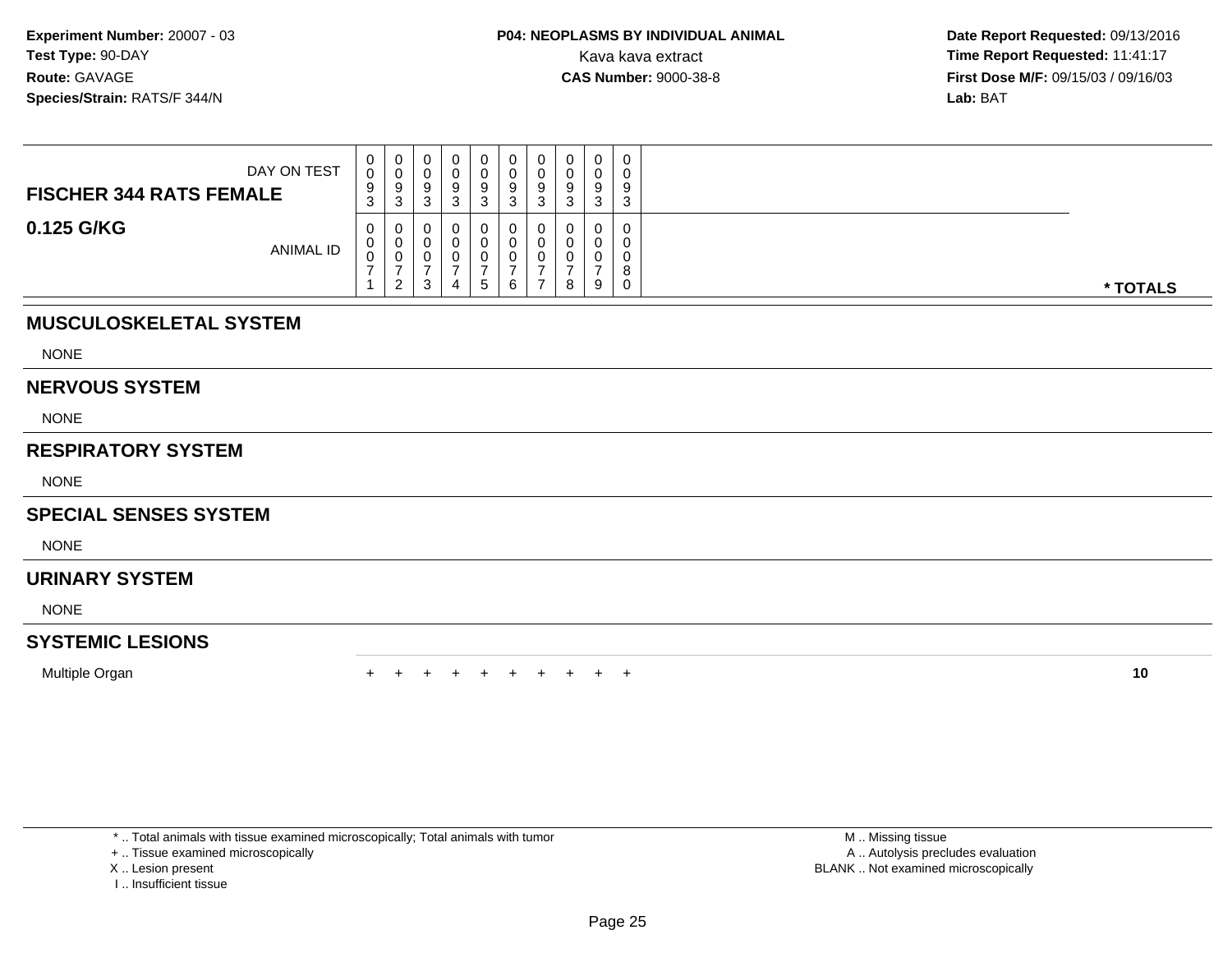| DAY ON TEST<br><b>FISCHER 344 RATS FEMALE</b> | 0<br>0<br>9<br>3           | $\boldsymbol{0}$<br>$\pmb{0}$<br>$\boldsymbol{9}$<br>$\mathbf{3}$ | 0<br>0<br>9<br>3                       | 0<br>0<br>9<br>3      | 0<br>$\mathbf 0$<br>9<br>3                | 0<br>$\pmb{0}$<br>9<br>$\mathbf{3}$ | 0<br>$\mathbf 0$<br>9<br>3                   | 0<br>0<br>9<br>3      | $\pmb{0}$<br>0<br>9<br>3 | 0<br>0<br>9<br>3                |          |  |
|-----------------------------------------------|----------------------------|-------------------------------------------------------------------|----------------------------------------|-----------------------|-------------------------------------------|-------------------------------------|----------------------------------------------|-----------------------|--------------------------|---------------------------------|----------|--|
| 0.25 G/KG<br><b>ANIMAL ID</b>                 | 0<br>0<br>$\mathbf 0$<br>8 | 0<br>$\pmb{0}$<br>$\pmb{0}$<br>$\frac{8}{2}$                      | 0<br>0<br>$\mathbf 0$<br>$\frac{8}{3}$ | 0<br>0<br>0<br>8<br>4 | 0<br>$\mathbf 0$<br>$\mathbf 0$<br>8<br>5 | 0<br>0<br>0<br>8<br>6               | 0<br>0<br>$\mathbf 0$<br>8<br>$\overline{7}$ | 0<br>0<br>0<br>8<br>8 | 0<br>0<br>0<br>8<br>9    | 0<br>0<br>0<br>9<br>$\mathbf 0$ | * TOTALS |  |
| <b>ALIMENTARY SYSTEM</b>                      |                            |                                                                   |                                        |                       |                                           |                                     |                                              |                       |                          |                                 |          |  |
| Liver                                         |                            |                                                                   |                                        |                       |                                           | $\cdot$                             | $\pm$                                        | $\ddot{}$             | $+$                      | $+$                             | 10       |  |
| <b>CARDIOVASCULAR SYSTEM</b>                  |                            |                                                                   |                                        |                       |                                           |                                     |                                              |                       |                          |                                 |          |  |
| <b>NONE</b>                                   |                            |                                                                   |                                        |                       |                                           |                                     |                                              |                       |                          |                                 |          |  |
| <b>ENDOCRINE SYSTEM</b>                       |                            |                                                                   |                                        |                       |                                           |                                     |                                              |                       |                          |                                 |          |  |
| <b>NONE</b>                                   |                            |                                                                   |                                        |                       |                                           |                                     |                                              |                       |                          |                                 |          |  |
| <b>GENERAL BODY SYSTEM</b>                    |                            |                                                                   |                                        |                       |                                           |                                     |                                              |                       |                          |                                 |          |  |
| <b>NONE</b>                                   |                            |                                                                   |                                        |                       |                                           |                                     |                                              |                       |                          |                                 |          |  |
| <b>GENITAL SYSTEM</b>                         |                            |                                                                   |                                        |                       |                                           |                                     |                                              |                       |                          |                                 |          |  |
| <b>NONE</b>                                   |                            |                                                                   |                                        |                       |                                           |                                     |                                              |                       |                          |                                 |          |  |
| <b>HEMATOPOIETIC SYSTEM</b>                   |                            |                                                                   |                                        |                       |                                           |                                     |                                              |                       |                          |                                 |          |  |
| <b>Bone Marrow</b>                            |                            |                                                                   |                                        |                       |                                           |                                     |                                              |                       |                          | $+$                             | 10       |  |
| Spleen                                        |                            |                                                                   |                                        |                       |                                           |                                     |                                              |                       |                          | $^{+}$                          | 10       |  |
| Thymus                                        |                            |                                                                   |                                        |                       |                                           |                                     |                                              |                       |                          | $+$                             | 10       |  |
| INTECHMENTADY CVCTEM                          |                            |                                                                   |                                        |                       |                                           |                                     |                                              |                       |                          |                                 |          |  |

# **INTEGUMENTARY SYSTEM**

NONE

\* .. Total animals with tissue examined microscopically; Total animals with tumor

+ .. Tissue examined microscopically

X .. Lesion present

I .. Insufficient tissue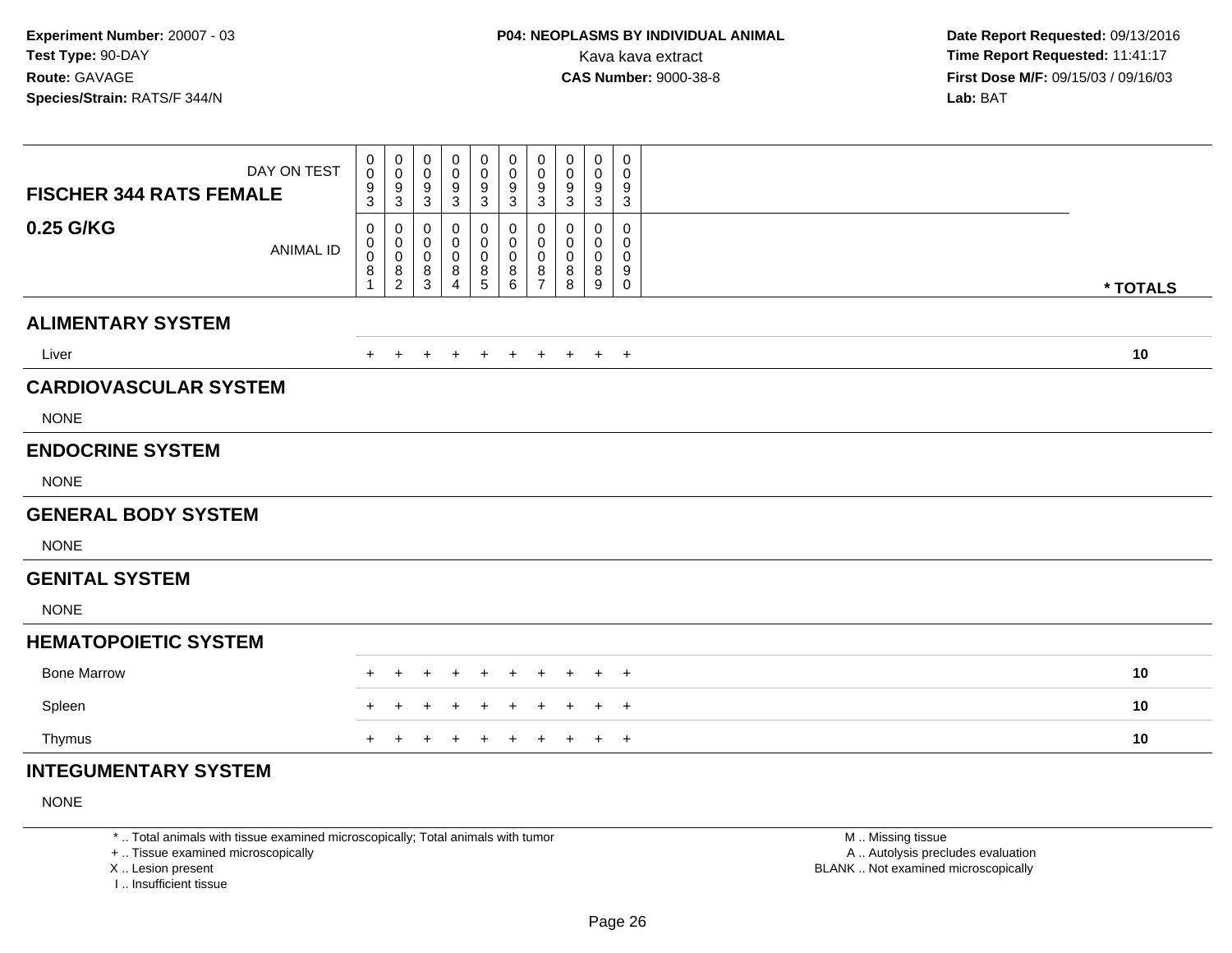| DAY ON TEST<br><b>FISCHER 344 RATS FEMALE</b> | 0<br>0<br>9<br>ົ<br>J. | U<br>ັ<br>ບ |   | 0<br>9       | 0<br>0<br>9<br>⌒<br>ັ | J      | 0<br>9<br>◠  | 0<br>0<br>9<br>-3     |          |
|-----------------------------------------------|------------------------|-------------|---|--------------|-----------------------|--------|--------------|-----------------------|----------|
| 0.25 G/KG<br>ANIMAL ID                        | 0<br>0<br>0<br>8       | o<br>د      | Ω | $\circ$<br>G | 0<br>0<br>U<br>8<br>6 | О<br>8 | $\circ$<br>9 | 0<br>0<br>0<br>9<br>0 | * TOTALS |

# **MUSCULOSKELETAL SYSTEM**

NONE

#### **NERVOUS SYSTEM**

NONE

# **RESPIRATORY SYSTEM**

NONE

### **SPECIAL SENSES SYSTEM**

NONE

# **URINARY SYSTEM**

NONE

# **SYSTEMIC LESIONS**

Multiple Organn  $+$ 

<sup>+</sup> <sup>+</sup> <sup>+</sup> <sup>+</sup> <sup>+</sup> <sup>+</sup> <sup>+</sup> <sup>+</sup> <sup>+</sup> **<sup>10</sup>**

\* .. Total animals with tissue examined microscopically; Total animals with tumor

+ .. Tissue examined microscopically

- X .. Lesion present
- I .. Insufficient tissue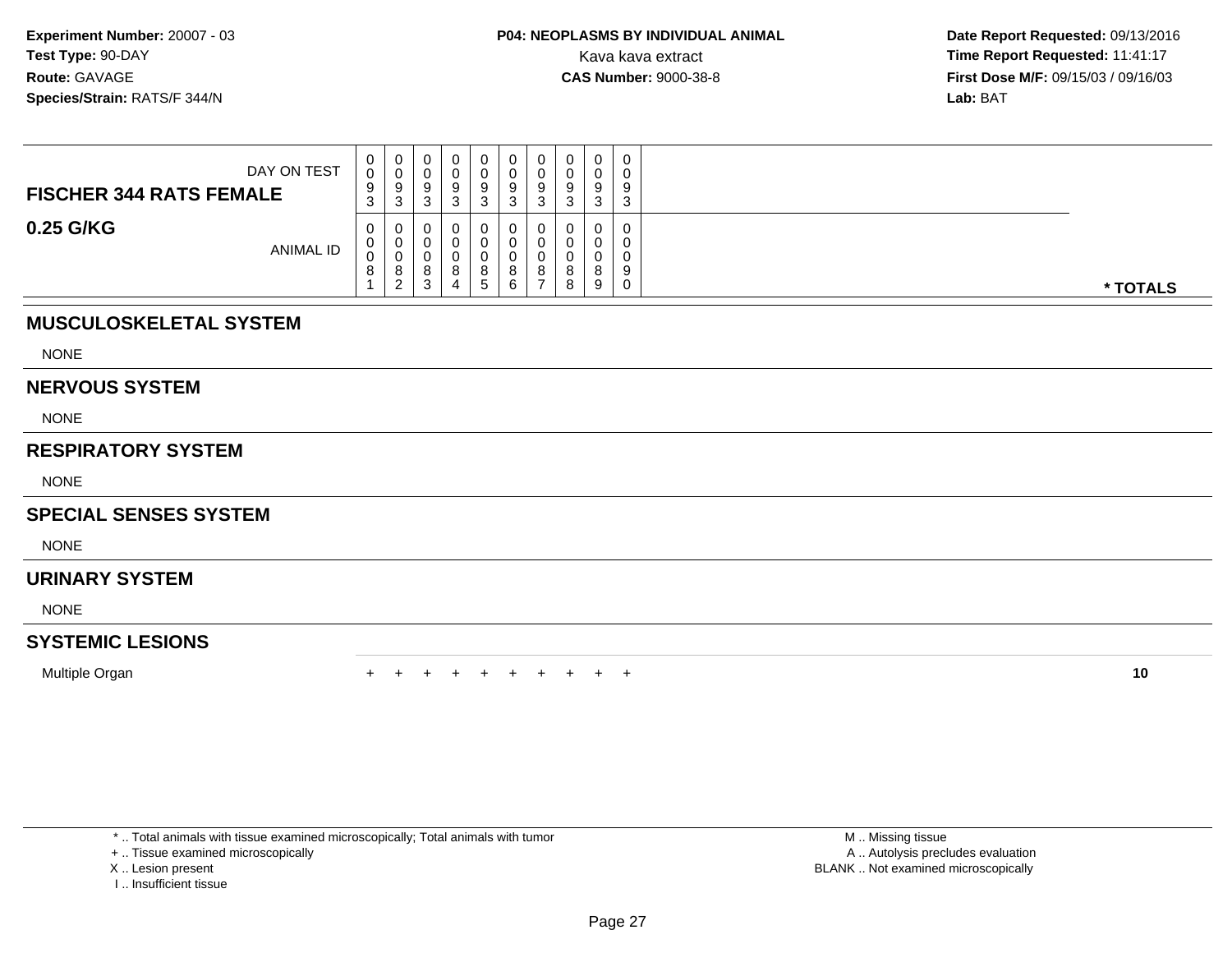| DAY ON TEST<br><b>FISCHER 344 RATS FEMALE</b> | 0<br>$\pmb{0}$<br>9<br>3                                        | $\mathbf 0$<br>$\mathbf 0$<br>$\boldsymbol{9}$<br>$\sqrt{3}$        | 0<br>0<br>9                    | 0<br>0                             | 0<br>0                               | 0<br>0                                         | 0                                                                     | $\mathbf 0$           | $\mathbf 0$                                              | $\mathbf 0$                                               |              |
|-----------------------------------------------|-----------------------------------------------------------------|---------------------------------------------------------------------|--------------------------------|------------------------------------|--------------------------------------|------------------------------------------------|-----------------------------------------------------------------------|-----------------------|----------------------------------------------------------|-----------------------------------------------------------|--------------|
|                                               |                                                                 |                                                                     | $\mathbf{3}$                   | 9<br>$\mathbf{3}$                  | 9<br>$\mathbf{3}$                    | $\frac{9}{3}$                                  | $\mathbf 0$<br>$9\,$<br>$\sqrt{3}$                                    | 0<br>9<br>$\mathbf 3$ | 0<br>$9\,$<br>$\mathbf{3}$                               | 0<br>9<br>$\mathbf{3}$                                    |              |
| 0.5 G/KG<br><b>ANIMAL ID</b>                  | 0<br>$\pmb{0}$<br>$\pmb{0}$<br>$\boldsymbol{9}$<br>$\mathbf{1}$ | $\mathbf 0$<br>0<br>$\pmb{0}$<br>$\boldsymbol{9}$<br>$\overline{2}$ | 0<br>0<br>0<br>9<br>$\sqrt{3}$ | 0<br>0<br>0<br>9<br>$\overline{4}$ | 0<br>0<br>$\pmb{0}$<br>$\frac{9}{5}$ | 0<br>0<br>$\mathsf{O}\xspace$<br>$\frac{9}{6}$ | 0<br>$\mathbf 0$<br>$\mathbf 0$<br>$\boldsymbol{9}$<br>$\overline{7}$ | 0<br>0<br>0<br>9<br>8 | 0<br>$\mathbf 0$<br>$\mathbf 0$<br>$\boldsymbol{9}$<br>9 | 0<br>0<br>$\mathbf{1}$<br>$\mathbf 0$<br>$\boldsymbol{0}$ |              |
| <b>ALIMENTARY SYSTEM</b>                      |                                                                 |                                                                     |                                |                                    |                                      |                                                |                                                                       |                       |                                                          |                                                           | * TOTALS     |
|                                               |                                                                 |                                                                     |                                |                                    |                                      |                                                |                                                                       |                       |                                                          |                                                           |              |
| Liver                                         | $\div$                                                          | $\div$                                                              |                                |                                    | $\ddot{}$                            | $\pm$                                          |                                                                       |                       | $\pm$                                                    | $+$                                                       | 10           |
| Mesentery                                     |                                                                 |                                                                     |                                |                                    |                                      |                                                |                                                                       | $+$                   |                                                          |                                                           | $\mathbf{1}$ |
| <b>CARDIOVASCULAR SYSTEM</b>                  |                                                                 |                                                                     |                                |                                    |                                      |                                                |                                                                       |                       |                                                          |                                                           |              |
| <b>NONE</b>                                   |                                                                 |                                                                     |                                |                                    |                                      |                                                |                                                                       |                       |                                                          |                                                           |              |
| <b>ENDOCRINE SYSTEM</b>                       |                                                                 |                                                                     |                                |                                    |                                      |                                                |                                                                       |                       |                                                          |                                                           |              |
| <b>NONE</b>                                   |                                                                 |                                                                     |                                |                                    |                                      |                                                |                                                                       |                       |                                                          |                                                           |              |
| <b>GENERAL BODY SYSTEM</b>                    |                                                                 |                                                                     |                                |                                    |                                      |                                                |                                                                       |                       |                                                          |                                                           |              |
| <b>NONE</b>                                   |                                                                 |                                                                     |                                |                                    |                                      |                                                |                                                                       |                       |                                                          |                                                           |              |
| <b>GENITAL SYSTEM</b>                         |                                                                 |                                                                     |                                |                                    |                                      |                                                |                                                                       |                       |                                                          |                                                           |              |
| <b>NONE</b>                                   |                                                                 |                                                                     |                                |                                    |                                      |                                                |                                                                       |                       |                                                          |                                                           |              |
| <b>HEMATOPOIETIC SYSTEM</b>                   |                                                                 |                                                                     |                                |                                    |                                      |                                                |                                                                       |                       |                                                          |                                                           |              |
| <b>Bone Marrow</b>                            | +                                                               |                                                                     |                                |                                    | $\overline{+}$                       | $\ddot{}$                                      | $\pm$                                                                 | $\pm$                 | $\pm$                                                    | $+$                                                       | 10           |
| Spleen                                        |                                                                 |                                                                     |                                |                                    |                                      |                                                |                                                                       |                       | $\pm$                                                    | $^{+}$                                                    | 10           |
| Thymus                                        | $+$                                                             | $\pm$                                                               | $\div$                         |                                    | $\ddot{}$                            | $\ddot{}$                                      | $\overline{+}$                                                        | $+$                   | $\ddot{}$                                                | $+$                                                       | 10           |
| <b>INTEGUMENTARY SYSTEM</b>                   |                                                                 |                                                                     |                                |                                    |                                      |                                                |                                                                       |                       |                                                          |                                                           |              |

\* .. Total animals with tissue examined microscopically; Total animals with tumor

+ .. Tissue examined microscopically

X .. Lesion present

I .. Insufficient tissue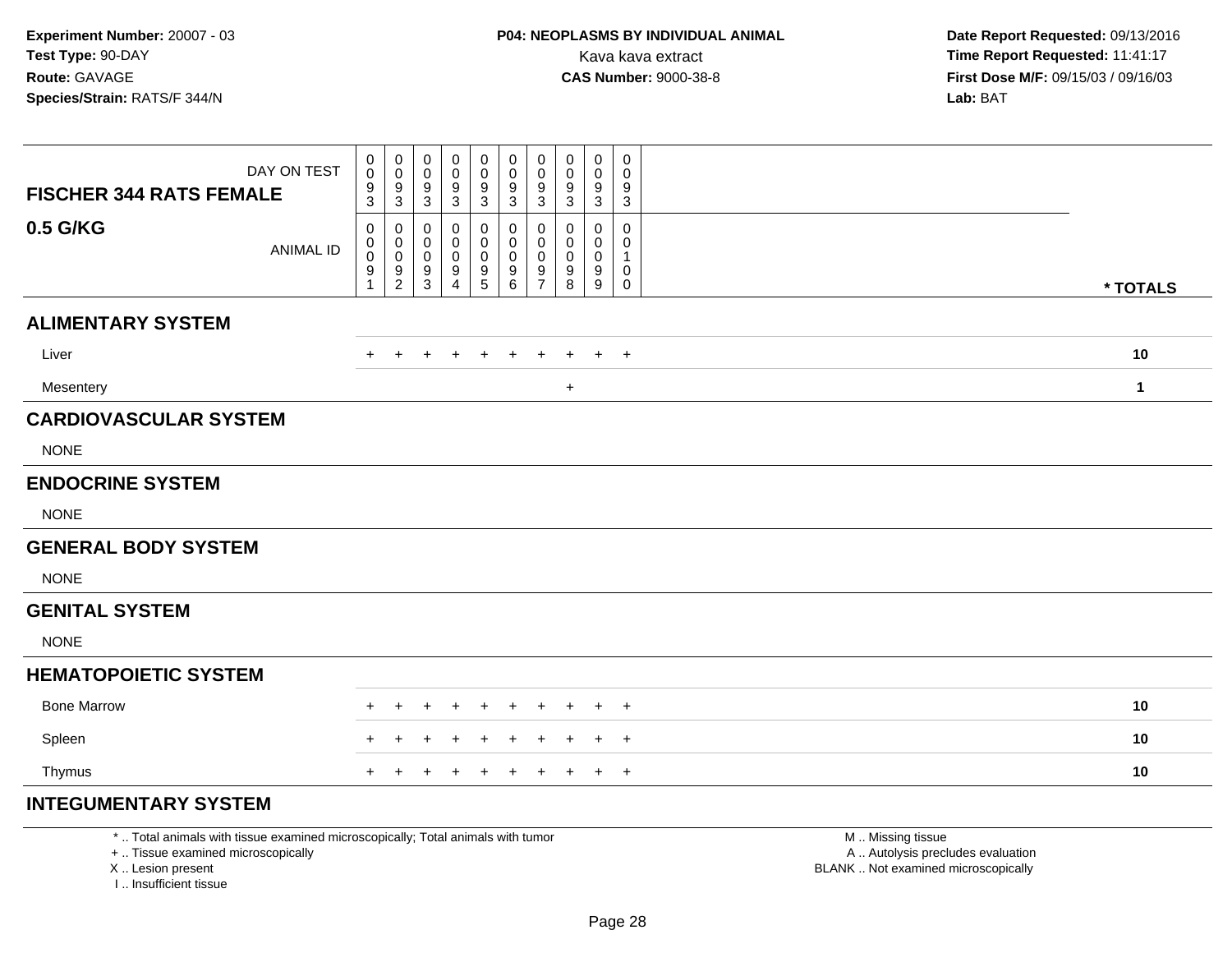| DAY ON TEST<br><b>FISCHER 344 RATS FEMALE</b> | 0<br>U<br>9<br>3 | 0<br>v<br>9<br>3                  | U<br>◡<br>У<br>ີ<br>◡ | 0<br>a<br>ີ<br>J | U<br>U<br>9<br>≏<br>J | 0<br>0<br>9<br>3 | 0<br>0<br>9<br>ົ<br>◡ | $\circ$<br>. | 0<br>0<br>9<br>3 |          |
|-----------------------------------------------|------------------|-----------------------------------|-----------------------|------------------|-----------------------|------------------|-----------------------|--------------|------------------|----------|
| 0.5 G/KG<br><b>ANIMAL ID</b>                  | 0<br>U<br>◡<br>9 | 0<br>0<br>v<br>9<br>◠<br><u>_</u> | U<br>U<br>◡<br>9<br>P | a                | U<br>υ<br>u<br>9      | 0<br>0<br>0<br>9 | 0<br>0<br>0<br>9<br>8 |              | 0<br>0<br>0<br>0 | * TOTALS |

NONE

# **MUSCULOSKELETAL SYSTEM**

NONE

#### **NERVOUS SYSTEM**

NONE

#### **RESPIRATORY SYSTEM**

NONE

# **SPECIAL SENSES SYSTEM**

NONE

#### **URINARY SYSTEM**

NONE

# **SYSTEMIC LESIONS**

Multiple Organ

n  $+$ <sup>+</sup> <sup>+</sup> <sup>+</sup> <sup>+</sup> <sup>+</sup> <sup>+</sup> <sup>+</sup> <sup>+</sup> <sup>+</sup> **<sup>10</sup>**

\* .. Total animals with tissue examined microscopically; Total animals with tumor

+ .. Tissue examined microscopically

X .. Lesion present

I .. Insufficient tissue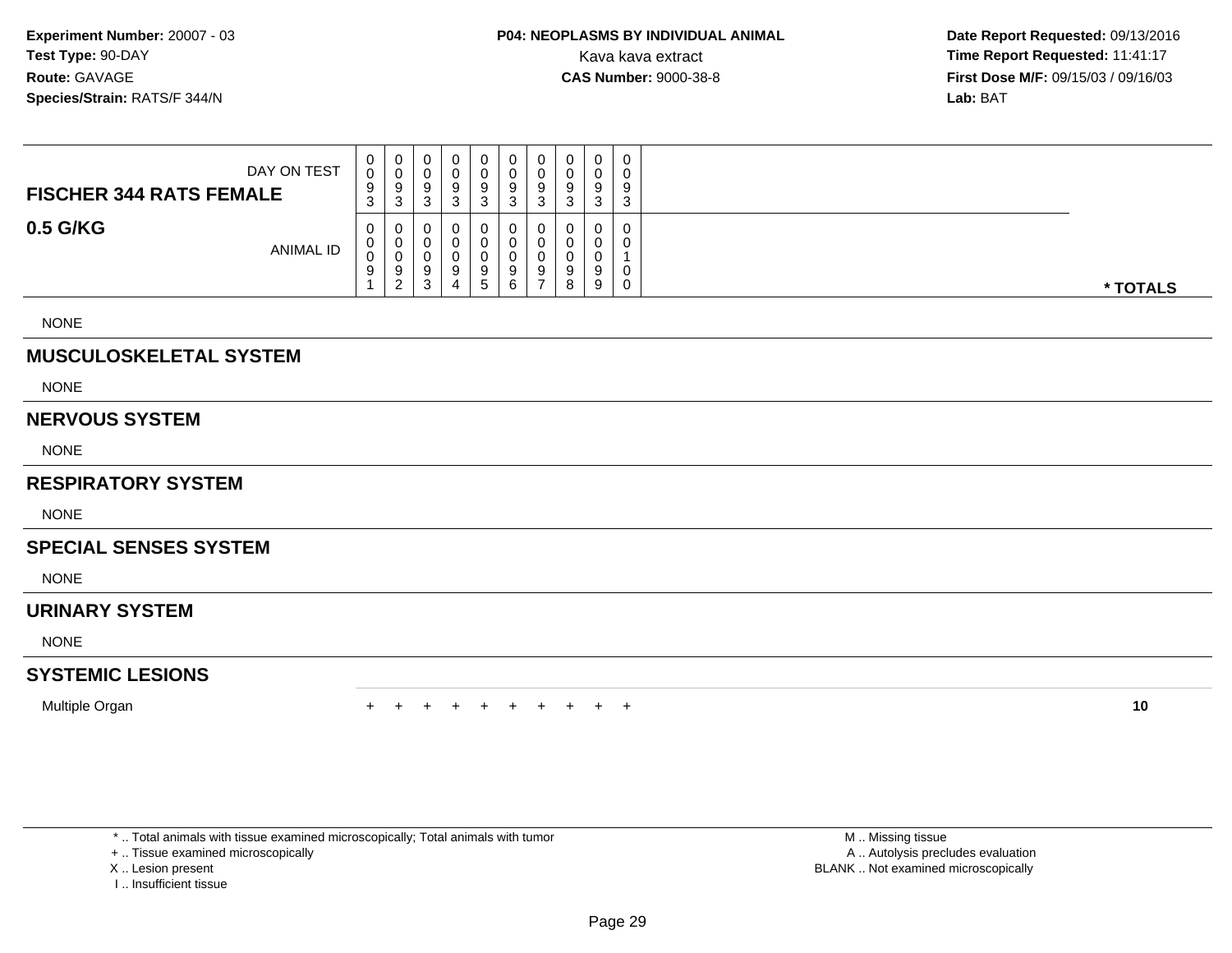| DAY ON TEST<br><b>FISCHER 344 RATS FEMALE</b>                                                                                                                       | $_{\rm 0}^{\rm 0}$<br>$\frac{9}{3}$                             | $\mathsf{O}\xspace$<br>$\overline{0}$<br>$\frac{9}{3}$  | $\mathbf 0$<br>0<br>9<br>$\mathbf{3}$                                     | $\mathbf 0$<br>$\mathbf 0$<br>$\sqrt{3}$<br>$\overline{2}$                          | $\mathbf 0$<br>$\ddot{\mathbf{0}}$<br>$\boldsymbol{9}$<br>3 | $\begin{smallmatrix}0\\0\end{smallmatrix}$<br>$\boldsymbol{9}$<br>$\mathbf{3}$ | $\mathbf 0$<br>$\overline{0}$<br>9<br>3                                     | 0<br>0<br>9<br>3                                | $\begin{smallmatrix} 0\\0 \end{smallmatrix}$<br>$\boldsymbol{9}$<br>$\sqrt{3}$ | 0<br>$\mathbf 0$<br>9<br>$\sqrt{3}$ |                                                                                               |              |
|---------------------------------------------------------------------------------------------------------------------------------------------------------------------|-----------------------------------------------------------------|---------------------------------------------------------|---------------------------------------------------------------------------|-------------------------------------------------------------------------------------|-------------------------------------------------------------|--------------------------------------------------------------------------------|-----------------------------------------------------------------------------|-------------------------------------------------|--------------------------------------------------------------------------------|-------------------------------------|-----------------------------------------------------------------------------------------------|--------------|
| <b>1.0 G/KG</b><br><b>ANIMAL ID</b>                                                                                                                                 | $\pmb{0}$<br>$\overline{0}$<br>1<br>$\mathbf 0$<br>$\mathbf{1}$ | 0<br>$\overline{0}$<br>1<br>$\pmb{0}$<br>$\overline{2}$ | $\mathbf 0$<br>$\mathbf 0$<br>$\mathbf{1}$<br>$\mathbf 0$<br>$\mathbf{3}$ | $\mathbf 0$<br>$\mathbf 0$<br>$\mathbf{1}$<br>$\mathsf{O}\xspace$<br>$\overline{4}$ | 0<br>0<br>1<br>$\pmb{0}$<br>5                               | $\pmb{0}$<br>$\pmb{0}$<br>$\overline{1}$<br>$\pmb{0}$<br>$6\phantom{1}$        | $\mathbf 0$<br>$\mathbf 0$<br>$\mathbf{1}$<br>$\mathbf 0$<br>$\overline{7}$ | $\Omega$<br>0<br>$\mathbf{1}$<br>$\pmb{0}$<br>8 | $\mathbf 0$<br>$\mathbf 0$<br>$\mathbf{1}$<br>$\pmb{0}$<br>9                   | 0<br>0<br>-1<br>-1<br>0             |                                                                                               | * TOTALS     |
| <b>ALIMENTARY SYSTEM</b>                                                                                                                                            |                                                                 |                                                         |                                                                           |                                                                                     |                                                             |                                                                                |                                                                             |                                                 |                                                                                |                                     |                                                                                               |              |
| Esophagus                                                                                                                                                           |                                                                 |                                                         |                                                                           | $\ddot{}$                                                                           |                                                             |                                                                                |                                                                             |                                                 |                                                                                |                                     |                                                                                               | $\mathbf{1}$ |
| Intestine Large, Cecum                                                                                                                                              |                                                                 |                                                         |                                                                           | $\ddot{}$                                                                           |                                                             |                                                                                |                                                                             |                                                 |                                                                                |                                     |                                                                                               | $\mathbf{1}$ |
| Intestine Large, Colon                                                                                                                                              |                                                                 |                                                         |                                                                           | +                                                                                   |                                                             |                                                                                |                                                                             |                                                 |                                                                                |                                     |                                                                                               | $\mathbf 1$  |
| Intestine Large, Rectum                                                                                                                                             |                                                                 |                                                         |                                                                           | $\ddot{}$                                                                           |                                                             |                                                                                |                                                                             |                                                 |                                                                                |                                     |                                                                                               | $\mathbf{1}$ |
| Intestine Small, Duodenum                                                                                                                                           |                                                                 |                                                         |                                                                           | $\ddot{}$                                                                           |                                                             |                                                                                |                                                                             |                                                 |                                                                                |                                     |                                                                                               | $\mathbf{1}$ |
| Intestine Small, Ileum                                                                                                                                              |                                                                 |                                                         |                                                                           | $\ddot{}$                                                                           |                                                             |                                                                                |                                                                             |                                                 |                                                                                |                                     |                                                                                               | $\mathbf{1}$ |
| Intestine Small, Jejunum                                                                                                                                            |                                                                 |                                                         |                                                                           | $\ddot{}$                                                                           |                                                             |                                                                                |                                                                             |                                                 |                                                                                |                                     |                                                                                               | $\mathbf 1$  |
| Liver                                                                                                                                                               |                                                                 |                                                         |                                                                           |                                                                                     |                                                             |                                                                                |                                                                             |                                                 |                                                                                | $\div$                              |                                                                                               | 10           |
| Pancreas                                                                                                                                                            |                                                                 |                                                         |                                                                           | $\ddot{}$                                                                           |                                                             |                                                                                |                                                                             |                                                 |                                                                                |                                     |                                                                                               | $\mathbf{1}$ |
| Salivary Glands                                                                                                                                                     |                                                                 |                                                         |                                                                           | $\ddot{}$                                                                           |                                                             |                                                                                |                                                                             |                                                 |                                                                                |                                     |                                                                                               | $\mathbf{1}$ |
| Stomach, Forestomach                                                                                                                                                |                                                                 |                                                         |                                                                           | $\ddot{}$                                                                           |                                                             |                                                                                |                                                                             |                                                 |                                                                                |                                     |                                                                                               | $\mathbf{1}$ |
| Stomach, Glandular                                                                                                                                                  |                                                                 |                                                         |                                                                           | $+$                                                                                 |                                                             |                                                                                |                                                                             |                                                 |                                                                                |                                     |                                                                                               | $\mathbf{1}$ |
| <b>CARDIOVASCULAR SYSTEM</b>                                                                                                                                        |                                                                 |                                                         |                                                                           |                                                                                     |                                                             |                                                                                |                                                                             |                                                 |                                                                                |                                     |                                                                                               |              |
| <b>Blood Vessel</b>                                                                                                                                                 |                                                                 |                                                         |                                                                           | $\ddot{}$                                                                           |                                                             |                                                                                |                                                                             |                                                 |                                                                                |                                     |                                                                                               | $\mathbf{1}$ |
| Heart                                                                                                                                                               |                                                                 |                                                         |                                                                           | $\ddot{}$                                                                           |                                                             |                                                                                |                                                                             |                                                 |                                                                                |                                     |                                                                                               | $\mathbf{1}$ |
| *  Total animals with tissue examined microscopically; Total animals with tumor<br>+  Tissue examined microscopically<br>X  Lesion present<br>I Insufficient tissue |                                                                 |                                                         |                                                                           |                                                                                     |                                                             |                                                                                |                                                                             |                                                 |                                                                                |                                     | M  Missing tissue<br>A  Autolysis precludes evaluation<br>BLANK  Not examined microscopically |              |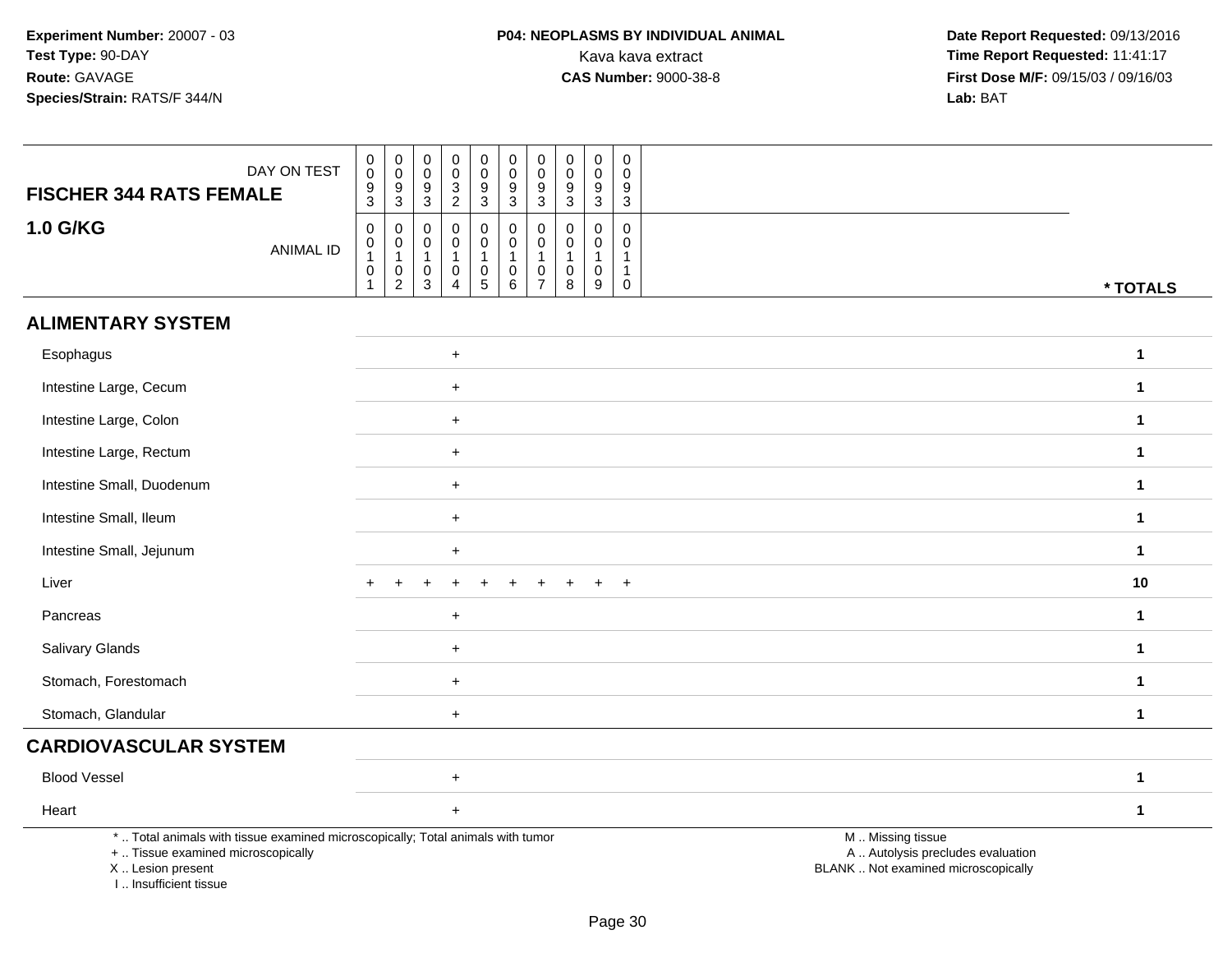| DAY ON TEST<br><b>FISCHER 344 RATS FEMALE</b>                                                                                                                       | $_{\rm 0}^{\rm 0}$<br>$\frac{9}{3}$                                                    | $\mathbf 0$<br>$\overline{0}$<br>$\boldsymbol{9}$<br>$\mathbf{3}$                        | $\mathbf 0$<br>$\boldsymbol{0}$<br>$\boldsymbol{9}$<br>$\mathbf{3}$ | $\mathbf 0$<br>$\mathbf 0$<br>$\ensuremath{\mathsf{3}}$<br>$\overline{c}$           | $\pmb{0}$<br>$\ddot{\mathbf{0}}$<br>$\boldsymbol{9}$<br>3      | $_{\rm 0}^{\rm 0}$<br>$\boldsymbol{9}$<br>$\mathbf{3}$ | $\mathbf 0$<br>$\ddot{\mathbf{0}}$<br>$\boldsymbol{9}$<br>3    | 0<br>0<br>9<br>3                        | $\pmb{0}$<br>$\overline{0}$<br>$\boldsymbol{9}$<br>$\sqrt{3}$ | 0<br>$\mathbf 0$<br>9<br>3                 |                                                                                               |  |
|---------------------------------------------------------------------------------------------------------------------------------------------------------------------|----------------------------------------------------------------------------------------|------------------------------------------------------------------------------------------|---------------------------------------------------------------------|-------------------------------------------------------------------------------------|----------------------------------------------------------------|--------------------------------------------------------|----------------------------------------------------------------|-----------------------------------------|---------------------------------------------------------------|--------------------------------------------|-----------------------------------------------------------------------------------------------|--|
| <b>1.0 G/KG</b><br><b>ANIMAL ID</b>                                                                                                                                 | $\pmb{0}$<br>$\begin{smallmatrix}0\\1\end{smallmatrix}$<br>$\mathbf 0$<br>$\mathbf{1}$ | $\mathbf 0$<br>$\begin{smallmatrix}0\\1\end{smallmatrix}$<br>$\pmb{0}$<br>$\overline{2}$ | $\mathbf 0$<br>$\pmb{0}$<br>$\overline{1}$<br>0<br>3                | $\mathbf 0$<br>$\pmb{0}$<br>$\overline{1}$<br>$\mathsf{O}\xspace$<br>$\overline{4}$ | $\mathbf 0$<br>0<br>1<br>$\begin{array}{c} 0 \\ 5 \end{array}$ | $\pmb{0}$<br>$\overline{0}$<br>1<br>$\pmb{0}$<br>6     | $\Omega$<br>$\mathbf 0$<br>$\mathbf{1}$<br>0<br>$\overline{7}$ | $\Omega$<br>0<br>$\mathbf{1}$<br>0<br>8 | $\mathbf 0$<br>$\pmb{0}$<br>$\mathbf{1}$<br>$\mathbf 0$<br>9  | $\mathbf 0$<br>0<br>1<br>-1<br>$\mathbf 0$ | * TOTALS                                                                                      |  |
| <b>ENDOCRINE SYSTEM</b>                                                                                                                                             |                                                                                        |                                                                                          |                                                                     |                                                                                     |                                                                |                                                        |                                                                |                                         |                                                               |                                            |                                                                                               |  |
| <b>Adrenal Cortex</b>                                                                                                                                               |                                                                                        |                                                                                          |                                                                     | $\pmb{+}$                                                                           |                                                                |                                                        |                                                                |                                         |                                                               |                                            | $\mathbf{1}$                                                                                  |  |
| Adrenal Medulla                                                                                                                                                     |                                                                                        |                                                                                          |                                                                     | $\ddot{}$                                                                           |                                                                |                                                        |                                                                |                                         |                                                               |                                            | $\mathbf{1}$                                                                                  |  |
| Islets, Pancreatic                                                                                                                                                  |                                                                                        |                                                                                          |                                                                     | $+$                                                                                 |                                                                |                                                        |                                                                |                                         |                                                               |                                            | $\mathbf{1}$                                                                                  |  |
| Parathyroid Gland                                                                                                                                                   |                                                                                        |                                                                                          |                                                                     | $\ddot{}$                                                                           |                                                                |                                                        |                                                                |                                         |                                                               |                                            | $\mathbf{1}$                                                                                  |  |
| <b>Pituitary Gland</b>                                                                                                                                              |                                                                                        |                                                                                          |                                                                     | $\ddot{}$                                                                           |                                                                |                                                        |                                                                |                                         |                                                               |                                            | $\mathbf{1}$                                                                                  |  |
| <b>Thyroid Gland</b>                                                                                                                                                |                                                                                        |                                                                                          |                                                                     | $+$                                                                                 |                                                                |                                                        |                                                                |                                         |                                                               |                                            | $\mathbf{1}$                                                                                  |  |
| <b>GENERAL BODY SYSTEM</b>                                                                                                                                          |                                                                                        |                                                                                          |                                                                     |                                                                                     |                                                                |                                                        |                                                                |                                         |                                                               |                                            |                                                                                               |  |
| <b>NONE</b>                                                                                                                                                         |                                                                                        |                                                                                          |                                                                     |                                                                                     |                                                                |                                                        |                                                                |                                         |                                                               |                                            |                                                                                               |  |
| <b>GENITAL SYSTEM</b>                                                                                                                                               |                                                                                        |                                                                                          |                                                                     |                                                                                     |                                                                |                                                        |                                                                |                                         |                                                               |                                            |                                                                                               |  |
| <b>Clitoral Gland</b>                                                                                                                                               |                                                                                        |                                                                                          |                                                                     | $\ddot{}$                                                                           |                                                                |                                                        |                                                                |                                         |                                                               |                                            | $\mathbf{1}$                                                                                  |  |
| Ovary                                                                                                                                                               |                                                                                        |                                                                                          |                                                                     | $\ddot{}$                                                                           |                                                                |                                                        |                                                                |                                         |                                                               |                                            | $\mathbf{1}$                                                                                  |  |
| <b>Uterus</b>                                                                                                                                                       |                                                                                        |                                                                                          |                                                                     | $\ddot{}$                                                                           |                                                                |                                                        |                                                                |                                         |                                                               |                                            | $\mathbf{1}$                                                                                  |  |
| <b>HEMATOPOIETIC SYSTEM</b>                                                                                                                                         |                                                                                        |                                                                                          |                                                                     |                                                                                     |                                                                |                                                        |                                                                |                                         |                                                               |                                            |                                                                                               |  |
| <b>Bone Marrow</b>                                                                                                                                                  |                                                                                        |                                                                                          |                                                                     |                                                                                     |                                                                |                                                        |                                                                |                                         |                                                               | $\div$                                     | 10                                                                                            |  |
| Lymph Node, Mandibular                                                                                                                                              |                                                                                        |                                                                                          |                                                                     | M                                                                                   |                                                                |                                                        |                                                                |                                         |                                                               |                                            | $\mathbf 0$                                                                                   |  |
| *  Total animals with tissue examined microscopically; Total animals with tumor<br>+  Tissue examined microscopically<br>X  Lesion present<br>I Insufficient tissue |                                                                                        |                                                                                          |                                                                     |                                                                                     |                                                                |                                                        |                                                                |                                         |                                                               |                                            | M  Missing tissue<br>A  Autolysis precludes evaluation<br>BLANK  Not examined microscopically |  |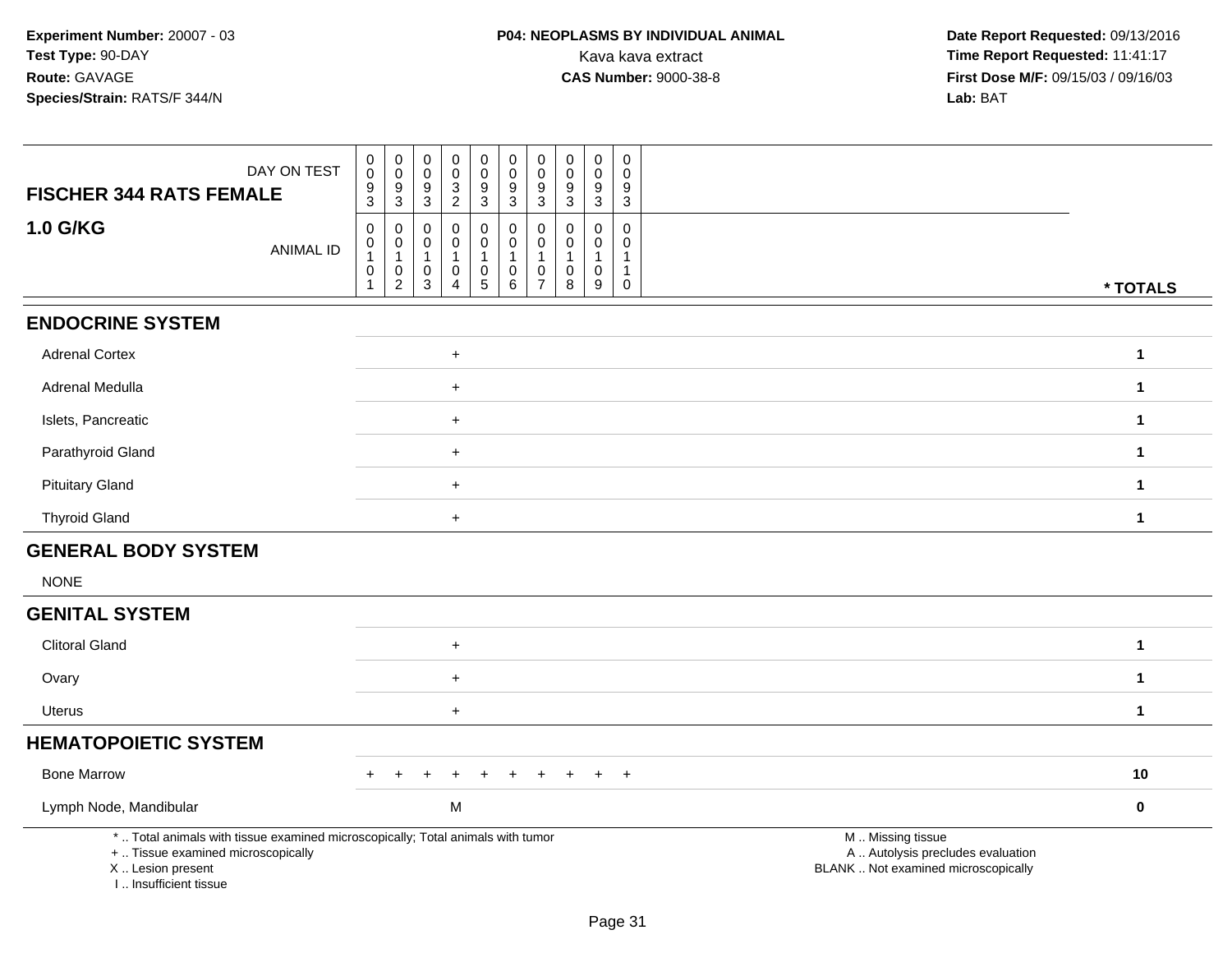| DAY ON TEST<br><b>FISCHER 344 RATS FEMALE</b>                                                                                                                       | $\begin{smallmatrix} 0\\0 \end{smallmatrix}$<br>$\frac{9}{3}$ | 0<br>$\mathsf 0$<br>9<br>$\overline{3}$       | $\pmb{0}$<br>$\mathbf 0$<br>9<br>$\ensuremath{\mathsf{3}}$ | 0<br>$\pmb{0}$<br>$\frac{3}{2}$                         | $\begin{smallmatrix} 0\\0 \end{smallmatrix}$<br>$\frac{9}{3}$                     | $\pmb{0}$<br>$\mathsf 0$<br>9<br>$\overline{3}$                    | $\boldsymbol{0}$<br>$\boldsymbol{0}$<br>9<br>$\overline{3}$ | $\pmb{0}$<br>$\pmb{0}$<br>9<br>$\overline{3}$                          | 0<br>$\pmb{0}$<br>9<br>$\overline{3}$ | $\mathbf 0$<br>$\Omega$<br>$\boldsymbol{9}$<br>$\overline{3}$ |                                                                                               |              |
|---------------------------------------------------------------------------------------------------------------------------------------------------------------------|---------------------------------------------------------------|-----------------------------------------------|------------------------------------------------------------|---------------------------------------------------------|-----------------------------------------------------------------------------------|--------------------------------------------------------------------|-------------------------------------------------------------|------------------------------------------------------------------------|---------------------------------------|---------------------------------------------------------------|-----------------------------------------------------------------------------------------------|--------------|
| 1.0 G/KG<br><b>ANIMAL ID</b>                                                                                                                                        | $\pmb{0}$<br>0<br>$\mathbf 1$<br>0<br>$\mathbf{1}$            | 0<br>0<br>$\mathbf{1}$<br>0<br>$\overline{2}$ | $\Omega$<br>0<br>$\mathbf{1}$<br>0<br>$\overline{3}$       | 0<br>0<br>$\mathbf{1}$<br>$\mathbf 0$<br>$\overline{4}$ | $\pmb{0}$<br>$\mathbf 0$<br>$\mathbf{1}$<br>$\begin{array}{c} 0 \\ 5 \end{array}$ | $\mathbf 0$<br>$\mathbf 0$<br>$\overline{1}$<br>$_{\rm 6}^{\rm 0}$ | 0<br>0<br>0<br>$\overline{7}$                               | $\Omega$<br>$\mathbf 0$<br>$\mathbf{1}$<br>$\pmb{0}$<br>$\overline{8}$ | 0<br>0<br>1<br>$\mathbf 0$<br>9       | $\Omega$<br>$\mathbf{0}$<br>-1<br>$\mathbf{1}$<br>$\mathbf 0$ |                                                                                               | * TOTALS     |
| Lymph Node, Mesenteric                                                                                                                                              |                                                               |                                               |                                                            | $\ddot{}$                                               |                                                                                   |                                                                    |                                                             |                                                                        |                                       |                                                               |                                                                                               | $\mathbf{1}$ |
| Spleen                                                                                                                                                              |                                                               |                                               |                                                            |                                                         |                                                                                   |                                                                    |                                                             |                                                                        |                                       | $\ddot{}$                                                     |                                                                                               | 10           |
| Thymus                                                                                                                                                              |                                                               |                                               |                                                            |                                                         |                                                                                   |                                                                    |                                                             |                                                                        | $\div$                                | $+$                                                           |                                                                                               | 10           |
| <b>INTEGUMENTARY SYSTEM</b>                                                                                                                                         |                                                               |                                               |                                                            |                                                         |                                                                                   |                                                                    |                                                             |                                                                        |                                       |                                                               |                                                                                               |              |
| Mammary Gland                                                                                                                                                       |                                                               |                                               |                                                            | $\ddot{}$                                               |                                                                                   |                                                                    |                                                             |                                                                        |                                       |                                                               |                                                                                               | $\mathbf{1}$ |
| Skin                                                                                                                                                                |                                                               |                                               |                                                            | $\ddot{}$                                               |                                                                                   |                                                                    |                                                             |                                                                        |                                       |                                                               |                                                                                               | $\mathbf{1}$ |
| MUSCULOSKELETAL SYSTEM                                                                                                                                              |                                                               |                                               |                                                            |                                                         |                                                                                   |                                                                    |                                                             |                                                                        |                                       |                                                               |                                                                                               |              |
| <b>Bone</b>                                                                                                                                                         |                                                               |                                               |                                                            | $\ddot{}$                                               |                                                                                   |                                                                    |                                                             |                                                                        |                                       |                                                               |                                                                                               | $\mathbf{1}$ |
| <b>NERVOUS SYSTEM</b>                                                                                                                                               |                                                               |                                               |                                                            |                                                         |                                                                                   |                                                                    |                                                             |                                                                        |                                       |                                                               |                                                                                               |              |
| <b>Brain</b>                                                                                                                                                        |                                                               |                                               |                                                            | $\ddot{}$                                               |                                                                                   |                                                                    |                                                             |                                                                        |                                       |                                                               |                                                                                               | $\mathbf{1}$ |
| <b>RESPIRATORY SYSTEM</b>                                                                                                                                           |                                                               |                                               |                                                            |                                                         |                                                                                   |                                                                    |                                                             |                                                                        |                                       |                                                               |                                                                                               |              |
| Lung                                                                                                                                                                |                                                               |                                               |                                                            | $\ddot{}$                                               |                                                                                   |                                                                    |                                                             |                                                                        |                                       |                                                               |                                                                                               | $\mathbf{1}$ |
| Nose                                                                                                                                                                |                                                               |                                               |                                                            | $+$                                                     |                                                                                   |                                                                    |                                                             |                                                                        |                                       |                                                               |                                                                                               | $\mathbf{1}$ |
| Trachea                                                                                                                                                             |                                                               |                                               |                                                            | $\ddot{}$                                               |                                                                                   |                                                                    |                                                             |                                                                        |                                       |                                                               |                                                                                               | $\mathbf{1}$ |
| <b>SPECIAL SENSES SYSTEM</b>                                                                                                                                        |                                                               |                                               |                                                            |                                                         |                                                                                   |                                                                    |                                                             |                                                                        |                                       |                                                               |                                                                                               |              |
| Eye                                                                                                                                                                 |                                                               |                                               |                                                            | $\ddot{}$                                               |                                                                                   |                                                                    |                                                             |                                                                        |                                       |                                                               |                                                                                               | $\mathbf{1}$ |
| *  Total animals with tissue examined microscopically; Total animals with tumor<br>+  Tissue examined microscopically<br>X  Lesion present<br>I Insufficient tissue |                                                               |                                               |                                                            |                                                         |                                                                                   |                                                                    |                                                             |                                                                        |                                       |                                                               | M  Missing tissue<br>A  Autolysis precludes evaluation<br>BLANK  Not examined microscopically |              |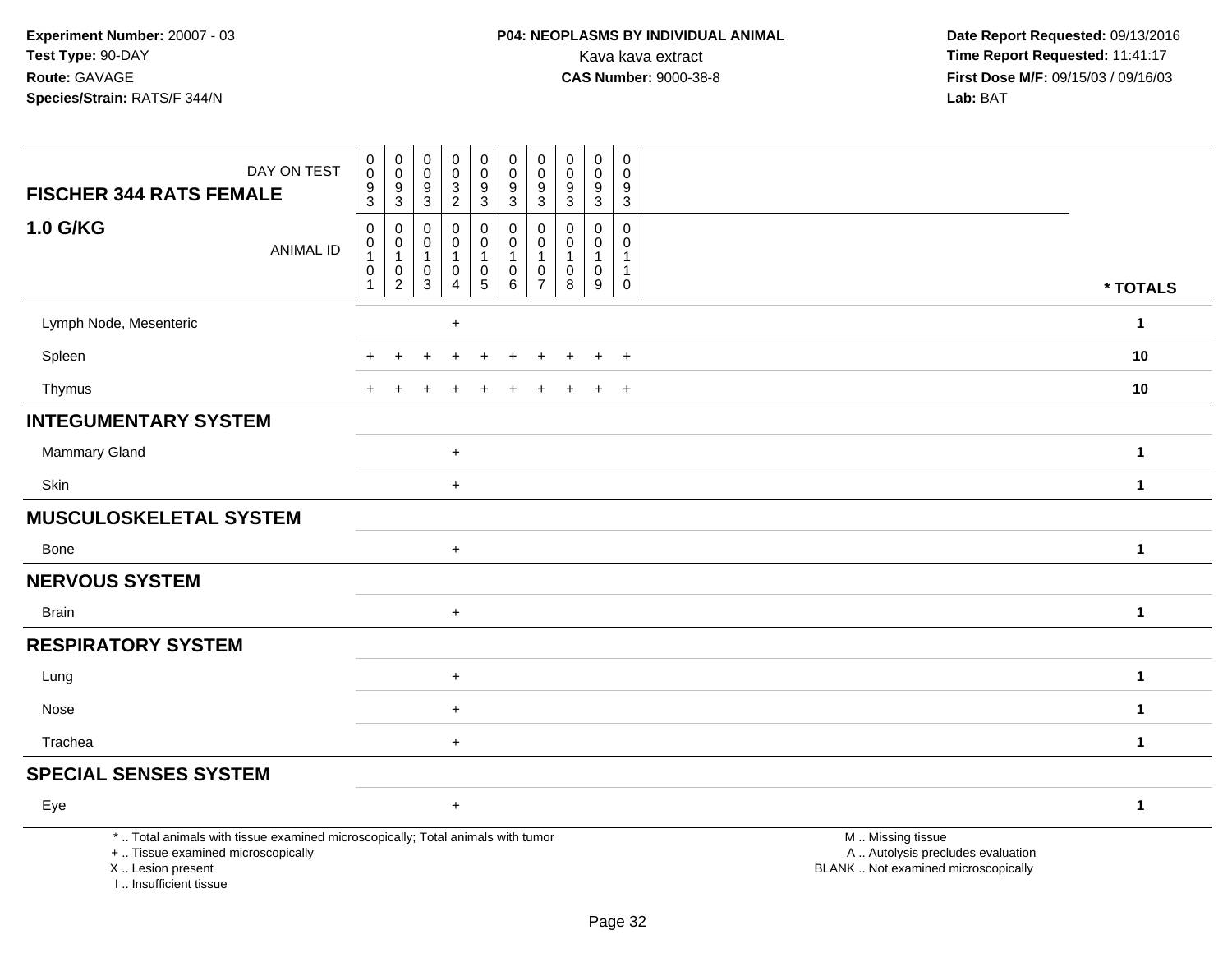| <b>FISCHER 344 RATS FEMALE</b> | DAY ON TEST      | $_{\rm 0}^{\rm 0}$<br>9<br>3 | $_{\rm 0}^{\rm 0}$<br>9<br>3          | $\pmb{0}$<br>$\mathbf 0$<br>9<br>3 | $\mathbf 0$<br>0<br>3<br>$\overline{c}$ | $_{\rm 0}^{\rm 0}$<br>$\frac{9}{3}$                          | $\begin{smallmatrix} 0\\0 \end{smallmatrix}$<br>$\boldsymbol{9}$<br>$\sqrt{3}$ | $\begin{smallmatrix} 0\\0 \end{smallmatrix}$<br>9<br>$\sqrt{3}$ | $_{\rm 0}^{\rm 0}$<br>9<br>3 | 0<br>0<br>9<br>3 | $\mathbf 0$<br>9<br>3 |  |          |
|--------------------------------|------------------|------------------------------|---------------------------------------|------------------------------------|-----------------------------------------|--------------------------------------------------------------|--------------------------------------------------------------------------------|-----------------------------------------------------------------|------------------------------|------------------|-----------------------|--|----------|
| <b>1.0 G/KG</b>                | <b>ANIMAL ID</b> | 0<br>0<br>0                  | 0<br>0<br>$\pmb{0}$<br>$\overline{c}$ | 3                                  | 0<br>0<br>0<br>4                        | $\overline{0}$<br>0<br>$\begin{array}{c} 0 \\ 5 \end{array}$ | 0<br>$\pmb{0}$<br>0<br>$\,6\,$                                                 | 0<br>$\pmb{0}$<br>$\frac{0}{7}$                                 | 0<br>0<br>$_{8}^{\rm 0}$     | 0<br>0<br>9      | 0                     |  | * TOTALS |
| Harderian Gland                |                  |                              |                                       |                                    | $\ddot{}$                               |                                                              |                                                                                |                                                                 |                              |                  |                       |  | 1        |
| <b>URINARY SYSTEM</b>          |                  |                              |                                       |                                    |                                         |                                                              |                                                                                |                                                                 |                              |                  |                       |  |          |
| Kidney                         |                  |                              |                                       |                                    | $\ddot{}$                               |                                                              |                                                                                |                                                                 |                              |                  |                       |  |          |
| <b>Urinary Bladder</b>         |                  |                              |                                       |                                    | $\ddot{}$                               |                                                              |                                                                                |                                                                 |                              |                  |                       |  | 1        |
| <b>SYSTEMIC LESIONS</b>        |                  |                              |                                       |                                    |                                         |                                                              |                                                                                |                                                                 |                              |                  |                       |  |          |
| Multiple Organ                 |                  |                              |                                       |                                    |                                         | ÷.                                                           |                                                                                |                                                                 |                              | $\pm$            | $+$                   |  | 10       |

\* .. Total animals with tissue examined microscopically; Total animals with tumor

- + .. Tissue examined microscopically
- X .. Lesion present
- I .. Insufficient tissue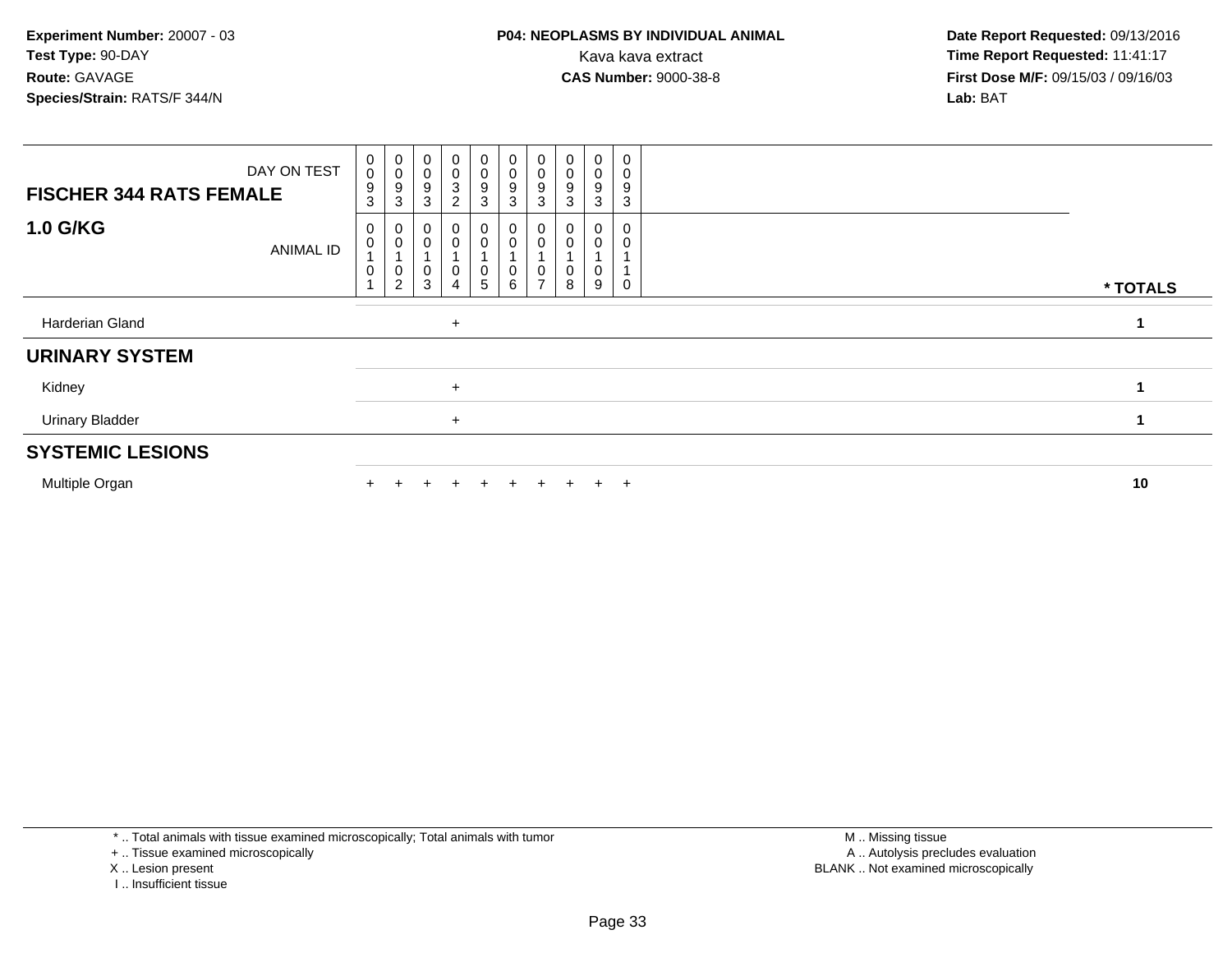| DAY ON TEST<br><b>FISCHER 344 RATS FEMALE</b>                                                                                                                       | $\pmb{0}$<br>$\overline{0}$<br>$^9_3$                | $\pmb{0}$<br>$\overline{0}$<br>$\frac{9}{3}$                                    | 0<br>$\pmb{0}$<br>0<br>4                              | $\pmb{0}$<br>$\ddot{\mathbf{0}}$<br>9<br>$\overline{3}$         | $\pmb{0}$<br>$\overline{0}$<br>$\frac{9}{3}$                                | $\mathbf 0$<br>$\ddot{\mathbf{0}}$<br>$\overline{4}$<br>$\overline{4}$ | $\mathbf 0$<br>$\overline{0}$<br>$\mathbf 0$<br>$\overline{2}$                    | $\mathbf 0$<br>$\pmb{0}$<br>0<br>4                              | $\mathbf 0$<br>$\pmb{0}$<br>9<br>$\mathbf{3}$                 | $\mathbf 0$<br>$\mathbf 0$<br>9<br>$\mathbf{3}$                            |                                                                                               |
|---------------------------------------------------------------------------------------------------------------------------------------------------------------------|------------------------------------------------------|---------------------------------------------------------------------------------|-------------------------------------------------------|-----------------------------------------------------------------|-----------------------------------------------------------------------------|------------------------------------------------------------------------|-----------------------------------------------------------------------------------|-----------------------------------------------------------------|---------------------------------------------------------------|----------------------------------------------------------------------------|-----------------------------------------------------------------------------------------------|
| <b>2.0 G/KG</b><br><b>ANIMAL ID</b>                                                                                                                                 | $\mathbf 0$<br>$\pmb{0}$<br>$\overline{1}$<br>1<br>1 | $\boldsymbol{0}$<br>$\begin{smallmatrix}0\\1\end{smallmatrix}$<br>$\frac{1}{2}$ | $\mathbf 0$<br>0<br>$\mathbf{1}$<br>$\mathbf{1}$<br>3 | $\mathbf 0$<br>$\mathbf 0$<br>$\mathbf{1}$<br>$\mathbf{1}$<br>4 | $\mathsf 0$<br>$\pmb{0}$<br>$\mathbf{1}$<br>$\mathbf{1}$<br>$5\phantom{.0}$ | $\mathbf 0$<br>$\mathbf 0$<br>$\overline{1}$<br>$\mathbf 1$<br>6       | $\boldsymbol{0}$<br>$\pmb{0}$<br>$\mathbf{1}$<br>$\overline{1}$<br>$\overline{7}$ | $\mathbf 0$<br>$\mathbf 0$<br>$\mathbf{1}$<br>$\mathbf{1}$<br>8 | $\pmb{0}$<br>$\mathbf 0$<br>$\mathbf{1}$<br>$\mathbf{1}$<br>9 | $\mathbf 0$<br>0<br>$\mathbf{1}$<br>$\overline{\mathbf{c}}$<br>$\mathbf 0$ | * TOTALS                                                                                      |
| <b>ALIMENTARY SYSTEM</b>                                                                                                                                            |                                                      |                                                                                 |                                                       |                                                                 |                                                                             |                                                                        |                                                                                   |                                                                 |                                                               |                                                                            |                                                                                               |
| Esophagus                                                                                                                                                           |                                                      |                                                                                 |                                                       |                                                                 |                                                                             |                                                                        |                                                                                   |                                                                 |                                                               | $\ddot{}$                                                                  | 10                                                                                            |
| Intestine Large, Cecum                                                                                                                                              |                                                      |                                                                                 |                                                       |                                                                 |                                                                             |                                                                        |                                                                                   |                                                                 |                                                               |                                                                            | 10                                                                                            |
| Intestine Large, Colon                                                                                                                                              |                                                      |                                                                                 |                                                       |                                                                 |                                                                             |                                                                        |                                                                                   |                                                                 |                                                               | $\pm$                                                                      | 10                                                                                            |
| Intestine Large, Rectum                                                                                                                                             | $+$                                                  |                                                                                 |                                                       |                                                                 |                                                                             |                                                                        |                                                                                   |                                                                 |                                                               | $\overline{+}$                                                             | 10                                                                                            |
| Intestine Small, Duodenum                                                                                                                                           |                                                      |                                                                                 |                                                       |                                                                 |                                                                             |                                                                        |                                                                                   |                                                                 |                                                               | $\ddot{}$                                                                  | 10                                                                                            |
| Intestine Small, Ileum                                                                                                                                              |                                                      |                                                                                 |                                                       |                                                                 |                                                                             |                                                                        |                                                                                   |                                                                 |                                                               | $\ddot{}$                                                                  | 10                                                                                            |
| Intestine Small, Jejunum                                                                                                                                            |                                                      |                                                                                 |                                                       |                                                                 |                                                                             |                                                                        |                                                                                   |                                                                 |                                                               | $\ddot{}$                                                                  | 10                                                                                            |
| Liver                                                                                                                                                               |                                                      |                                                                                 |                                                       |                                                                 |                                                                             |                                                                        |                                                                                   |                                                                 |                                                               | $\ddot{}$                                                                  | 10                                                                                            |
| Pancreas                                                                                                                                                            |                                                      |                                                                                 |                                                       |                                                                 |                                                                             |                                                                        |                                                                                   |                                                                 |                                                               | $\ddot{}$                                                                  | 10                                                                                            |
| Salivary Glands                                                                                                                                                     | $\pm$                                                |                                                                                 |                                                       |                                                                 |                                                                             |                                                                        |                                                                                   |                                                                 |                                                               | $\overline{+}$                                                             | 10                                                                                            |
| Stomach, Forestomach                                                                                                                                                |                                                      |                                                                                 |                                                       |                                                                 |                                                                             |                                                                        |                                                                                   |                                                                 |                                                               | $\ddot{}$                                                                  | 10                                                                                            |
| Stomach, Glandular                                                                                                                                                  |                                                      |                                                                                 |                                                       |                                                                 |                                                                             |                                                                        |                                                                                   |                                                                 |                                                               | $\ddot{}$                                                                  | 10                                                                                            |
| <b>CARDIOVASCULAR SYSTEM</b>                                                                                                                                        |                                                      |                                                                                 |                                                       |                                                                 |                                                                             |                                                                        |                                                                                   |                                                                 |                                                               |                                                                            |                                                                                               |
| <b>Blood Vessel</b>                                                                                                                                                 |                                                      |                                                                                 |                                                       |                                                                 |                                                                             |                                                                        |                                                                                   |                                                                 |                                                               | $\overline{ }$                                                             | 10                                                                                            |
| Heart                                                                                                                                                               |                                                      |                                                                                 |                                                       |                                                                 |                                                                             |                                                                        |                                                                                   |                                                                 |                                                               | $\ddot{}$                                                                  | 10                                                                                            |
| *  Total animals with tissue examined microscopically; Total animals with tumor<br>+  Tissue examined microscopically<br>X  Lesion present<br>I Insufficient tissue |                                                      |                                                                                 |                                                       |                                                                 |                                                                             |                                                                        |                                                                                   |                                                                 |                                                               |                                                                            | M  Missing tissue<br>A  Autolysis precludes evaluation<br>BLANK  Not examined microscopically |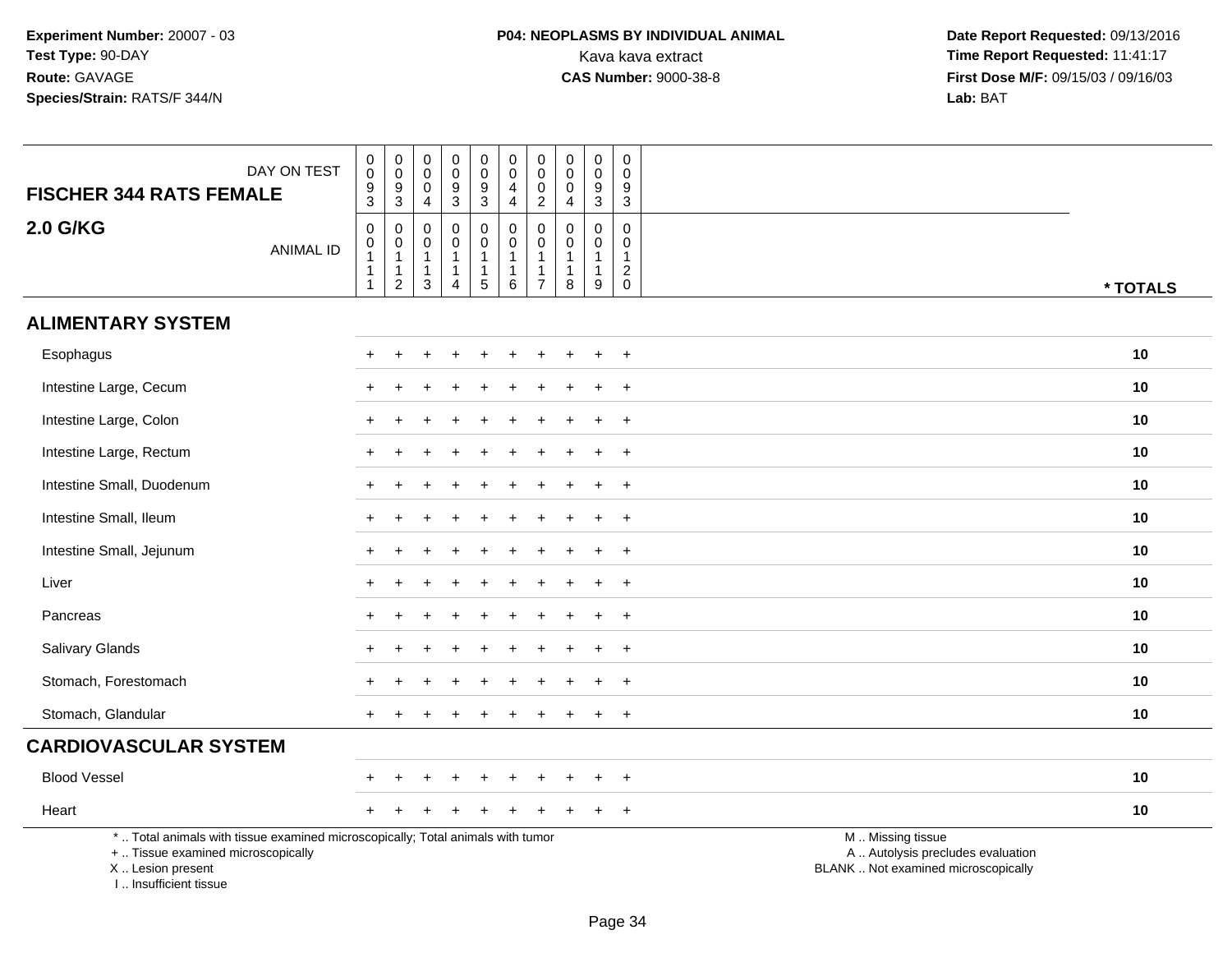| <b>FISCHER 344 RATS FEMALE</b>                                                                                        | DAY ON TEST      | $\pmb{0}$<br>$\mathsf{O}\xspace$<br>9                             | $\mathbf 0$<br>$\pmb{0}$                                               | $\pmb{0}$<br>$\boldsymbol{0}$<br>$\overline{0}$                 | $\pmb{0}$<br>$\mathbf 0$<br>9                                                | $\mathbf 0$<br>$_{9}^{\rm 0}$              | $\pmb{0}$<br>$\mathsf{O}\xspace$<br>4                       | $\mathbf 0$<br>$\pmb{0}$<br>$\mathbf 0$                         | 0<br>0<br>$\mathbf 0$     | $\pmb{0}$<br>$\pmb{0}$<br>9                                     | $\mathbf 0$<br>$\mathbf 0$<br>9                                |                                                        |           |
|-----------------------------------------------------------------------------------------------------------------------|------------------|-------------------------------------------------------------------|------------------------------------------------------------------------|-----------------------------------------------------------------|------------------------------------------------------------------------------|--------------------------------------------|-------------------------------------------------------------|-----------------------------------------------------------------|---------------------------|-----------------------------------------------------------------|----------------------------------------------------------------|--------------------------------------------------------|-----------|
|                                                                                                                       |                  | $\overline{3}$                                                    | $\frac{9}{3}$                                                          | $\overline{a}$                                                  | $\ensuremath{\mathsf{3}}$                                                    | $\overline{3}$                             | $\overline{\mathbf{4}}$                                     | $\overline{2}$                                                  | $\overline{4}$            | $\sqrt{3}$                                                      | 3                                                              |                                                        |           |
| <b>2.0 G/KG</b>                                                                                                       | <b>ANIMAL ID</b> | $\mathsf{O}\xspace$<br>$\mathbf 0$<br>$\mathbf{1}$<br>$\mathbf 1$ | 0<br>$\mathbf 0$<br>$\overline{1}$<br>$\overline{1}$<br>$\overline{2}$ | $\mathbf 0$<br>$\mathbf 0$<br>$\mathbf{1}$<br>$\mathbf{1}$<br>3 | $\mathbf 0$<br>$\mathbf 0$<br>$\mathbf{1}$<br>$\mathbf{1}$<br>$\overline{4}$ | 0<br>$\mathsf{O}$<br>1<br>$\mathbf 1$<br>5 | $\mathbf 0$<br>$\mathbf 0$<br>-1<br>$\mathbf{1}$<br>$\,6\,$ | $\mathbf 0$<br>$\mathbf{0}$<br>$\overline{1}$<br>$\overline{7}$ | $\Omega$<br>$\Omega$<br>8 | $\mathbf 0$<br>$\mathbf 0$<br>$\mathbf{1}$<br>$\mathbf{1}$<br>9 | $\mathbf 0$<br>$\mathbf{0}$<br>$\boldsymbol{2}$<br>$\mathsf 0$ |                                                        | * TOTALS  |
| <b>ENDOCRINE SYSTEM</b>                                                                                               |                  |                                                                   |                                                                        |                                                                 |                                                                              |                                            |                                                             |                                                                 |                           |                                                                 |                                                                |                                                        |           |
| <b>Adrenal Cortex</b>                                                                                                 |                  |                                                                   |                                                                        |                                                                 |                                                                              |                                            |                                                             |                                                                 |                           |                                                                 | $+$                                                            |                                                        | 10        |
| Adrenal Medulla                                                                                                       |                  |                                                                   |                                                                        |                                                                 |                                                                              |                                            |                                                             |                                                                 |                           |                                                                 | $\ddot{}$                                                      |                                                        | 10        |
| Islets, Pancreatic                                                                                                    |                  |                                                                   |                                                                        |                                                                 |                                                                              |                                            |                                                             |                                                                 |                           |                                                                 | $+$                                                            |                                                        | 10        |
| Parathyroid Gland                                                                                                     |                  |                                                                   |                                                                        |                                                                 |                                                                              |                                            |                                                             |                                                                 |                           |                                                                 | $\overline{ }$                                                 |                                                        | 10        |
| <b>Pituitary Gland</b>                                                                                                |                  |                                                                   |                                                                        |                                                                 |                                                                              |                                            |                                                             |                                                                 |                           |                                                                 | $\overline{1}$                                                 |                                                        | 10        |
| <b>Thyroid Gland</b>                                                                                                  |                  | $+$                                                               | $\overline{+}$                                                         |                                                                 |                                                                              |                                            |                                                             |                                                                 |                           | $\div$                                                          | $+$                                                            |                                                        | 9         |
| <b>GENERAL BODY SYSTEM</b>                                                                                            |                  |                                                                   |                                                                        |                                                                 |                                                                              |                                            |                                                             |                                                                 |                           |                                                                 |                                                                |                                                        |           |
| <b>NONE</b>                                                                                                           |                  |                                                                   |                                                                        |                                                                 |                                                                              |                                            |                                                             |                                                                 |                           |                                                                 |                                                                |                                                        |           |
| <b>GENITAL SYSTEM</b>                                                                                                 |                  |                                                                   |                                                                        |                                                                 |                                                                              |                                            |                                                             |                                                                 |                           |                                                                 |                                                                |                                                        |           |
| <b>Clitoral Gland</b>                                                                                                 |                  |                                                                   |                                                                        |                                                                 |                                                                              |                                            |                                                             |                                                                 |                           |                                                                 | $\ddot{}$                                                      |                                                        | 10        |
| Ovary                                                                                                                 |                  |                                                                   |                                                                        |                                                                 |                                                                              |                                            |                                                             |                                                                 |                           |                                                                 | $\overline{1}$                                                 |                                                        | 10        |
| <b>Uterus</b>                                                                                                         |                  |                                                                   |                                                                        |                                                                 |                                                                              |                                            |                                                             |                                                                 |                           |                                                                 | $+$                                                            |                                                        | 10        |
| <b>HEMATOPOIETIC SYSTEM</b>                                                                                           |                  |                                                                   |                                                                        |                                                                 |                                                                              |                                            |                                                             |                                                                 |                           |                                                                 |                                                                |                                                        |           |
| <b>Bone Marrow</b>                                                                                                    |                  |                                                                   |                                                                        |                                                                 |                                                                              |                                            |                                                             |                                                                 |                           |                                                                 | $+$                                                            |                                                        | 10        |
| Lymph Node, Mandibular                                                                                                |                  | М                                                                 | M                                                                      | M                                                               | M                                                                            | M                                          | M                                                           | M                                                               | M                         | M M                                                             |                                                                |                                                        | $\pmb{0}$ |
| *  Total animals with tissue examined microscopically; Total animals with tumor<br>+  Tissue examined microscopically |                  |                                                                   |                                                                        |                                                                 |                                                                              |                                            |                                                             |                                                                 |                           |                                                                 |                                                                | M  Missing tissue<br>A  Autolysis precludes evaluation |           |

 Lesion present BLANK .. Not examined microscopicallyX .. Lesion present

I .. Insufficient tissue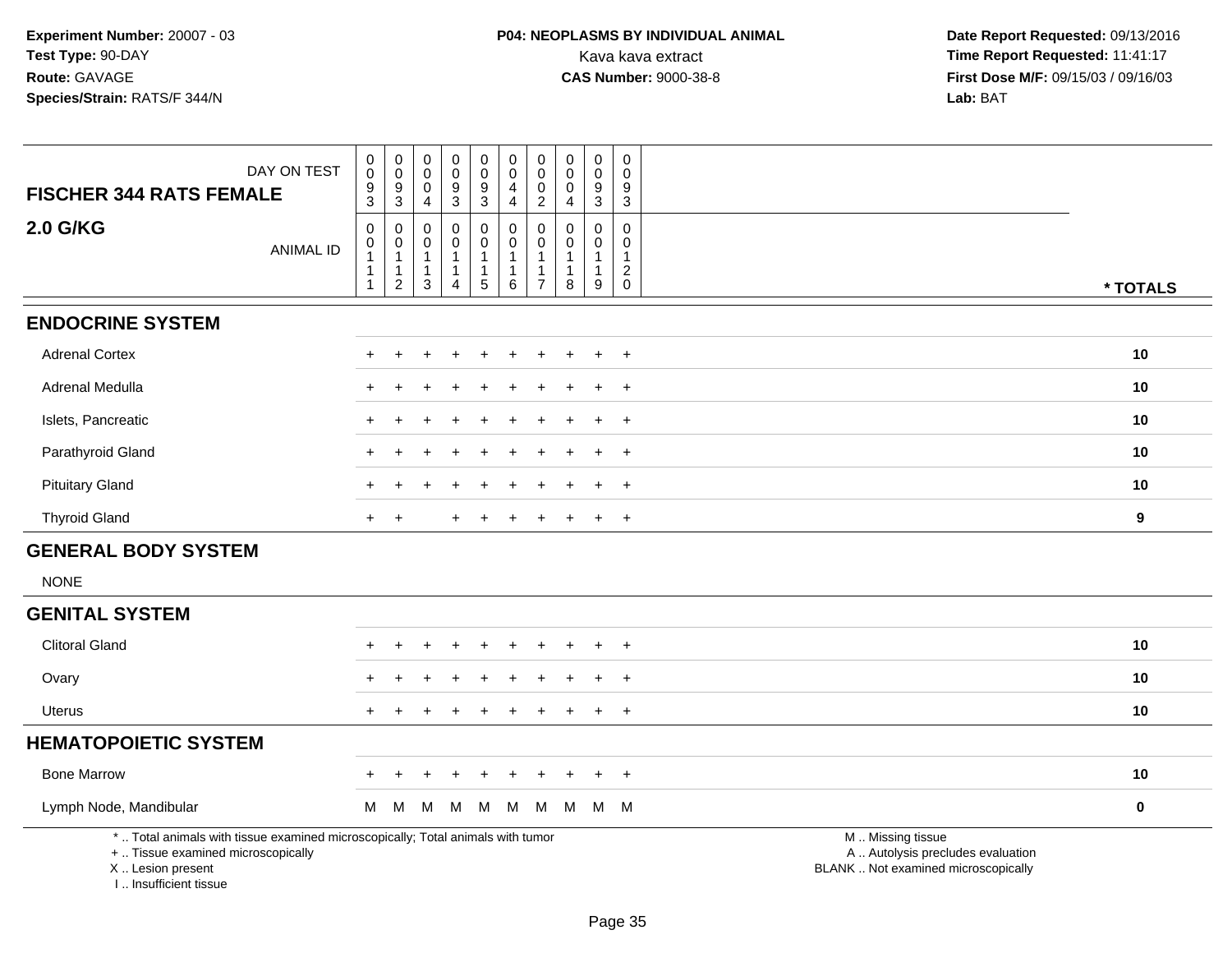| DAY ON TEST<br><b>FISCHER 344 RATS FEMALE</b>                                                                                                                        | $\begin{smallmatrix} 0\\0 \end{smallmatrix}$<br>$\frac{9}{3}$                   | $\begin{smallmatrix} 0\\0 \end{smallmatrix}$<br>$\frac{9}{3}$ | $\pmb{0}$<br>$\overline{0}$<br>$\mathbf 0$<br>$\overline{4}$   | $\begin{smallmatrix}0\0\0\end{smallmatrix}$<br>$\frac{9}{3}$ | $_{\rm 0}^{\rm 0}$<br>$\frac{9}{3}$                                        | $\mathsf{O}\xspace$<br>$\ddot{\mathbf{0}}$<br>4<br>$\overline{4}$ | $\boldsymbol{0}$<br>$\mathbf 0$<br>0<br>$\boldsymbol{2}$ | $\pmb{0}$<br>$\pmb{0}$<br>$\mathbf 0$<br>$\overline{4}$                   | $\mathbf 0$<br>$\overline{0}$<br>$\boldsymbol{9}$<br>$\overline{3}$ | $\mathbf 0$<br>$\mathbf 0$<br>$\boldsymbol{9}$<br>$\overline{3}$ |                                                                                               |          |
|----------------------------------------------------------------------------------------------------------------------------------------------------------------------|---------------------------------------------------------------------------------|---------------------------------------------------------------|----------------------------------------------------------------|--------------------------------------------------------------|----------------------------------------------------------------------------|-------------------------------------------------------------------|----------------------------------------------------------|---------------------------------------------------------------------------|---------------------------------------------------------------------|------------------------------------------------------------------|-----------------------------------------------------------------------------------------------|----------|
| <b>2.0 G/KG</b><br><b>ANIMAL ID</b>                                                                                                                                  | $\mathbf 0$<br>$\boldsymbol{0}$<br>$\mathbf 1$<br>$\mathbf 1$<br>$\overline{1}$ | 0<br>0<br>$\mathbf{1}$<br>$\mathbf{1}$<br>$\overline{2}$      | $\mathbf 0$<br>$\Omega$<br>$\mathbf{1}$<br>1<br>$\overline{3}$ | 0<br>0<br>$\mathbf{1}$<br>$\mathbf{1}$<br>$\overline{4}$     | $\pmb{0}$<br>$\mathbf 0$<br>$\mathbf{1}$<br>$\mathbf{1}$<br>$\overline{5}$ | $\pmb{0}$<br>$\pmb{0}$<br>$\mathbf{1}$<br>$\mathbf{1}$<br>$\,6\,$ | $\mathbf 0$<br>$\Omega$<br>-1<br>$\overline{7}$          | $\mathbf 0$<br>$\Omega$<br>$\mathbf{1}$<br>$\mathbf{1}$<br>$\overline{8}$ | 0<br>$\mathbf 0$<br>$\mathbf{1}$<br>$\mathbf{1}$<br>9               | $\mathsf 0$<br>$\Omega$<br>$\overline{1}$<br>$^2_{\rm 0}$        |                                                                                               | * TOTALS |
| Lymph Node, Mesenteric                                                                                                                                               |                                                                                 |                                                               |                                                                |                                                              |                                                                            |                                                                   |                                                          |                                                                           |                                                                     | $\ddot{}$                                                        |                                                                                               | 10       |
| Spleen                                                                                                                                                               |                                                                                 |                                                               |                                                                |                                                              |                                                                            |                                                                   |                                                          |                                                                           |                                                                     | $\div$                                                           |                                                                                               | 10       |
| Thymus                                                                                                                                                               | $\ddot{}$                                                                       | $\div$                                                        |                                                                |                                                              |                                                                            |                                                                   |                                                          |                                                                           | $\ddot{}$                                                           | $+$                                                              |                                                                                               | 10       |
| <b>INTEGUMENTARY SYSTEM</b>                                                                                                                                          |                                                                                 |                                                               |                                                                |                                                              |                                                                            |                                                                   |                                                          |                                                                           |                                                                     |                                                                  |                                                                                               |          |
| <b>Mammary Gland</b>                                                                                                                                                 |                                                                                 |                                                               |                                                                |                                                              |                                                                            |                                                                   |                                                          |                                                                           |                                                                     | $\ddot{}$                                                        |                                                                                               | 10       |
| Skin                                                                                                                                                                 |                                                                                 |                                                               |                                                                |                                                              |                                                                            |                                                                   |                                                          |                                                                           | $\div$                                                              | $\div$                                                           |                                                                                               | 10       |
| MUSCULOSKELETAL SYSTEM                                                                                                                                               |                                                                                 |                                                               |                                                                |                                                              |                                                                            |                                                                   |                                                          |                                                                           |                                                                     |                                                                  |                                                                                               |          |
| Bone                                                                                                                                                                 | $+$                                                                             | $+$                                                           | $\ddot{}$                                                      | $+$                                                          | $+$                                                                        | $\ddot{}$                                                         | $\ddot{}$                                                | $\ddot{}$                                                                 | $+$                                                                 | $+$                                                              |                                                                                               | 10       |
| <b>NERVOUS SYSTEM</b>                                                                                                                                                |                                                                                 |                                                               |                                                                |                                                              |                                                                            |                                                                   |                                                          |                                                                           |                                                                     |                                                                  |                                                                                               |          |
| <b>Brain</b>                                                                                                                                                         |                                                                                 |                                                               |                                                                |                                                              |                                                                            |                                                                   |                                                          |                                                                           | $\ddot{}$                                                           | $+$                                                              |                                                                                               | 10       |
| <b>RESPIRATORY SYSTEM</b>                                                                                                                                            |                                                                                 |                                                               |                                                                |                                                              |                                                                            |                                                                   |                                                          |                                                                           |                                                                     |                                                                  |                                                                                               |          |
| Lung                                                                                                                                                                 |                                                                                 |                                                               |                                                                |                                                              |                                                                            |                                                                   |                                                          |                                                                           | $\overline{ }$                                                      | $\overline{+}$                                                   |                                                                                               | 10       |
| Nose                                                                                                                                                                 |                                                                                 |                                                               |                                                                |                                                              |                                                                            |                                                                   |                                                          |                                                                           | $\div$                                                              | $+$                                                              |                                                                                               | 10       |
| Trachea                                                                                                                                                              |                                                                                 |                                                               |                                                                |                                                              |                                                                            |                                                                   |                                                          |                                                                           | $\ddot{}$                                                           | $\overline{+}$                                                   |                                                                                               | 10       |
| <b>SPECIAL SENSES SYSTEM</b>                                                                                                                                         |                                                                                 |                                                               |                                                                |                                                              |                                                                            |                                                                   |                                                          |                                                                           |                                                                     |                                                                  |                                                                                               |          |
| Eye                                                                                                                                                                  | ÷                                                                               |                                                               |                                                                |                                                              |                                                                            |                                                                   |                                                          |                                                                           |                                                                     | $\div$                                                           |                                                                                               | 10       |
| *  Total animals with tissue examined microscopically; Total animals with tumor<br>+  Tissue examined microscopically<br>X  Lesion present<br>I  Insufficient tissue |                                                                                 |                                                               |                                                                |                                                              |                                                                            |                                                                   |                                                          |                                                                           |                                                                     |                                                                  | M  Missing tissue<br>A  Autolysis precludes evaluation<br>BLANK  Not examined microscopically |          |